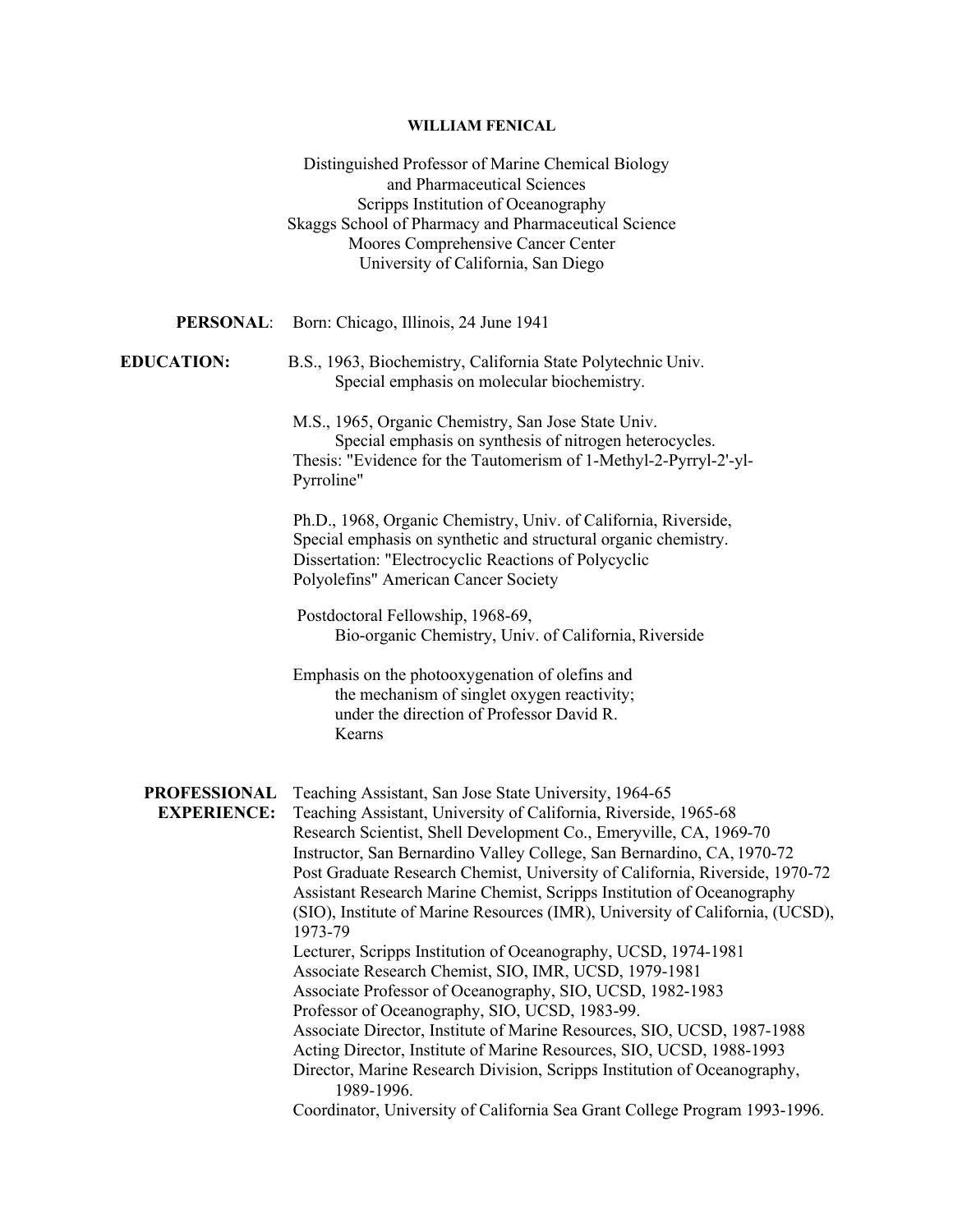Director, Center for Marine Biotechnology and Biomedicine, 1996-2018 Distinguished Professor of Marine Chemical Biology, SIO-UCSD 2005- Distinguished Professor of Pharmaceutical Sciences, UCSD 2006-current

**AWARDS &** Senior Queen's Fellowship, in Marine Science, Australian Commonwealth **HONORS:** Government, 1984 Chairman (elected), 1986 Gordon Research Conference on Marine Natural Products Chemistry University Lecturer - University of Naples, School of Pharmacy, a series of 3 lectures on various aspects of marine natural products chemistry. 1-15 December. Vice-Chairman (elected), 1992 Gordon Research Conference on Plant-HerbivoreInteractions Member, Bioorganic and Natural Products Study Section, National Institutes of Health, 1987-1991 Editorial Board, Journal of Natural Products, 1989-2020 Editorial Board, Molecular Marine Biology and Biotechnology, 1990-1995 Editorial Board, Journal of Marine Biotechnology, 1995-current Editorial Board, Journal of Chemical Ecology, 1998-current Editorial Board, Phytochemistry, 1999-2016 Editorial Board, Chemistry and Biodiversity, 2003-current Editorial Board, Journal of Antibiotics, 2003-current Editorial Board, Journal of Marine Drugs, 2003-current Editorial Board, Chemistry Letters, Japan - current Editorial Board, Organic Letters, USA, 2010-2019 Editorial Board, Marine Drugs 2020- current Distinguished Alumni Award, University of California, Riverside, 1994. Paul Scheuer Award in Marine Natural Products Chemistry, 1996. Silver Medal Award in Chemical Ecology, 1997. Awarded by the International Society of Chemical Ecology Burroughs Wellcome Visiting Professorship in Microbiological Sciences (University of Guam) 2002. NCI Merit Award from the NIH, National Cancer Institute, 2003 Appointed as "Distinguished Professor", SIO 2005 ACS Ernest Guenther Award in Natural Products Chemistry 2006 (March) Lifetime Achievement Award from the American Society of Pharmacognosy (July 2006) Elected Fellow of the American Society of Pharmacognosy (2006) August. Distinguished Alumnus of the Year, Univ. of California, Riverside. 2006 Honored Alumnus for the College of Science and Mathematics, California State University, San Luis Obispo, CA 2007. George Buchi Visiting Professorship, MIT, 2007-2008. Elected as Fellow of the American Association for the Advancement of Science (AAAS) 2008. Awarded the Inhoffen Medal (Braunschweig, Germany) 2009 Madeleine Joullié Distinguished Lecture, University of Pennsylvania, Oct., 2014 Scientist of the Year, San Diego Regional American Chemical Society (2015) Richard Olsen Distinguished Lecture, 2021, Utah State University, 27 January.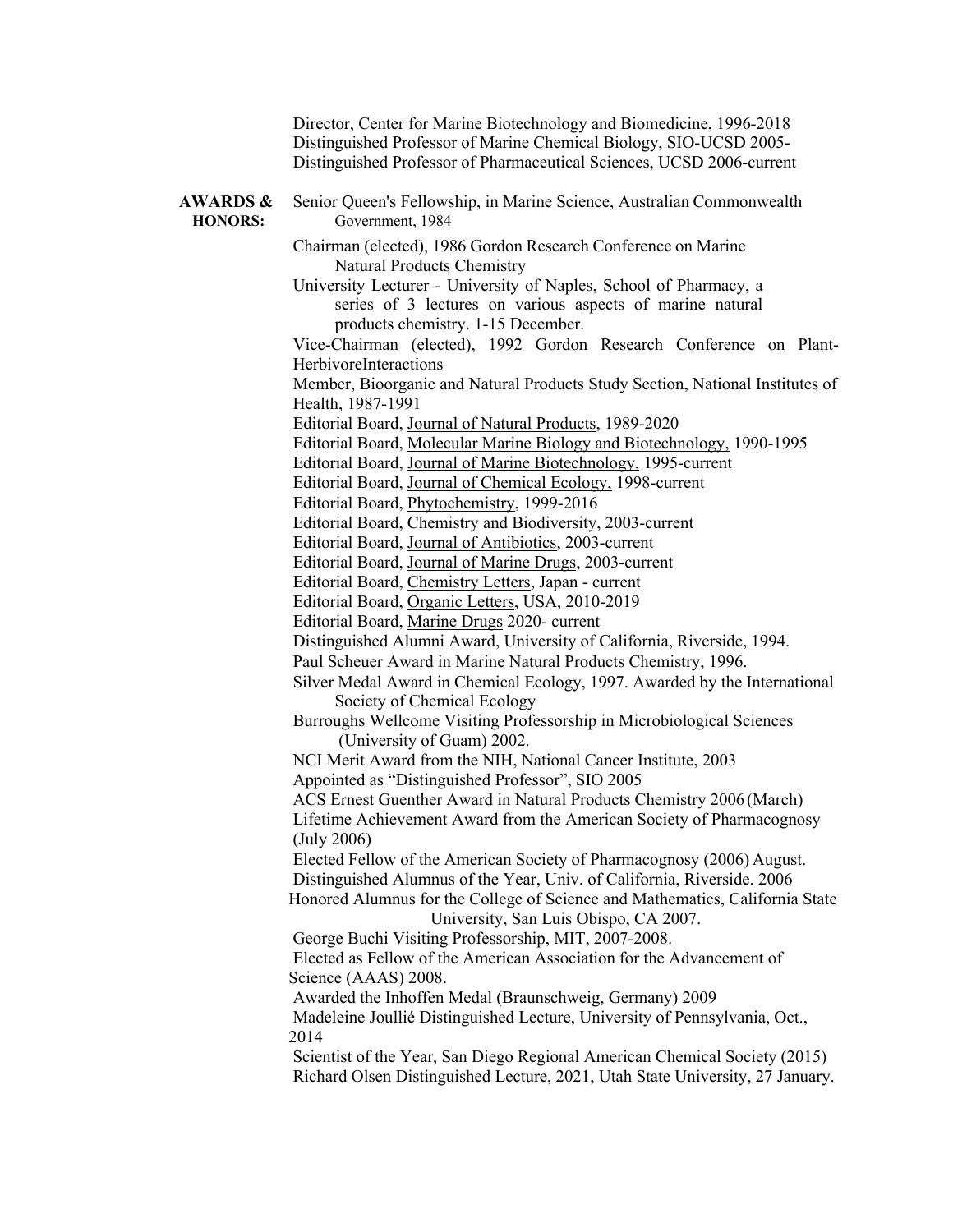**PROFESSIONAL** Consultant, IMR Advisory Committee to State Water Resources Control **ACTIVITIES:** Board, 1975-present Organizer, First NATO International Symposium on Marine Natural Products Chemistry, Jersey, U.K., November, 1976 Member, COOP Task Force, Marine Technology Society, 1977-81 Subject Area Coordinator, New Marine Products Area, California Sea Grant College Program, 1977 present Ad Hoc Grant Referee: National Science Foundation; Sea Grant Program; Research Corporation, National Institutes of Health 1977-present Service to Editorial Boards (as journal referee) of Scholarly Journals or Other Publications, J. Org. Chem; J. Agri. & Food Chem.; Tetrahedron Letters; Accounts of Chemical Res.; Phytochem; Tetrahedron; J. Analytical Biochem.; J. Amer. Chem. Soc.; Science Consultant, Kelco Co. in development of algal products, 1980-83 Consultant, Ocean Genetics Co., in the development of marine renewable biological resources, 1981-89 Participant, First US-People's Republic of China (PRC) Joint Conference on Marine Phycology. Qingdao, PRC, 20 November - 6 December, 1982 Organizer, Eleventh International Seaweed Symposium, Section on Biomedical Uses of Marine Algae, Qingdao, People's Republic of China, 15-20 June, 1983 Consultant, Harbor Branch Foundation, Center for Marine Biotechnology on marine biomedicinal development, 1983-84 Consultant, BF Goodrich Company on marine biotechnology, 1983-present Vice-Chairman, Gordon Research Conference on Marine Natural Products Chemistry, Santa Barbara, CA, 13-17 February 1984 Participant, US-Philippines First Joint Workshop on Marine Phycology, 22 October - 6 November, 1984 Chairman, Gordon Research Conference on Marine Natural Products Chemistry, Feb, 1986. Invitee, First US-Japan Workshop on Marine Natural Products Chemistry, Okinawa, June, l986 Consultant, Sterling Winthrop Pharmaceuticals, 1987-94 Consultant, Ligand Pharmaceuticals, 1990-1996 Co-organizer, Conference on the "Biomedical Importance of Marine Organisms", California Academy of Sciences, May l987 Member, NIH, Bio-Organic and Natural Products Study Section, 1987-91 Organizer, Workshop "Biomedical Applications of Marine Microorganisms", Scripps Institution of Oceanography, February, 1988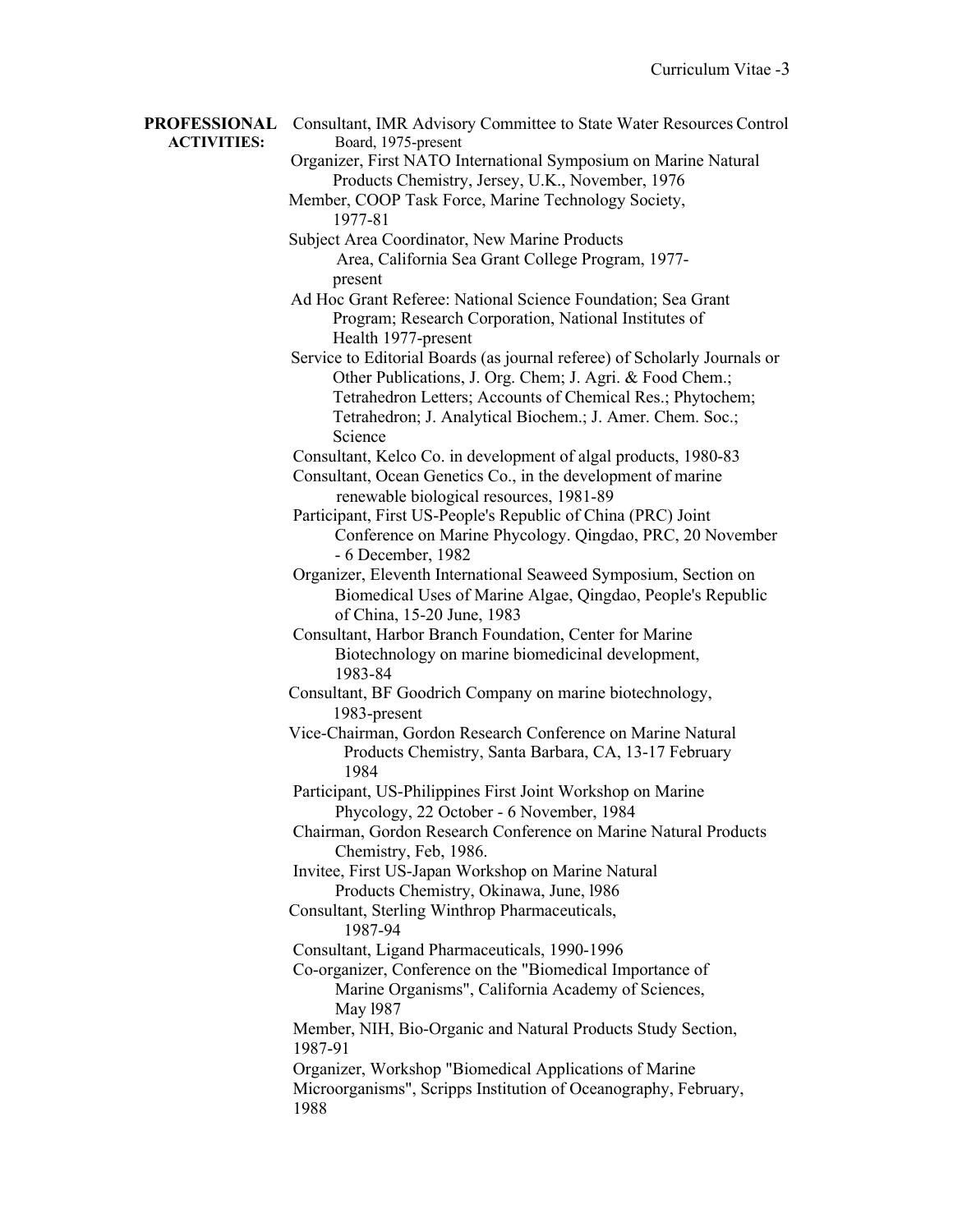Chairman, San Diego Bay Cleanup Committee, Regional Water Quality Board, San Diego 1987-89 Co-organizer, section on secondary metabolites, International Coral Reef Symposium Townsville, 1988 Co-organizer, NIH Workshop "Bioassays for discovery of antitumor and antiviral agents from natural sources", National Library of Medicine, Bethesda, MD October. Vice Chairman, Gordon Research Conference on Plant-Herbivore Interactions, Ventura, CA 1992 Co-Chairman, Second International Marine Biotechnology Conference, Washington, D.C. October, 1991 Consultant, Pharmagenesis Inc. 1992-94 Organizer, American Society of Pharmacognosy Annual Meeting, San Diego, CA Summer 1993. Member, Committee of Molecular Marine Biology, Ocean Studies Board, National Research Council, 1992-1994. Vice President, International Society of Chemical Ecology, 1992-93. President Elect, International Society of Chemical Ecology, 1993-94. Coordinator, California Consortium for Marine Biotechnology, 1992-94. Vice President and President Elect, American Society of Pharmacognosy 2004-2006. Co-organizer, XI International Conference on Marine Natural Products Chemistry, Sorrento, Italy, 4-8 September, 2004 Co-Founder Nereus Pharmaceuticals. 2001. Chair, Advisory Board, International MaNaPro Conference Series (2014 current) **UNIVERSITY** SIO Aquarium Committee, 1976-81 **SERVICE:** Scripps Industrial Associates Steering Committee, 1976-81 Marine Operations Committee, 1977-81 Lecturer, Department of SIO, 1977-1981 Marine Chemistry Curricular Group, 1977-2020 *Ad Hoc* committees for personnel review, 1977-2022 Doctoral Dissertation Committees (see attached Teaching Activities) Marine Life Research Group Advisory Panel, 1983-86 UCSD Representative to Systemwide Coordinating Committee on Graduate Affairs (CCGA), 1985-1987 Coordinator, Marine Chemistry Curricular group, SIO, 1985-88 UCSD Graduate Council, 1984-1987 Committee on Academic Personnel, 1986-1988 Diving Control Board, 1986-2004. UCSD Institutional Biosafety Committee, 1988-94 SIO, Long Range Planning Committee, 1986-87 Acting Director, Institute of Marine Resources, 1988-93. Director and Associate Director, Marine Research Division, Scripps Institution of Oceanography, 1989-1996. Director, Center for Marine Biotechnology and Biomedicine, 1996-2018. Member Health and Safety Coordinating Council, UCSD, 1990-94. Conflict of Interest Advisory Committee, 1991-97.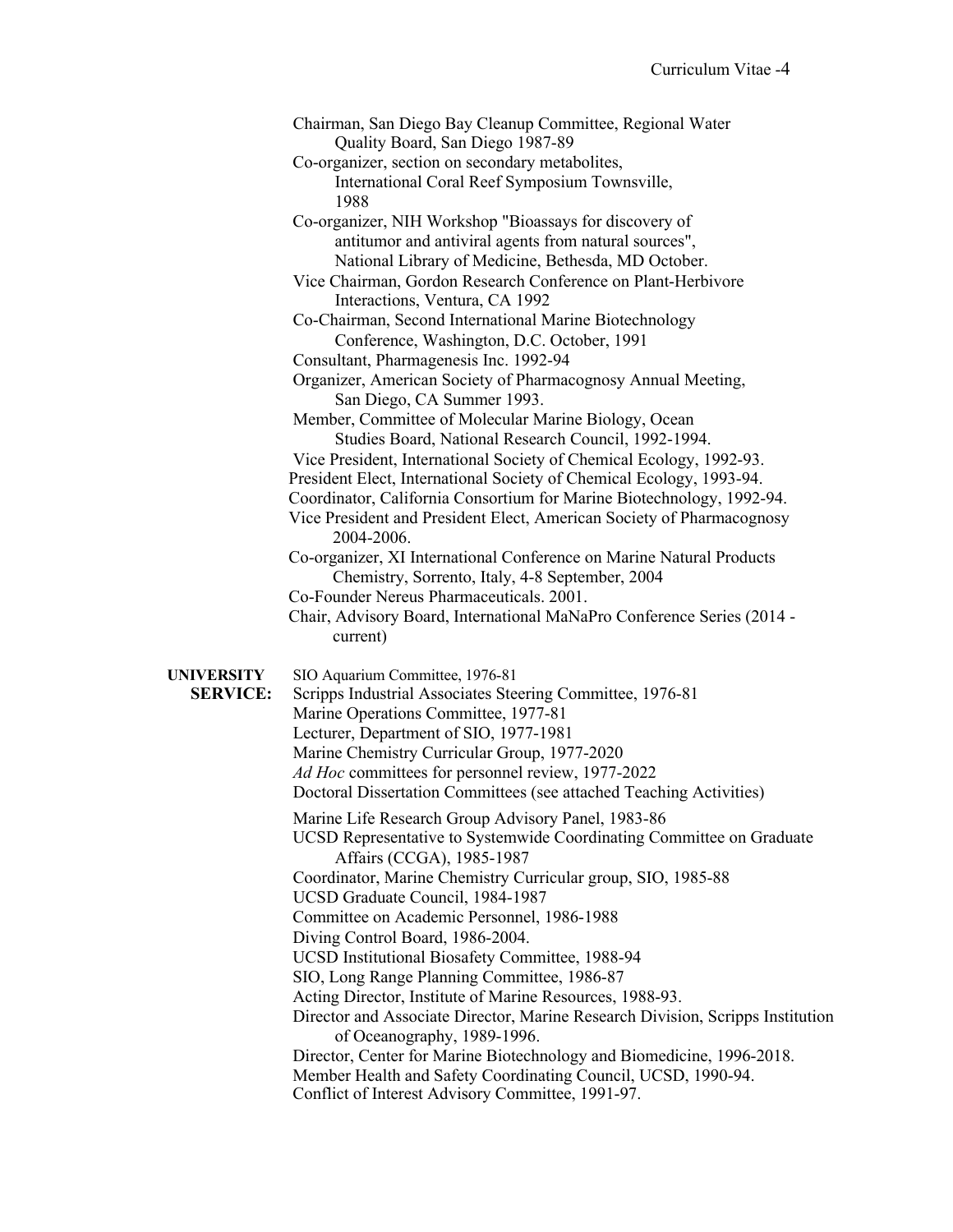Coordinator, University of California Sea Grant College, 1993-1999. Member, Analytical Facility Committee 2003-2016. Health and Safety Coordinating Committee 2003-2010.

## **Graduate Students Supervised:**

-Bruce M. Howard; 1974-78 (currently Research Chemist McDonald-Douglass Corp.)

-Oliver J. McConnell; 1974-78 (currently Senior Researcher, Bristol-Myers Squibb)

-William Gerwick; 1976-81 (currently Dist. Prof. of Oceanography, SIO, UCSD

-Maury Bandurraga; 1977-82 (currently research chemist, Procter & Gamble Co., Cincinnati, OH)

-Sally A. Look; 1977-83 (currently research chemist, Food and Drug Administration, Wash, DC -Valerie J. Paul; 1980-1985 (currently Director, Smithsonian Marine Lab, Ft. Pierce, FL)

-Mark T. Burch; 1982-1985

-Sofia Gil-Turnes; 1982-1988

-Niels Lindquist; 1983-89 (currently professor, Univ. of No. Carolina at Chapel Hill Marine Lab) -Jongheon Shin; 1983-89 (currently Professor, Department of Pharmacy, Seoul National Univ.)

-Louis Bookbinder; 1984-19861985

-Russell Quinney; 1985-l986

-Adam Sachs; 1986-1987

-Thomas Ames; 1985-1986

-Mingku Park; 1987-1990 (Currently research chemist, Salk Research Institute La Jolla, CA.)

-Jackie Porta Trischman 1988-93 (currently Professor, Dept. of Chemistry, Cal State San Marcos) -Sarah Richards-Gross 1989-93

-Heonjoong Kang 1989-94 (currently Professor, Dept of Ocean Sciences, Seoul National Univ.)

-Kevin Harrison 1989-1990

-Annette Laursen 1989-1990

-Kelly Jenkins 1993-1998 (currently research scientist Dupont Pharmaceuticals)

-Helene Vervoort 1993-1999 (currently high school faculty, San Jose, CA)

-Tegan Eve 1994-2001 (currently instructor, University of Miami, Dept. of

Chemistry)

-Monica Puyana 1995-2001 (Research Associate University of Bogota)

-Akkharawit Kanjana-Opas 1995-2001 (Associate Professor Prince of Songkla Univ.)

-David Rowley 1995-2001 (currently Professor, University of Rhode Island)

-Anna Michel 1998-1999

-Tracy Mincer 1998-2004 (Professor Florida Atlantic

Univ)

-Allan Spyere 1998-2004

-Christian Ridley 2002-05 (currently professional researcher)

-Irma Soria 2001-2004. currently Professora, Universidad de Baja Calif. Ensenada, MX

-Dong Chan Oh 2001-2006, currently full Professor Seoul National University.

-Eric Miller 2001-2007 Currently research chemist GNF.(Novartis)

-Sebastian Engel 2001-2007

-Nicole Turkson 2001-2007 (Physician, City of Hope Medical Center, Los Angeles)

-Erin Gontang 2002-2008 (scientific editor, London, England)

-Alejandra Prieto-Davo 2002-2007 (Professor of Marine Science, UNAM, Yacatan, Mexico)

-Ana Paula Espindola 2002-2007 (NMR Spectroscopist, Bruker Instruments, Brazil)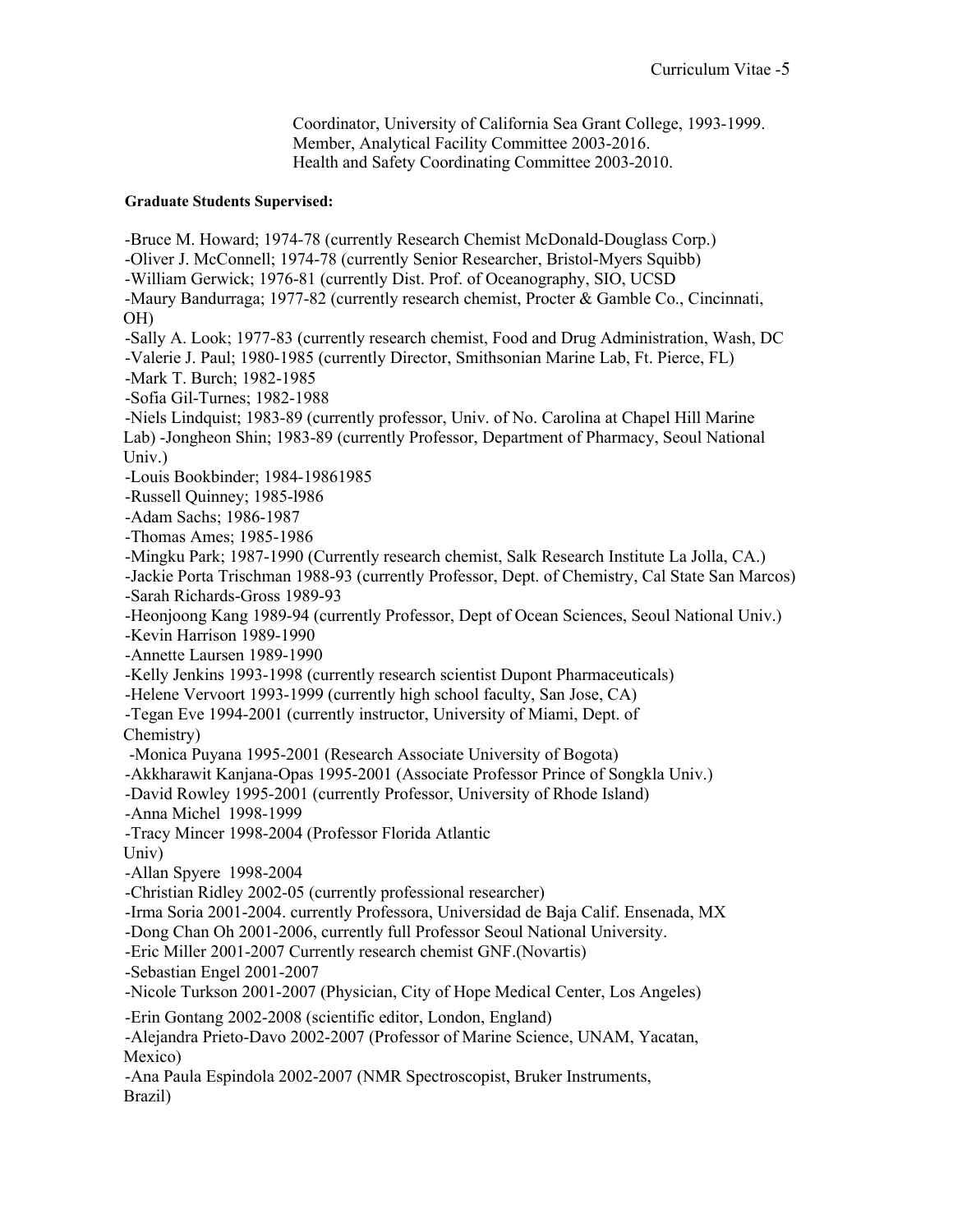-Wendy Strangman 2002-2007 (Associate Professor, UNC-Wilmington)

-Joel Sandler 2002-2005 (Researcher, PharmaMar, US)

-Choll Boonlaparadab 2002-2007 (Research Chemist in Bangkok, Thailand

-Sandy Myskowski 2004-2005 (Research Associate UC-San Diego)

-Lauge Farnaes 2006-2010 (MD-PhD at UCSD) currently physician at UCSD hospital

-Ignacio Sottorff 2012-2014 (Research Associate, Univ. de Concepcion, Chile)

-Zhifei Li 2020-2021 (teaching in China)

# **Postdoctoral Scholars Supervised:**

| Frank J. McEnroe           | 1975-77 | Xinajian Lin                | 1997-98   |
|----------------------------|---------|-----------------------------|-----------|
| Martha O. Stallard         | 1975-77 | Mercedes Cueto              | 1998-01   |
| Howard Sleeper             | 1975-79 | Anja Eckdahl                | 1997-98   |
| William M. Rosen           | 1976-77 | Kurt Schellhaas             | 1998-99   |
| David N. Young             | 1976-77 | Hyuncheol Oh                | 1998-00   |
| Hao H. Sun                 | 1977-79 | Solange Sakata              | 1998-00   |
| Nancy Withers              | 1978-79 | Hee Jae Shin                | 1999-00   |
| Phillipe Schneider         | 1979-80 | Julia Kubanek               | 1998-00   |
| Richard Izac               | 1979-81 | Felix Flachsmann            | 1998-00   |
| Patrizia Ciminiello        | 1985-86 | Raphael Kiebooms            | 2000-01   |
| <b>Bruce Bowden</b>        | 1980-81 | <b>Robert Feling</b>        | 2000-02   |
| <b>Bernard Banaigs</b>     | 1981-82 | Eliane Garo                 | 2000-03   |
| Christian Francisco        | 1982-83 | Greg Buchanan               | 2000-03   |
| <b>Vasillios Roussis</b>   | 1987-89 | Lik Tan                     | 2001-03   |
| <b>Amiram Groweiss</b>     | 1983-85 | David Mustra                | 2001-02   |
| Kirk Gustafson             | 1984-87 | Chundakkadu Krishna 2001-02 |           |
| Wilhelmus Kokke            | 1976-80 | Melany Puglisi              | 2001-02   |
| Zhongde Wu                 | 1986-87 | Hak Cheol Kwon              | 2002-06   |
| Dianne Tapiolas            | 1987-89 | <b>Timothy Bugni</b>        | 2003-04   |
| <b>Martin Risk</b>         | 1987-88 | Philip Williams             | 2003-06   |
| Leonard Hagmann            | 1988-89 | Ratnakar Asolkar            | 2003-08   |
| Susan Pochapsky            | 1988-89 | <b>Glenroy Martin</b>       | 2003-05   |
| Antonio Montanari          | 1989-91 | Ji Young Cho                | 2003-05   |
| Charles Pathirana          | 1989-91 | John Macmillan              | 2004-06   |
| Michele D'Ambrosio 1989-90 |         | Michael Kemmler             | 2004-05   |
| Mark Boehler               | 1990-92 | <b>Chambers Hughes</b>      | 2005-2011 |
| Aiya Sato                  | 1981-83 | Takashi Fukuda              | 2006-2010 |
| Martin Wahl                | 1991-93 | Susana Gaudencio            | 2006-2009 |
| Walter Frankmoelle         | 1991-93 | Sandra Loesgen              | 2007-2009 |
| Ya-Shing Shen              | 1991-92 | Xavier Alvarez              | 2008-2010 |
| Nam-Kyung Lee              | 1991-93 | Peng Sun                    | 2008-2009 |
| Thomas Lindel              | 1992-94 | <b>Brian Murphy</b>         | 2007-2010 |
| Young-Kyoon Kim            | 1992-94 | Katherine Maloney           | 2006-2010 |
| Matthias Koeck             | 1993-95 | Sang Jip Nam                | 2006-2011 |
| Xing Cheng                 | 1993-98 | Vimal Nair                  | 2009-2011 |
| <b>Steve Toske</b>         | 1993-95 | Leila Abrous                | 2010-2012 |
| Ingo Hardt                 | 1995-97 | Lynnie Trzoss               | 2012-2014 |
| Dean Wilson                | 1995-97 | Kyoung Hwa Jang             | 2010-2014 |
| <b>Matthew Renner</b>      | 1996-98 | Abdhesh Kumar               | 2013-2015 |
| Zimin Liu                  | 1996-97 | Ella Zafrir Elan            | 2011-2014 |
| Gil Belofsky               | 1996-98 | Justin Hammons              | 2014-2017 |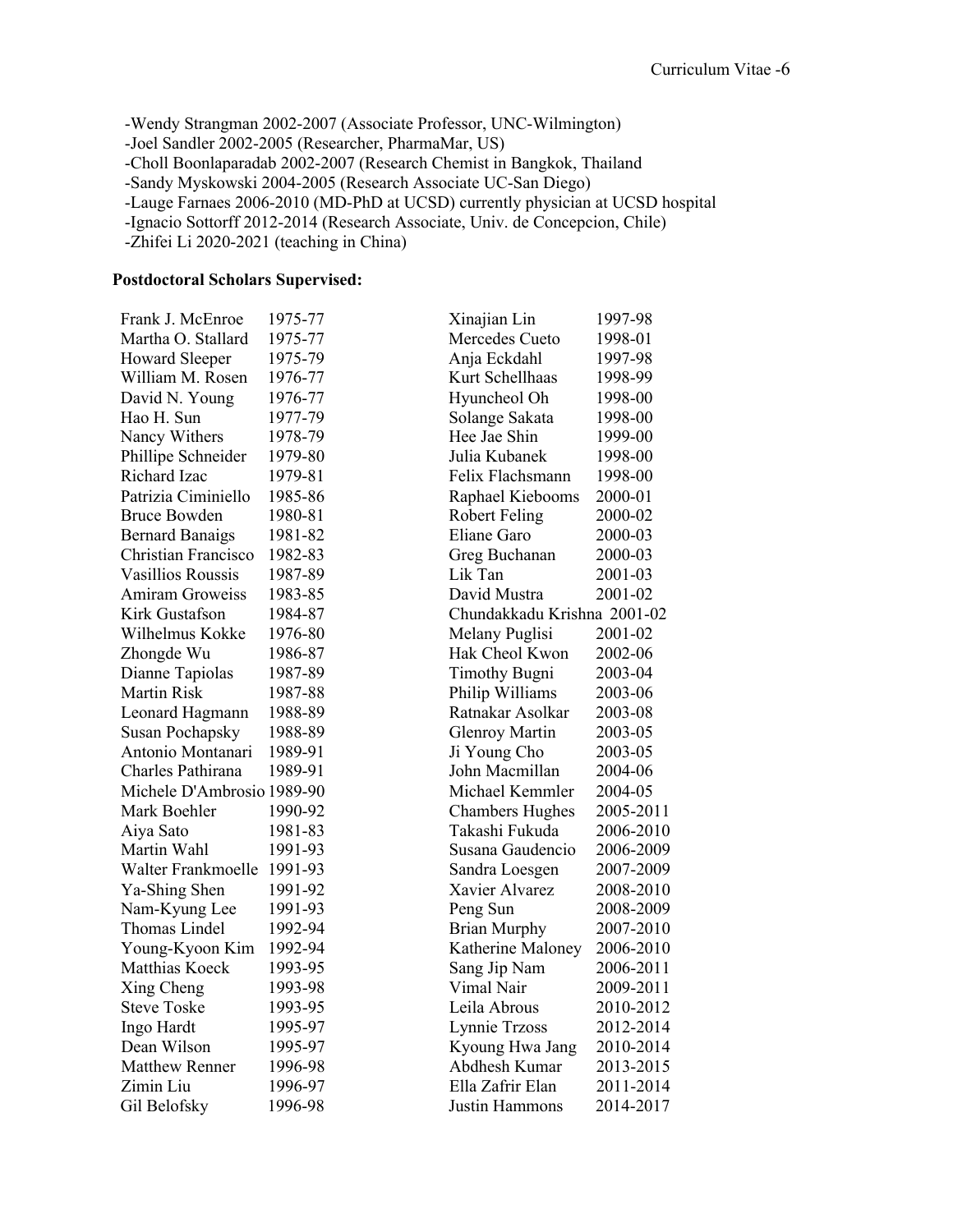| Byeng Wha Son           | 1996-97 | Lynette Bueno | 2014-2016       |
|-------------------------|---------|---------------|-----------------|
| Peter Lorenz            | 1997-98 | Amjad Hussain | 2014-2017       |
| Choong Hwan Lee 1997-98 |         | Min Cheol Kim | 2017-current    |
|                         |         | Tianyun Jin   | $2021$ -current |

# **90 Postdocs Total**

# **EXPEDITIONS**

| 1974 | Participant, "Antibiotics from marine organisms in the<br>Gulf of California." R/V ALPHA HELIX, 25<br>March - 10 April.                                                                                       |
|------|---------------------------------------------------------------------------------------------------------------------------------------------------------------------------------------------------------------|
|      | Chief Scientist, "Exploration of the northern Gulf of<br>California." R/V DOLPHIN, 15-30 April.                                                                                                               |
| 1975 | Chief Scientist, "Exploration of the central Gulf of<br>California; The Midriff Island regions." R/V<br>DOLPHIN, 12-28 April.                                                                                 |
|      | Chief Scientist, "Bioactive compounds from marine organisms<br>from the Mediterranean and Black Seas." A<br>multicountry land-based expedition. Spain, France,<br>Italy, Greece,<br>Turkey, 24 May - 22 June. |
| 1976 | Chief Scientist, "Exploration of the southern Gulf of<br>California." R/V DOLPHIN, 7-22 March.                                                                                                                |
|      | Participant, "Shallow water ecosystem project." Carrie<br>Bow Cay, Belize, 1-15 April.                                                                                                                        |
| 1977 | Participant, "Marine algal chemistry of the Galapagos Islands."<br>R/V MISTRAL, Santa Cruz Island, Galapagos Islands, 4 June - 1 July.                                                                        |
|      | Chief Scientist, "Natural products chemistry of marine organisms<br>from Isla Guadalupe, Mexico." R/V E. B. SCRIPPS, Isla<br>Guadalupe, Mexico, 10-15 September.                                              |
| 1978 | Participant, "Shallow water ecosystem project." Carrie<br>Bow Cay, Belize, British Honduras, 17 April - 1<br>May.                                                                                             |
|      | Chief Scientist, "Chemical defense strategies in tropical marine<br>organisms." R/V ALPHA HELIX, Pacific Mexico, 19 May<br>- 8 June                                                                           |
| 1979 | Chief Scientist, "Chemical studies of tropical marine<br>organisms." R/V ALPHA HELIX, Palau, Western<br>Caroline Islands,<br>10 September - 10 October.                                                       |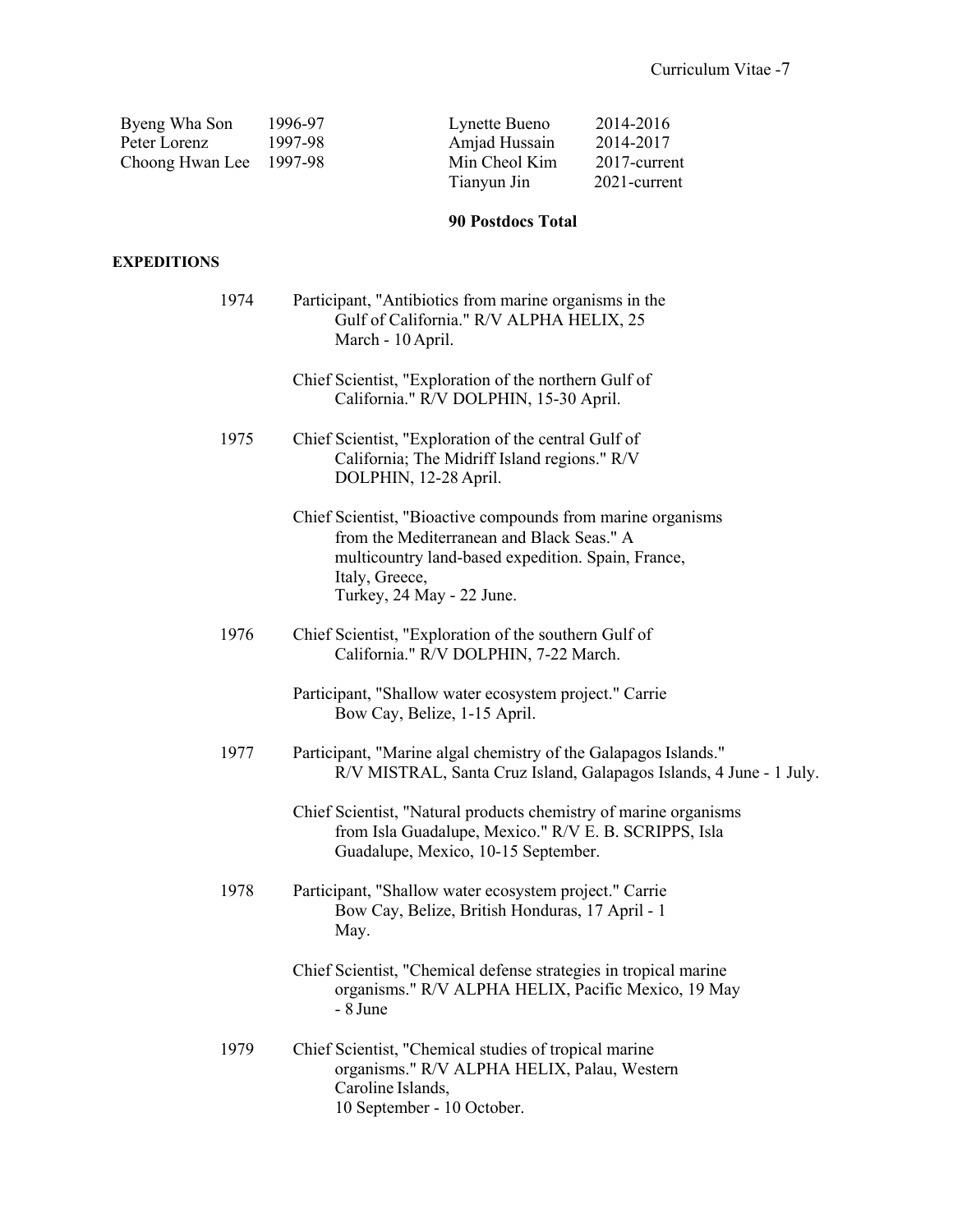| 1980 | Chief Scientist, "Chemical Defense in Caribbean Gorgonian<br>Corals." R/V CALANUS (Univ. of Miami), Florida<br>Keys, 12-26 June.                                                                                  |
|------|-------------------------------------------------------------------------------------------------------------------------------------------------------------------------------------------------------------------|
| 1981 | Chief Scientist, "Chemical investigations of shallow-water tropical<br>marine algae." R/V CALANUS, Bahamas Islands, 1-15 September.                                                                               |
| 1982 | Chief Scientist, "Chemical investigations of shallow-water<br>tropical marine algae." R/V CALANUS, Bahamas<br>Islands, 5-21 July.                                                                                 |
| 1983 | Chief Scientist, "Chemical defense in marine organisms." R/V<br>CALANUS, Bahamas Islands, 26 July - 16 August.                                                                                                    |
|      | Co-Chief Scientist with C. K. Tseng in a land-based<br>diving expedition, "Exploration of the<br>Chinese Herbal seaweeds of Hainan Island<br>(South China Sea)." People's Republic of<br>China, 5-21 July.        |
| 1984 | Chief Scientist, "Chemical defense in marine<br>organisms." R/V CALANUS, northern Bahamas<br>Islands, 8-29 August.                                                                                                |
|      | Participant, "Studies of Great Barrier Reef soft-corals." R/V<br>JAMES KIRBY, James Cook University, Townsville,<br>Australia,<br>23-29 February.                                                                 |
| 1985 | Chief Scientist, "Biomedical investigations of deep water<br>plants and animals of Bermuda." R/V SEAHAWK,<br>Bermuda, 8-22 May.                                                                                   |
|      | Chief Scientist, "Chemical defense in marine organisms." R/V<br>CAPE FLORIDA, Lesser Antilles, Caribbean Sea, 17 August<br>- 4 September.                                                                         |
| 1986 | Co-Chief Scientist with C. K. Tseng in a land-based<br>diving expedition, "Exploration of the Chinese<br>herbal seaweeds of Hainan Island (South China<br>Sea)." People's Republic of China, 15 April - 8<br>May. |
|      | Chief<br>Scientist, "Chemical defense<br>in marine<br>organisms." R/V COLUMBUS ISELIN, Lesser<br>Antilles, Caribbean Sea, 14 July - 2 August.                                                                     |
| 1987 | Chief Scientist, "Chemical defense in marine organisms."<br>R/V COLUMBUS ISELIN, Bahamas Islands, 23<br>June - 14 July.                                                                                           |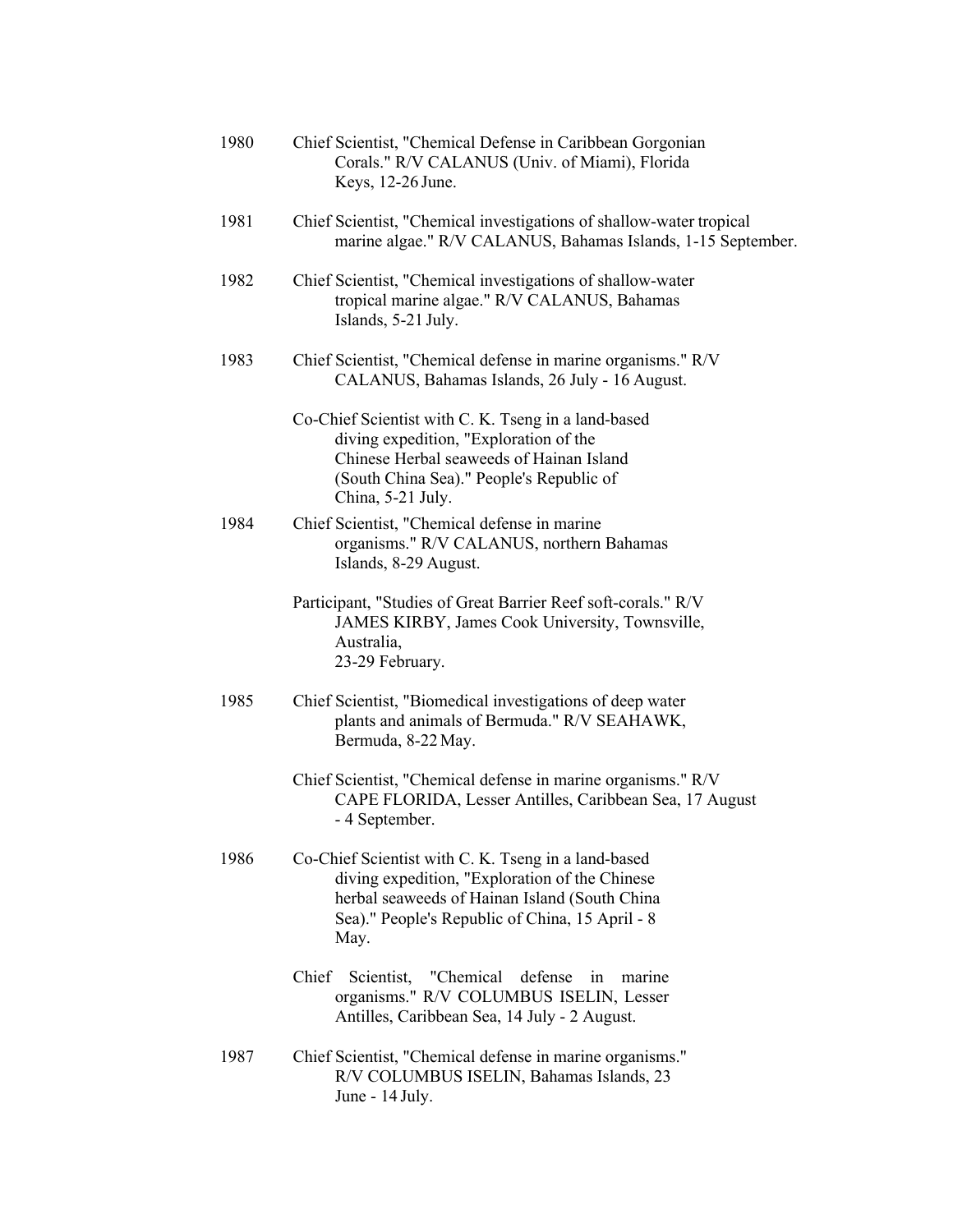| 1988  | Chief Scientist, "Chemical defense in marine<br>organisms." R/V COLUMBUS ISELIN, Bahamas<br>Islands, 17 June - 7 July.                       |
|-------|----------------------------------------------------------------------------------------------------------------------------------------------|
|       | Organizer, Studies of chemical defense among marine<br>invertebrates of Ningaloo Reef, Northwestern<br>Australia, 25 November - 20 December. |
| 1989  | Participant, NOAA Aquarius Mission, Chemical defense in marine<br>octocorals St. Croix, USVI, surfact support scientist.                     |
| 1990  | Chief Scientist, "Chemical defense in marine<br>organisms." R/V COLUMBUS ISELIN,<br>Bahamas Islands, 6-27 June.                              |
| 1991  | Chief Scientist, "Chemical defense in marine<br>organisms." R/V COLUMBUS ISELIN,<br>Bahamas, 11-31 July.                                     |
| 1992  | Chief Scientist, "Chemical defense in marine<br>organisms." R/V COLUMBUS ISELIN, Belize,<br>9-30 July.                                       |
| 1993  | Chief Scientist, "Chemical defense in marine organisms."<br>R/V COLUMBUS ISELIN, Bahamas, 17 August -<br>6 September.                        |
| 1994  | Chief Scientist, "Chemical defense in marine organisms."<br>R/V SEWARD JOHNSON, Bahamas, 21 September -<br>13 October.                       |
| 1995  | Chief Scientist, "Chemical defense in marine organisms." R/V<br>SEWARD JOHNSON, Bahamas, 8-30 August.                                        |
| 1996  | Chief Scientist, "Chemical defense in marine organisms." R/V<br>SEWARD JOHNSON, Bahamas, 15 June - 7 July.                                   |
| 1998  | Participant, "Chemical defense in marine organisms." R/V<br>SEWARD JOHNSON, Bahamas, April 24 - May 15.                                      |
| 2001. | Chief Scientist "Novel Actinomycetes from marine sediments"<br>R/V Golden Shadow, Pacific Mexico, 6-28 February.                             |
| 2001. | Chief Scientist "Novel Actinomycetes from marine sediments"<br>R/V Golden Shadow, US Virgin Islands, 12-24 April.                            |
| 2002. | Chief Scientist, Land-based diving expedition to Guam, Saipan and<br>Tinian Islands. Hosted by the University of Guam Marine Laboratory.     |
| 2003. | Participant, Research Expedition aboard R/V Seward Johnson,<br>Bahamas, July                                                                 |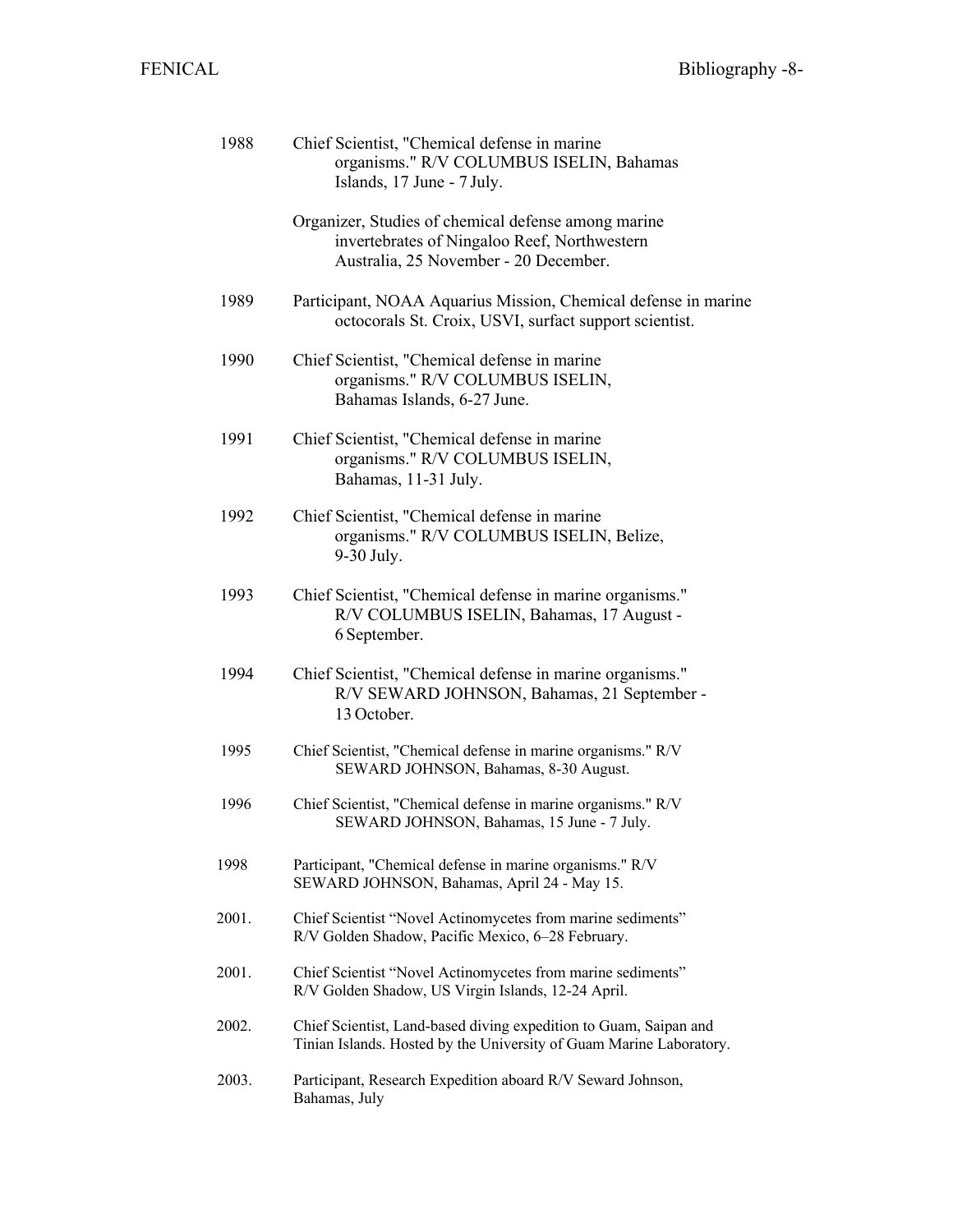### **Overview of Expeditions**

From 1974 to 2003, I was the organizer and "Chief Scientist" on a series of land-based and ship-board expeditions designed to open a completely new area of science, "marine chemical ecology". These expeditions were aboard numerous research vessels including the *R/V Calanus, R/V Dolphin, R/V Alpha Helix, R/V Columbus Iselin, R/V Seward Johnson, R/V Cape Florida, R/V Seahawk , R/V James Kirby, R/V Mistral, R/V Ellen B. Scripps* and the *R/V Golden Shadow.* The objective of these expeditions was to bring together a diversity of chemists, ecologists and pharmacologists to initiate studies of the important, but poorly known, impact that chemical signals were having in controlling marine ecosystem interactions.

These expeditions were to the tropical Pacific Ocean (Palau, Guam, Saipan), Pacific Mexico (Baja California, Guadalupe Island and the Sea of Cortez), equatorial Western Atlantic (Galapagos) and the tropical Atlantic Ocean (Eastern Caribbean, Puerto Rico, Virgin Islands, Western Caribbean (Belize), Bahamas Islands and Bermuda).

These expeditions were largely supported by the National Science Foundation under the UNOLS (University Ocean Going Laboratory System), and involved a diversity of underwater explorations yet to be duplicated. Diving activities were in both shallow waters (to -40 m) and in deeper diving conditions (Heliox deep saturation diving to -450 m). As this program grew, yearly expeditions began to involved American as well as an international group of South American, Asian and European researchers.

Looking back to these important expeditions, it is clear that the field of marine chemical ecology had its origins in the interactions of such a scientifically diverse group of scientists. Chemists learned ecology and pharmacology, while ecologists learned the fundamentals of chemistry. Pharmacologists, who had never been exposed to field work, were involved in diving and implementing the tools of science in all of these disciplines.

# **PUBLICATIONS:**

### **WILLIAM FENICAL**

(Publications as of January 2022)

| 1.1967  | Thermal rearrangements of cis-bicyclo[6.2.0] deca-9-enes and a new cope rearrangement.<br>Tetrahedron Lett. No. 48, 4901-4904. [P. Radlick and W. Fenical]                                                                                    |
|---------|-----------------------------------------------------------------------------------------------------------------------------------------------------------------------------------------------------------------------------------------------|
| 2. 1969 | The thermal rearrangement of <i>anti</i> -9-methyl- <i>cis</i> -bicyclo[6.1.0] nonatriene and <i>syn</i> -9-methyl- <i>cis</i> -<br>bicyclo <sup>[6.1.0]</sup> nonatriene. J. Am. Chem. Soc. 91(6), 1560-1562.<br>[P. Radlick and W. Fenical] |
| 3.      | The mechanism of the addition of singlet excited oxygen to olefins - evidence for a 1,2-dioxetane<br>intermediate. J. Am. Chem. Soc. 91(12), 3396-3398. [W. Fenical, D. R. Kearns, and P. Radlick]                                            |
| 4.      | Mechanism of the reaction of singlet excited oxygen with olefins. II. Elimination of the concerted<br>"ene" mechanism as the route to allylic hydroperoxides. J. Am. Chem. Soc. 91, 7771-7772. [W.<br>Fenical, D. R. Kearns, and P. Radlick]  |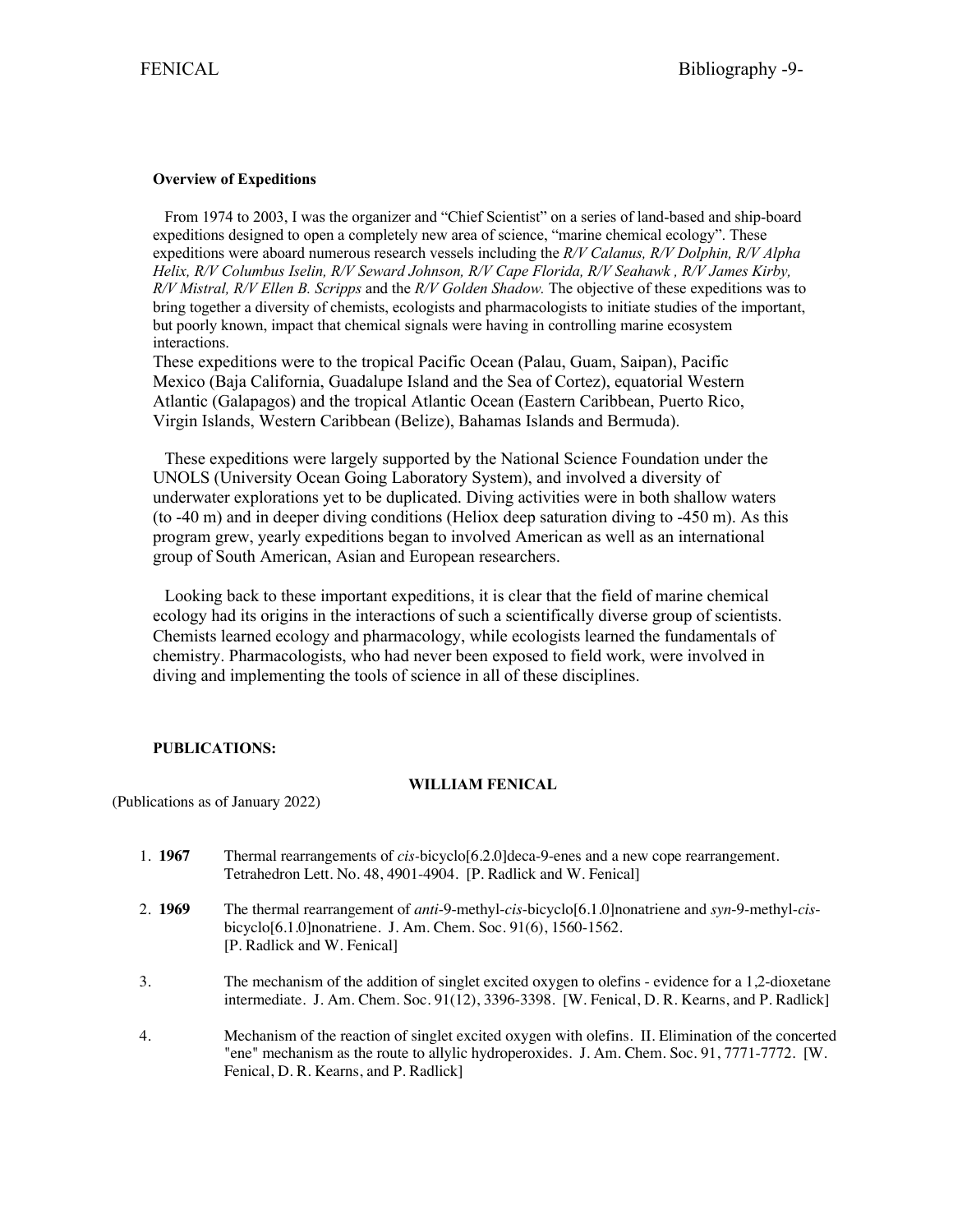| 5.1970   | Experimental and quantum chemical investigation of singlet oxygen reactions. Ann. N.Y. Acad.<br>Sci. 171(1), 34-49. [D. R. Kearns, W. Fenical, and P. Radlick]                                                                                                                       |
|----------|--------------------------------------------------------------------------------------------------------------------------------------------------------------------------------------------------------------------------------------------------------------------------------------|
| 6.       | The synthesis and thermal rearrangement of $cis -9$ — methylenebicyclo[6.1.0] nonene derivatives.<br>Tetrahedron Lett. No. 31, 2707-2710. [P. Radlick, W. Fenical, and G. Alford]                                                                                                    |
| 7.1971   | Pacifenol, a rare sesquiterpene containing bromine and chlorine from the red alga, <i>Laurencia</i><br>pacifica - Marine Natural Products I. J. Amer. Chem. Soc. 93(15), 3774-3775. [J. J. Sims*, W.<br>Fenical, R. M. Wing, and P. Radlick]                                         |
| 8.1972   | Zonarene, a sesquiterpene from the brown seaweed Dictyopteris zonarioides - Marine Natural<br>Products II. Phytochemistry 11, 1161-1163. [W. Fenical, J. J. Sims,<br>R. M. Wing, and P. C. Radlick]                                                                                  |
| 9.       | Johnstonol, an unusual halogenated epoxide from the red alga Laurencia johnstonii - Marine<br>Natural Products III. Tetrahedron Lett. No. 3, 195-198. [J. J. Sims*, W. Fenical, R. M. Wing, and<br>P. Radlick]                                                                       |
| 10.1973  | Prepacifenol, a halogenated epoxy sesquiterpene and precursor to pacifenol from the red alga,<br>Laurencia filiformis - Marine Natural Products IV. Tetrahedron Lett.<br>No. 3, 195-198. [J. J. Sims*, W. Fenical, R. M. Wing, and P. Radlick]                                       |
| 11.      | Zonarol and isozonarol, fungitoxic hydroquinones from the brown seaweed Dictyopteris<br>zonarioides (Marine Natural Products V). Proc. 3rd Int. Conf. on Food-Drugs from the Sea,<br>Kingston, R.I., August 1972, pp. 199-202. [W. Fenical*, J. J. Sims, P. Radlick, and R. M. Wing] |
| 12.      | Chondriol, a novel acetylenic metabolite from the red alga Chondria oppositiclada [- Marine<br>Natural Products VI]. Tetrahedron Lett. No. 4, 313-316. [W. Fenical*, J. J. Sims, and P. Radlick]                                                                                     |
| 13.      | Zonarol and isozonarol, fungitoxic hydroquinones from the brown seaweed Dictyopteris<br>zonarioides [- Marine Natural Products VII]. J. Org. Chem. 38(13), 2383-2386. [W. Fenical*, J. J.<br>Sims, D. Squatrito, R. M. Wing, and P. Radlick]                                         |
| 14.      | Pachydictyol A, an exceptional diterpene alcohol from the brown alga <i>Pachydictyon coriaceum</i> -<br>Marine Natural Products VIII. J. Amer. Chem. Soc. 95, 4049-4050.<br>[D. R. Hirschfeld, W. Fenical, G. H. Y. Lin, R. M. Wing, P. Radlick, and J. J. Sims*]                    |
| 15.      | Concinnatiol, a bromo-diterpene alcohol from the red alga, <i>Laurencia concinna</i> - Marine Natural<br>Products [IX]. J. Chem. Soc., Chem. Comm., pp. 470-471. [J. J. Sims*<br>G. H. Y. Lin, R. M. Wing, and W. Fenical]                                                           |
| 16. 1974 | Cycloeudesmol, an antibiotic cyclopropane containing sesquiterpene from the marine alga,<br>Chondria oppositiclada Dawson. Tetrahedron Lett. No. 13, 1137-1140. [W. Fenical* and J. J.<br>Sims]                                                                                      |
| 17.      | X-ray determination of chondriol; a re-assignment of structure. Tetrahedron Lett. No. 16, 1507-<br>1510. [W. Fenical*, K. B. Gifkins, and J. Clardy*]                                                                                                                                |
| 18.      | Rhodophytin, a halogenated vinyl peroxide of marine origin. J. Amer. Chem. Soc. 96, 5580-5581.<br>[W. Fenical]                                                                                                                                                                       |
| 19.      | Polyhaloketones from the red seaweed Asparagopsis taxiformis. Tetrahedron Lett. No. 51/52,<br>4463-4466. [W. Fenical]                                                                                                                                                                |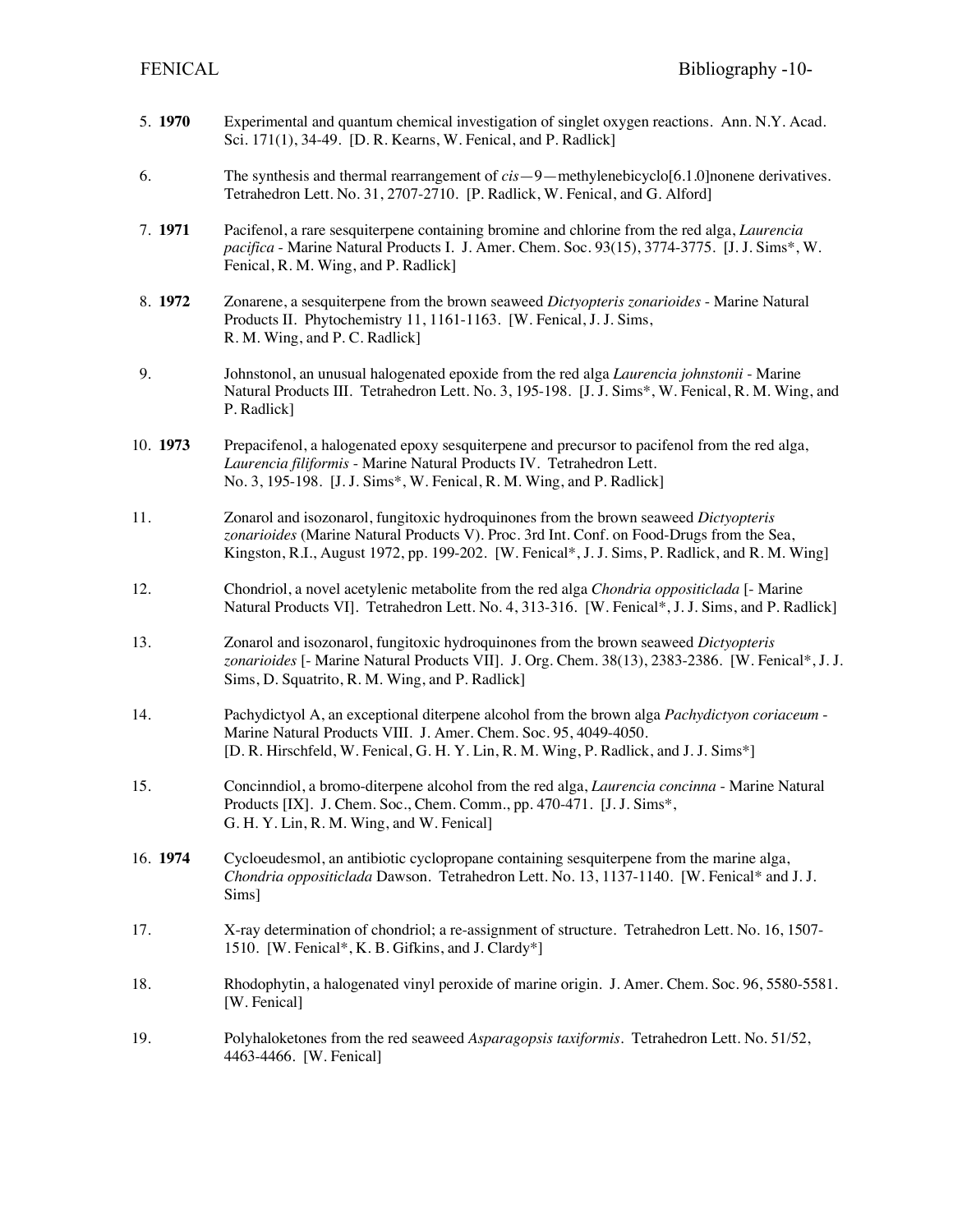| 20. 1975 | Chemotaxonomy in marine algae: chemical separation of some Laurencia species (Rhodophyta)<br>from the Gulf of California. J. Phycol. 11(1), 104-108.<br>[W. Fenical and J. N. Norris]                                                              |
|----------|----------------------------------------------------------------------------------------------------------------------------------------------------------------------------------------------------------------------------------------------------|
| 21.      | Halogenation in the Rhodophyta, a review. J. Phycol. 11(3), 245-259. [W. Fenical]                                                                                                                                                                  |
| 22.      | Irieol A and iriediol, dibromoditerpenes of a new skeletal class from Laurencia. Tetrahedron Lett.<br>No. 46, 3983-3986. [W. Fenical*, B. Howard, K. B. Gifkins,<br>and J. Clardy*]                                                                |
| 23.      | Structures and chemistry of two new halogen-containing chamigrene derivatives from Laurencia.<br>Tetrahedron Lett. No. 21, 1687-1690. [B. M. Howard and W. Fenical*]                                                                               |
| 24.      | Chromazonarol and isochromazonarol, new chromanols from the brown seaweed Dictyopteris<br>undulata (zonarioides). Experientia 31, 1004-1005. [W. Fenical and<br>O. McConnell]                                                                      |
| 25.      | Zonaroic acid from the brown seaweed Dictyopteris undulata. Experientia 31, 1250-1251. [G.<br>Cimino, S. de Stephano, W. Fenical, L. Minale, and J. J. Sims]                                                                                       |
| 26.1976  | $\alpha$ and $\beta$ -Snyderol; new bromo-monocyclic sesquiterpenes from the seaweed <i>Laurencia</i> .<br>Tetrahedron Lett. No. 1, 41-44. [B. M. Howard and W. Fenical*]                                                                          |
| 27.      | Simple antibiotics from the red seaweed Dasya pedicellata var. Stanfordiana. Phytochemistry 15,<br>435-436. [W. Fenical and O. McConnell]                                                                                                          |
| 28.      | Chemical variation in a new bromochamigrene derivative from the red seaweed Laurencia<br>pacifica. Phytochemistry 15, 511-512. [W. Fenical]                                                                                                        |
| 29.      | Sphaerococcenol A; a new rearranged bromo-diterpene from the red alga Sphaerococcus<br>coronopifolius. Tetrahedron Lett. No. 10, 731-734. [W. Fenical*, J. Finer,<br>and J. Clardy*]                                                               |
| 30.      | 10-Bromo-α-chamigrene. Tetrahedron Lett. No. 29, 2519-2520. [B. M. Howard and<br>W. Fenical*]                                                                                                                                                      |
| 31.      | Mercury in marine algae II. Proc. 4th International Conference on Food and Drugs from the Sea,<br>Mayaguez, Puerto Rico, November 1974, 145-151. [M. Sivick, A. Der Marderosian, P. Ullucci,<br>and W. Fenical]                                    |
| 32.      | Geranyl hydroquinone, a cancer-protective agent from the tunicate <i>Aplidium</i> sp. Proc. 4th<br>International Conference on Food and Drugs from the Sea, Mayaguez, Puerto Rico, November<br>1974, 388-394. [W. Fenical]                         |
| 33.      | Antimicrobial activities from marine organisms. Proc. 4th International Conference on Food and<br>Drugs from the Sea, Mayaguez, Puerto Rico, November 1974, 429-433. [P. Shaw, W.O.<br>McClure, G. Van Blaricom, J. Sims, W. Fenical, and J. Rude] |
| 34. 1977 | Marine Natural Products Chemistry. NATO Conference Series, IV: Marine Sciences, D. J.<br>Faulkner and W. H. Fenical, eds., Plenum Press, New York, 433 pp.                                                                                         |
| 35.      | Diterpenoid synthesis in brown seaweeds of the family Dictyotaceae. In: Marine Natural Products<br>Chemistry, D. J. Faulkner and W. H. Fenical, eds., Plenum Press, New York, pp. 179-189. [F. J.<br>McEnroe, W. Fenical, and K. J. Robertson]     |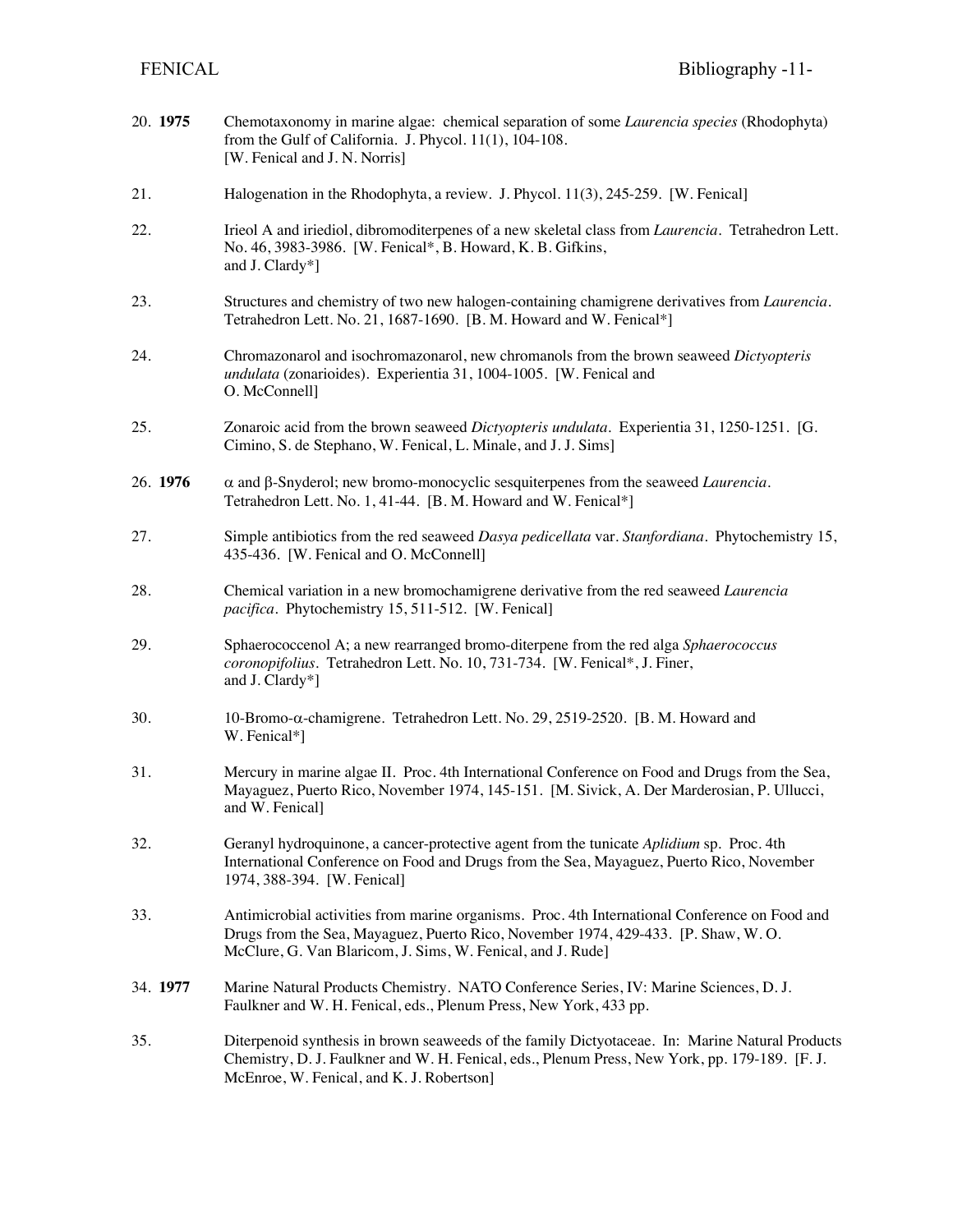| 36.     | Halogenated metabolites--including Favorsky rearrangement products--from the red seaweed<br>Bonnemaisonia nootkana. Tetrahedron Lett. No. 48, 4159-4162.<br>[O.J. McConnell and W. Fenical]                                              |
|---------|------------------------------------------------------------------------------------------------------------------------------------------------------------------------------------------------------------------------------------------|
| 37.     | Neoconcinndiol hydroperoxide, a novel marine diterpenoid from the red alga Laurencia. J. Amer.<br>Chem. Soc. 99, 6440-6441. [B. M. Howard, W. Fenical*, J. Finer, K. Hirotsu,                                                            |
| 38.     | Structure, chemistry, and absolute configuration of $1(S)$ -Bromo-4(R)-hydroxy-(-)-selin-7-ene<br>from a marine red alga <i>Laurencia</i> sp. J. Org. Chem. 42, 2518. [B. M. Howard and W. Fenical]                                      |
| 39.     | Polyhalogenated 1-octene-3-ones, antibacterial metabolites from the red seaweed Bonnemaisonia<br>asparagoides. Tetrahedron Lett. No. 22, 1851-1854. [O. J. McConnell and W. Fenical]                                                     |
| 40.     | Pachydictyol-A epoxide, a new diterpene from the brown seaweed Dictyota flabellata.<br>Phytochemistry 16, 1071-1073. [K. J. Robertson and W. Fenical]                                                                                    |
| 41.     | Navenones A-C: trail-breaking alarm pheromones from the marine opisthobranch Navanax<br>inermis. J. Amer. Chem. Soc. 99, 2367-2368. [H. L. Sleeper and W. Fenical]                                                                       |
| 42.     | Ptilosarcone, the toxin from the sea pen Ptilosarcus gurneyi. Tetrahedron Lett. No. 18, 1559-1562.<br>[S. J. Wratten, W. Fenical, D. J. Faulkner*, and J. C. Wekell]                                                                     |
| 43.     | Halogen chemistry of the red alga Asparagopsis. Phytochemistry 16, 367-374. [O.J. McConnell]<br>and W. Fenical]                                                                                                                          |
| 44.1978 | Structures and synthesis of some new antibacterial sesquiterpenoids from the gorgonian coral<br>Pseudopterogorgia rigida. Tetrahedron 34(11), 1661-1664. [F.J. McEnroe and<br>W. Fenical]                                                |
| 45.     | The brasilenols, rearranged sesquiterpene alcohols isolated from the marine opisthobranch Aplysia<br>brasiliana. Tetrahedron 34, 2077-2081. [M. O. Stallard, W. Fenical*, and J. S. Kittredge]                                           |
| 46.     | Obtusadiol, a unique bromoditerpenoid from the marine red alga Laurencia obtusa. Tetrahedron<br>Lett. No. 28, 2453-2456. [B. M. Howard and W. Fenical*]                                                                                  |
| 47.     | Poitediol, a new nonisoprenoid sesquiterpene diol from the marine alga <i>Laurencia poitei</i> . J. Org.<br>Chem. 43, 3628-3630. [W. Fenical*, G. R. Schulte, J. Finer, and J. Clardy*]                                                  |
| 48.     | Ochtodene and ochtodiol: novel polyhalogenated cyclic monoterpenes from the red seaweed<br>Ochtodes secundiramea. J. Org. Chem. 43, 4238-4241. [O. J. McConnell and W. Fenical*]                                                         |
| 49.     | Structures of the ireols, new dibromoditerpenoids of a unique skeletal class from the marine red<br>alga Laurencia irieii. J. Org. Chem. 43(23), 4401-4408. [B. M. Howard and W. Fenical*]                                               |
| 50.     | Minor and trace sterols in marine invertebrates IX. Verongulasterol--a marine sterol with a novel<br>side chain alkylation pattern. Tetrahedron Lett. No. 45, 4373-4376. [W. C. M. C. Kokke, W.<br>Fenical, C. S. Pak, and C. Djerassi*] |
| 51.     | Inhibition of cell cleavage by a halogenated sesquiterpene (elatol) and the 9-ketone synthetic<br>derivative (elatol ketone). The Pharmacologist 20, 210. [R. Tanalski,<br>R. Jacobs, S. White, and W. Fenical]                          |
| 52.     | Diterpenoids. Chapter 3 in: Marine Natural Products; Chemical and Biological Perspectives, Vol.<br>II, P. J. Scheuer, ed., Academic Press, New York, pp. 173-245.<br>[W. Fenical]                                                        |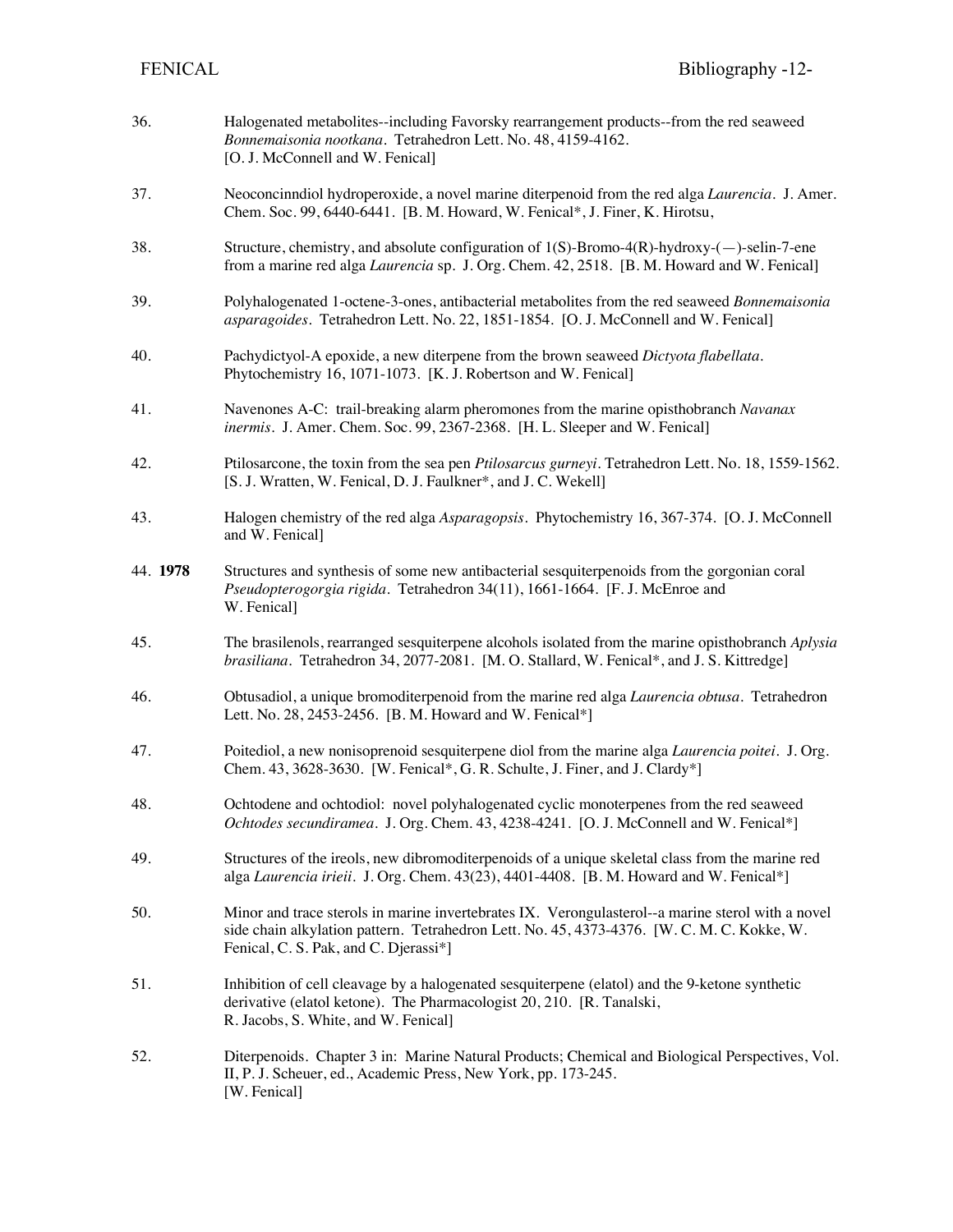| 53.1979 | Hydroxydilophol, a new monocyclic diterpenoid from the brown alga Dictyota masonii. J. Org.<br>Chem. 44, 1354-1356. [H. H. Sun and W. Fenical*]                                                                                                                                                                                                        |
|---------|--------------------------------------------------------------------------------------------------------------------------------------------------------------------------------------------------------------------------------------------------------------------------------------------------------------------------------------------------------|
| 54.     | Diterpenoids of the brown seaweed Glossophora galapagensis. Phytochemistry 18, 340-341. [H.<br>H. Sun and W. Fenical]                                                                                                                                                                                                                                  |
| 55.     | Antibiotics and antiseptic compounds from red seaweeds of the family Bonnemaisoniaceae<br>(Florideophyceae). Proc. 9th International Seaweed Symposium, Santa Barbara, Calif., August<br>1977, A. Jensen and J. R. Stein, eds., Science Press, Princeton, pp. 387-400. [W. Fenical, O. J.<br>McConnell, and A. Stone]                                  |
| 56.     | Antimicrobial agents from red algae of the family Bonnemaisoniaceae. A chapter in: Marine<br>Algae in Pharmaceutical Science, H. A. Hoppe, T. Levring, and Y. Tanaka, eds., Walter de<br>Gruyter Company, Berlin, pp. 403-427. [O. J. McConnell and W. Fenical]                                                                                        |
| 57.     | Stypotriol and stypoldione; ichthyotoxins of mixed biogenesis from the marine alga Stypopodium<br>zonale. Tetrahedron Lett. No. 2, 145-148. [W. H. Gerwick, W. Fenical*, N. Fritsch and J.<br>$Clardy*]$                                                                                                                                               |
| 58.     | Rhipocephalin and rhipocephenal; toxic feeding deterrents from the tropical marine alga<br>Rhipocephalus phoenix. Tetrahedron Lett. No. 8, 685-688. [H. H. Sun and<br>W. Fenical*]                                                                                                                                                                     |
| 59.     | Guadalupol and epiguadalupol, rearranged sesquiterpene alcohols from Laurencia snyderiae var.<br>guadalupensis. Phytochemistry 18, 1224-1225. [B. M. Howard and W. Fenical]                                                                                                                                                                            |
| 60.     | Structures of dictyodial and dictyolactone, unusual marine diterpenoids. J. Org. Chem. 44: 2044-<br>2047. [J. Finer, J. Clardy*, W. Fenical, L. Minale*, R. Riccio, J. Battaile, M. Kirkup, and R. E.<br>Moore*]                                                                                                                                       |
| 61.     | Minor and trace sterols in marine invertebrates. XII. Occurrence of 24(S+R)-<br>Isopropenylcholesterol, 24(S+R)-Methylcholesta-5,25-diene-3b-ol, and 24(S+R)-Methylcholesta-<br>7,25-diene-3b-ol in the Caribbean sponge, Verongia cauliformis. Helv. Chim. Acta, 62(4): 1310-<br>1318. [W. C. M. C. Kokke, C. S. Pak, W. Fenical, and<br>C. Djerassi] |
| 62.     | Defensive chemistry of Navanax and related opisthobranch molluscs. Pure & Appl. Chem. 51,<br>1865-1874. [W. Fenical, H. L. Sleeper, V. J. Paul, M. O. Stallard, and H. H. Sun]                                                                                                                                                                         |
| 63.     | Obtusin, a unique bromine-containing polycyclic ketal from the red marine alga Laurencia obtusa.<br>Tetrahedron Lett. No. 31, 2841-2844. [B. M. Howard, W. Fenical,<br>E. V. Arnold, and J. Clardy*]                                                                                                                                                   |
| 64.     | Isolation and synthesis of 23-methyl-22-dehydrocholesterol - a marine sterol of biosynthetic<br>significance. Tetrahedron Lett. No. 38, 3601-3604. [W. C. M. C. Kokke, N. W. Withers, I. J.<br>Massey, W. Fenical*, and C. Djerassi*]                                                                                                                  |
| 65.     | Isolation of sterols with cyclopropyl-containing side chains from the cultured marine alga<br>Peridinium foliaceum. Tetrahedron Lett. No. 38, 3605-3608. [N. W. Withers, W. C. M. C. Kokke,<br>M. Rohmer, W. Fenical*, and C. Djerassi*]                                                                                                               |
| 66.     | Brasilenyne and cis-dihydrorhodophytin: Antifeedant medium-ring halo-ethers from a sea hare<br>(Aplysia brasiliana). Proc. National Academy of Sciences 76(8), 3576-3579.<br>[R. B. Kinnel, R. K. Dieter, J. Meinwald, D. Van Engen, J. Clardy, T. Eisner,<br>M. O. Stallard, and W. Fenical]                                                          |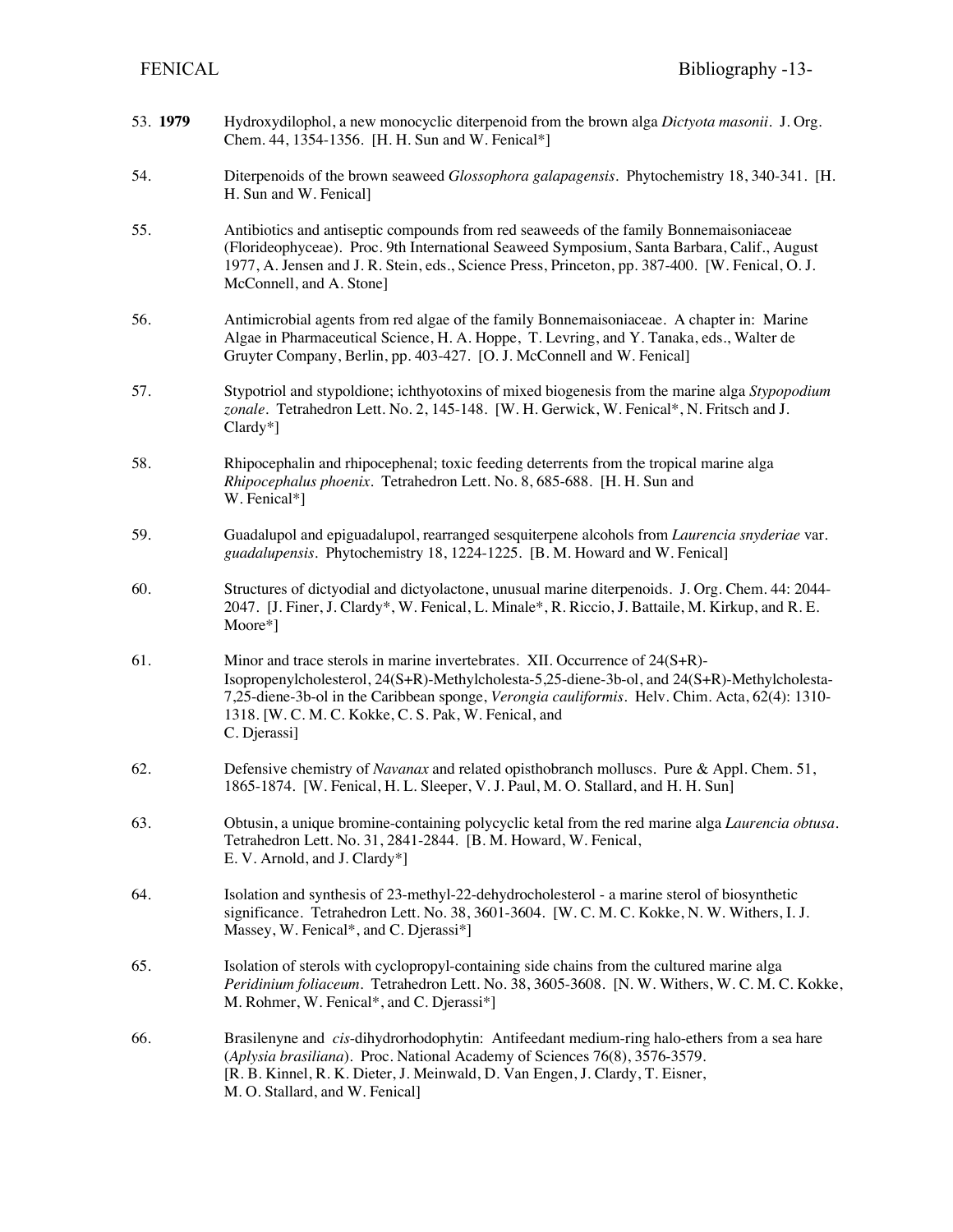| 67.     | Molecular aspects of halogen-based biosynthesis of marine natural products. Chapter 8 in: Topics<br>in the Biochemistry of Natural Products, T. Swain and G. R. Waller, eds., Vol. 13 of Recent<br>Advances in Phytochemistry, Plenum Press, New York, pp. 219-239. [W. Fenical]                                    |
|---------|---------------------------------------------------------------------------------------------------------------------------------------------------------------------------------------------------------------------------------------------------------------------------------------------------------------------|
| 68.1980 | Natural halogenated organics. A chapter in: Organic Chemistry of Seawater, R. Dawson and E.<br>K. Duursma, eds., Elsevier Publishing Co., Amsterdam, Holland, pp. 375-393. [W. Fenical]                                                                                                                             |
| 69.     | Subcellular localization of brominated secondary metabolites in the red alga Laurencia snyderae.<br>J. Phycol. 16, 182-185. [D. N. Young*, B. M. Howard, and W. Fenical]                                                                                                                                            |
| 70.     | Alarm pheromones from the marine opisthobranch Navanax inermis. J. Chem. Ecol. 6(1), 57-70.<br>[H. L. Sleeper, V. J. Paul, and W. Fenical]                                                                                                                                                                          |
| 71.     | Halogen chemistry of the red algae Bonnemaisonia. Phytochemistry 19, 233-247.<br>[O. J. McConnell* and W. Fenical]                                                                                                                                                                                                  |
| 72.     | The rhodophytin and chondriol natural products; structures of several new acetylenes from<br>Laurencia, and a reassignment of structure for cis-rhodophytin. Tetrahedron 36, 171-176. [B.M.<br>Howard, W. Fenical*, K. Hirotsu, B. Solheim, and J. Clardy*]                                                         |
| 73.     | Three new vinyl acetylenes from the marine red alga <i>Laurencia</i> . Tetrahedron 36, 1747-1751. [B.<br>M. Howard, G. R. Schulte, W. Fenical*, B. Solheim, and J. Clardy*]                                                                                                                                         |
| 74.     | Palisadins A,B and related monocyclofarnesol-derived sesquiterpenoids from the red marine alga<br>Laurencia cf. palisada. Tetrahedron Lett. 21, 2787-2790. [V. J. Paul and<br>W. Fenical]                                                                                                                           |
| 75.     | Bifurcarenone, an inhibitor of mitotic cell division from the brown alga Bifurcaria galapagensis.<br>Tetrahedron Lett. 21, 3123-3126. [H. H. Sun, N. M. Ferrara,<br>O. J. McConnell, and W. Fenical]                                                                                                                |
| 76.     | Toxic acetylene-containing lipids from the red marine alga Liagora farinosa Lamouroux.<br>Tetrahedron Lett. 21, 3327-3330. [V. J. Paul and W. Fenical]                                                                                                                                                              |
| 77.     | Cyclic monoterpenoid feeding deterrents from the red marine alga Ochtodes crockeri. J. Org.<br>Chem. 45, 3401-3407. [V. J. Paul, O. J. McConnell, and W. Fenical]                                                                                                                                                   |
| 78.     | Isolation of two new C30 sterols, (24E)-24-n-propylidenecholesterol and 24xi-n-propylcholesterol,<br>from a cultured marine Chrysophyte. Steroids 35(2), 219-231. [M. Rohmer, W. C. M. C. Kokke,<br>W. Fenical, and C. Djerassi]                                                                                    |
| 79.     | Chemotaxonomy in marine algae: secondary metabolite synthesis by <i>Laurencia</i> in unialgal culture.<br>Biochem. System. Ecol. 8, 329-336. [B. M. Howard,<br>A. M. Nonomura, and W. Fenical]                                                                                                                      |
| 80.     | Distributional and taxonomic features of toxin-producing marine algae. In: Pacific Seaweed<br>Aquaculture, Proc. Symp. on Useful Algae, I. A. Abbott, M. S. Foster, and L. F. Eklund, eds.,<br>Pacific Grove, CA, 6-8 March 1980, California Sea Grant College Program, La Jolla, CA, pp. 144-<br>151. [W. Fenical] |
| 81.     | The scope and diversity of terpenoid biosynthesis by the marine alga Laurencia. In: Progress in<br>Phytochemistry 7, 263-300. [B. M. Howard and W. Fenical]                                                                                                                                                         |
| 82.     | Isoconcinndiol, a brominated diterpenoid from Laurencia snyderae var. guadalupensis.<br>Phytochemistry 19, 2774-2776. [B. M. Howard and W. Fenical]                                                                                                                                                                 |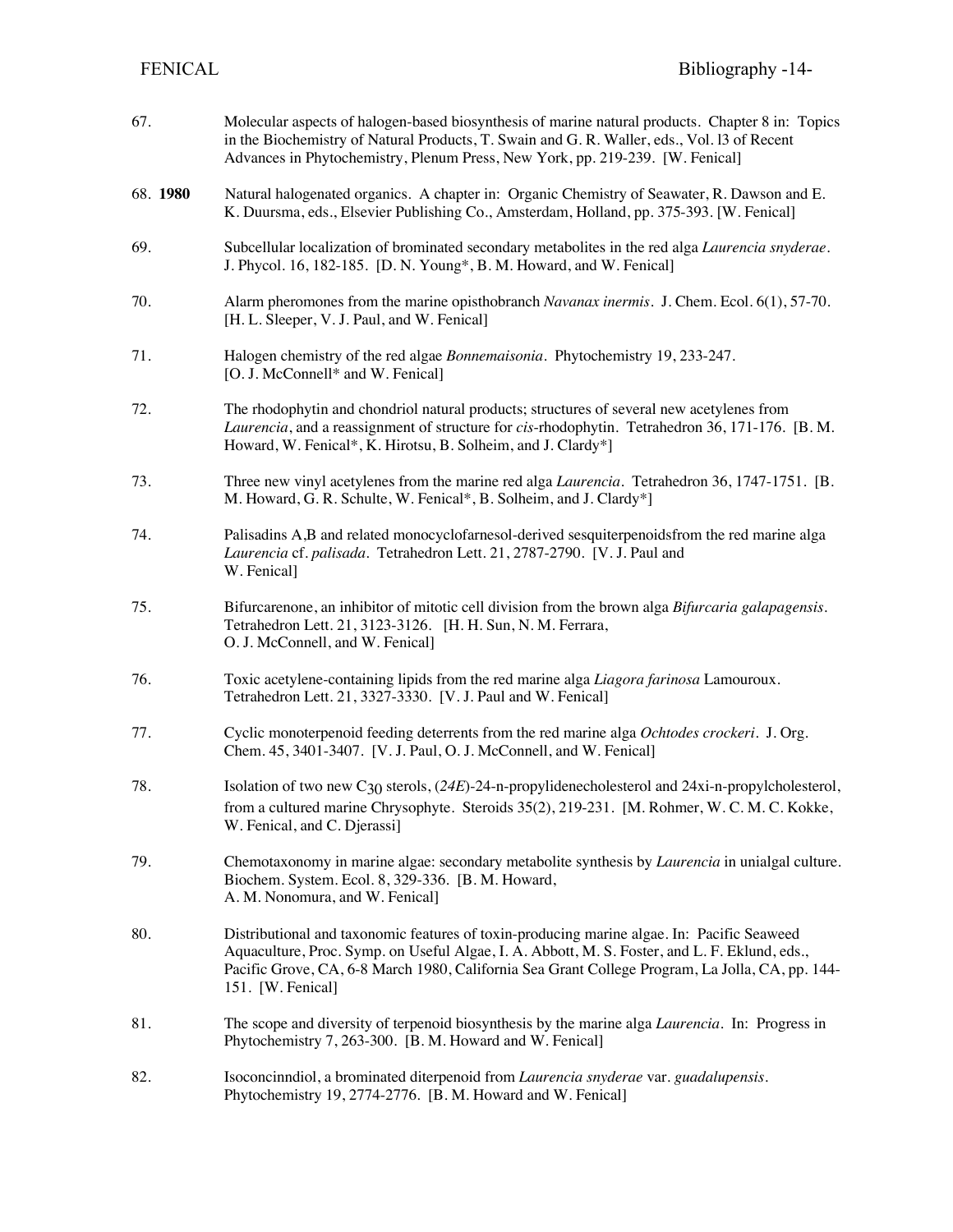| 83.     | Peridinosterol - a new $\Delta^{17}$ -unsaturated sterol from two cultured marine algae. Tetrahedron Lett.,<br>4663-4666. [W. Swenson, B. Tagle, J. Clardy, N. W. Withers, W. C. M. C. Kokke, W. Fenical,<br>and C. Djerassi]                                  |
|---------|----------------------------------------------------------------------------------------------------------------------------------------------------------------------------------------------------------------------------------------------------------------|
| 84.     | Isolation and structure of spatol, a potent inhibitor of cell replication from the brown seaweed<br>Spatoglossum schmittii. J. Amer. Chem. Soc. 102, 7991-7993. [W. H. Gerwick, W. Fenical, D.<br>Van Engen, and J. Clardy]                                    |
| 85.1981 | Tricyclic diterpenoids of the dolastane ring system from the marine alga Dictyota divaricata.<br>Tetrahedron 37, 1237-1242. [H. H. Sun, O. J. McConnell, W. Fenical,<br>K. Hirotsu, and J. Clardy]                                                             |
| 86.     | Sterol synthesis by cultured zooxanthellae; implications concerning sterol metabolism in the host-<br>symbiont association in Caribbean gorgonians. Comp. Biochem. Physiol. 1981 68B, 281-287.<br>[W. C. M. C. Kokke, W. Fenical*, L. Bohlin, and C. Djerassi] |
| 87.     | New sterols with unusual nuclear unsaturation from three cultured marine dinoflagellates.<br>Phytochemistry 20, 127-134. [W. C. M. C. Kokke, W. Fenical, and C. Djerassi*]                                                                                     |
| 88.     | Ichthyotoxic and cytotoxic metabolites of the tropical brown alga Stypopodium zonale<br>(Lamouroux) Papenfuss. J. Org. Chem. 46, 22-27. [W. H. Gerwick and W. Fenical]                                                                                         |
| 89.     | Antibiotics in microbial ecology. Isolation and structure assignment of several new antibacterial<br>compounds from the insect-symbiotic bacteria Xenorhabdus spp. J. Chem. Ecol. 7(3), 589-597.<br>[V. J. Paul, S. Frautschy, W. Fenical, and K. H. Nealson]  |
| 90.     | Lophotoxin: a novel neuromuscular toxin from Pacific sea whips of the genus Lophogorgia.<br>Science 212, 1512-1514. [W. Fenical, R. K. Okuda, M. M. Bandurraga, P. Culver, R. S. Jacobs]                                                                       |
| 91.     | Spatane diterpenoids from the tropical marine alga Stoechospermum marginatum (Dictyotaceae).<br>J. Org. Chem. 46, 2233-2241. [W. H. Gerwick, W. Fenical, and<br>M. U.S. Sultanbawa]                                                                            |
| 92.     | Neolemnane and eremophilane sesquiterpenoids from the Pacific soft coral Lemnalia africana.<br>Tetrahedron 1981, 37(5), 2569-2573. [R. R. Izac, W. Fenical, B. Tagle, and<br>J. Clardy]                                                                        |
| 93.     | In vivo biosynthesis of tribromoheptene oxide in Bonnemaisonia nootkana. Phytochemistry<br>20(10), 2335-2337. [D. N. Young, O. J. McConnell, and W. Fenical]                                                                                                   |
| 94.     | 4-methyl-24S-ethyl-5-α-cholestan-3-β-ol and 4-methyl-24S-ethyl-5-cholest-8(14)-en-3-ol, two<br>new sterols from a cultured marine dinoflagellate. Phytochemistry 20(10), 2397-2401. [L. Bohlin,<br>W. C. M. C. Kokke, W. Fenical, and C. Djerassi*]            |
| 95.1982 | Chemical defense in tropical marine algae. Smithsonian Contributions to Marine Science 12, 417-<br>431. [W. Fenical and J. N. Norris]                                                                                                                          |
| 96.     | Novel dinoflagellate $4-\alpha$ -methylated sterols from four Caribbean gorgonians. Phytochemistry<br>21(4), 881-887. [W. C. M. C. Kokke, L. Bohlin, W. Fenical, and<br>C. Djerassi*]                                                                          |
| 97.     | Terpenoids of algae. In: Handbook of Biosolar Resources, Vol. 1(1), O. R. Zaborsky, ed., CRC<br>Press, pp. 467-477. [W. Fenical]                                                                                                                               |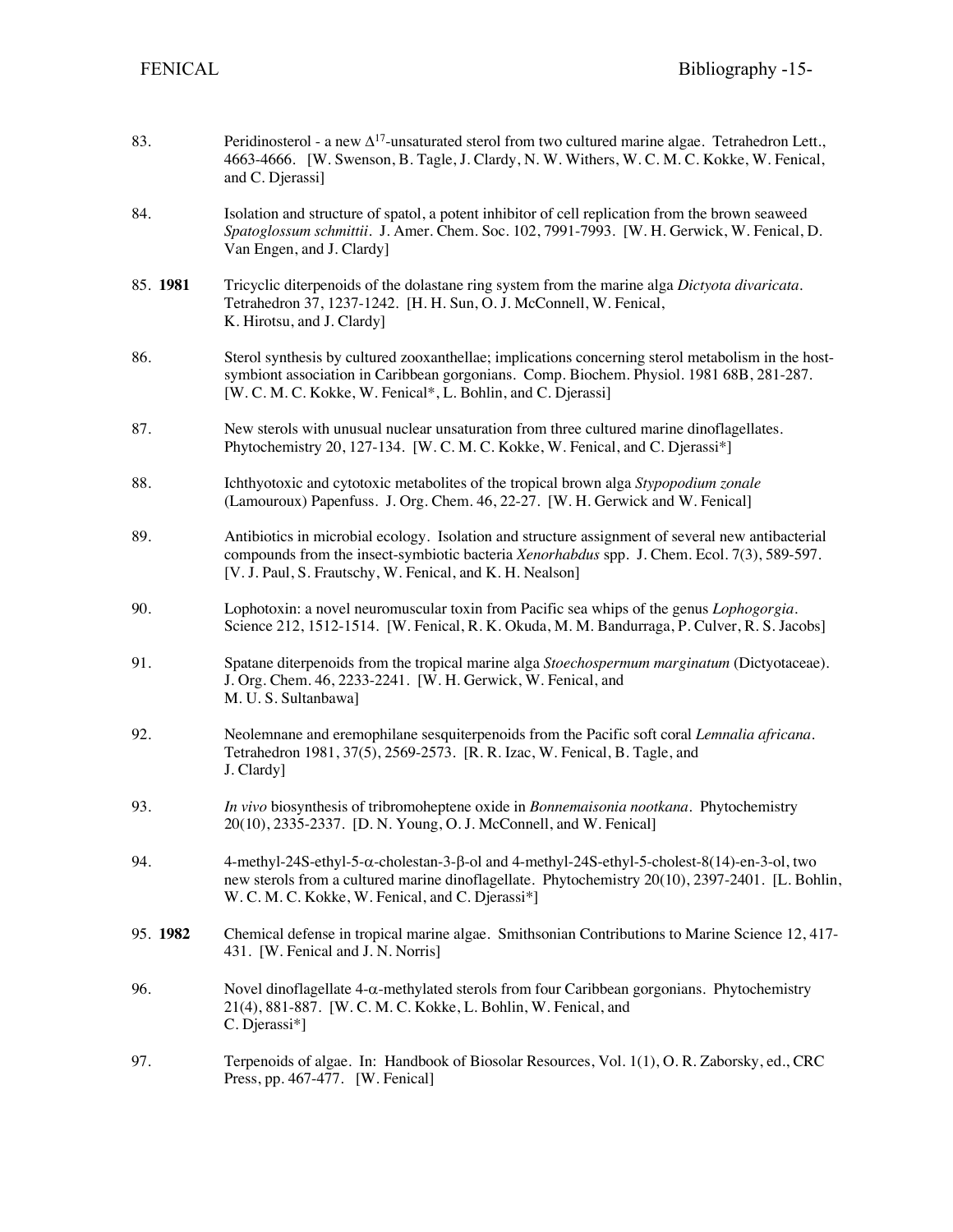| 98.  | The expanding role of marine organisms in anticancer chemotherapy. Proc. 2nd Int. Conf. on<br>Biosaline Res., La Paz, Mexico, 1980, A. San Pietro, ed., Envir. Res. 23: 355-367. [W. Fenical]                                                                                      |
|------|------------------------------------------------------------------------------------------------------------------------------------------------------------------------------------------------------------------------------------------------------------------------------------|
| 99.  | Udoteal, a linear diterpenoid feeding deterrent from the tropical green alga Udotea flabellum.<br>Phytochemistry 21(2), 468-469. [V. J. Paul, H. H. Sun, and W. Fenical]                                                                                                           |
| 100. | Phenolic lipids from related marine algae of the order Dictyotales. Phytochemistry 21(3), 633-637.<br>[W. Gerwick and W. Fenical]                                                                                                                                                  |
| 101. | Natural products chemistry in the marine environment. Science 215, 923-928.<br>[W. Fenical]                                                                                                                                                                                        |
| 102. | New nor-sesquiterpenoids of apparent nardosinane origin from the Pacific soft coral <i>Paralemnalia</i><br>thyrsoides. Tetrahedron Lett. 23(8), 817-820. [R. R. Izac, P. Schneider, M. Swain, and W.<br>Fenical]                                                                   |
| 103. | Germacrene derivatives from diverse marine soft corals (Octocorallia). Tetrahedron 1982, 38(2),<br>301-304. [R. R. Izac, M. M. Bandurraga, J. M. Wasylyk, F. W. Dunn, and W. Fenical]                                                                                              |
| 104. | Diketone cembrenolides from the Pacific gorgonian Lophogorgia alba. Tetrahedron<br>1982, 38(2), 305-310. [M. M. Bandurraga, B. McKittrick, and W. Fenical]                                                                                                                         |
| 105. | The isolation of new norcycloartene triterpenoids from the tropical marine alga Tydemania<br>expeditionitis (Chlorophyta). Tetrahedron Lett. 23(34), 3459-3462.<br>[V. J. Paul, W. Fenical, S. Raffii, and J. Clardy]                                                              |
| 106. | Neoirieone, a diterpenoid of a new skeletal class from the red marine alga Laurencia cf. irieii<br>Tetrahedron Lett. 23(38), 3847-3850. [B. M. Howard, W. Fenical,<br>S. F. Donovan, and J. Clardy]                                                                                |
| 107. | Sterol patterns of cultured zooxanthellae isolated from marine invertebrates: Synthesis of<br>gorgosterol and 23-desmethylgorgosterol by aposymbiotic algae. Proc. Nat'l. Acad. Sci., U.S.A.<br>79, 3764-3768. [N. W. Withers, W. C. M. C. Kokke, W. Fenical, and<br>C. Djerassi*] |
| 108. | New bicyclic diterpenoids from the Caribbean gorgonian octocoral Eunicea calyculata. J. Org.<br>Chem. 1982, 47, 4129-4134. [S. A. Look and W. Fenical*]                                                                                                                            |
| 109. | Hydroxylated diterpenoid hydroquinones from Cystoseira elegans: significant products or<br>artifacts? Tetrahedron Lett. 1982, 23(32), 3271-3272. [B. Banaigs, C. Francisco, E. Gonzalez, L.<br>Codomier, and W. Fenical]                                                           |
| 110. | The structure of pacifigorgiol, an ichthyotoxic sesquiterpenoid from the Pacific gorgonian coral<br>Pacifigorgia cf. adamsii. Tetrahedron Lett. 1982, 23(37), 3743. [R. R. Izac, S. E. Poet, W.<br>Fenical, D. Van Engen and J. Clardy]                                            |
| 111. | Pseudopterolide, an irregular diterpenoid with unusual cytotoxic properties from Caribbean sea<br>whip Pseudopterogorgia acerosa (Pallas) (Gorgonacea). J. Am. Chem. Soc., 1982, 104: 6463-<br>6565. [M. Bandurraga, W. Fenical, S. F. Donovan, and J. Clardy]                     |
| 112. | Toxic feeding deterrents from the tropical marine alga Caulerpa bikinensis (Chlorophyta).<br>Tetrahedron Lett. 23(48), 5017-5020. [V. J. Paul and W. Fenical]                                                                                                                      |
| 113. | Sterols of the cultured dinoflagellate <i>Pyrocystis lunula</i> . Steroids 40(3), 307-318.<br>[W. C. M. C. Kokke, W. Fenical, and C. Djerassi]                                                                                                                                     |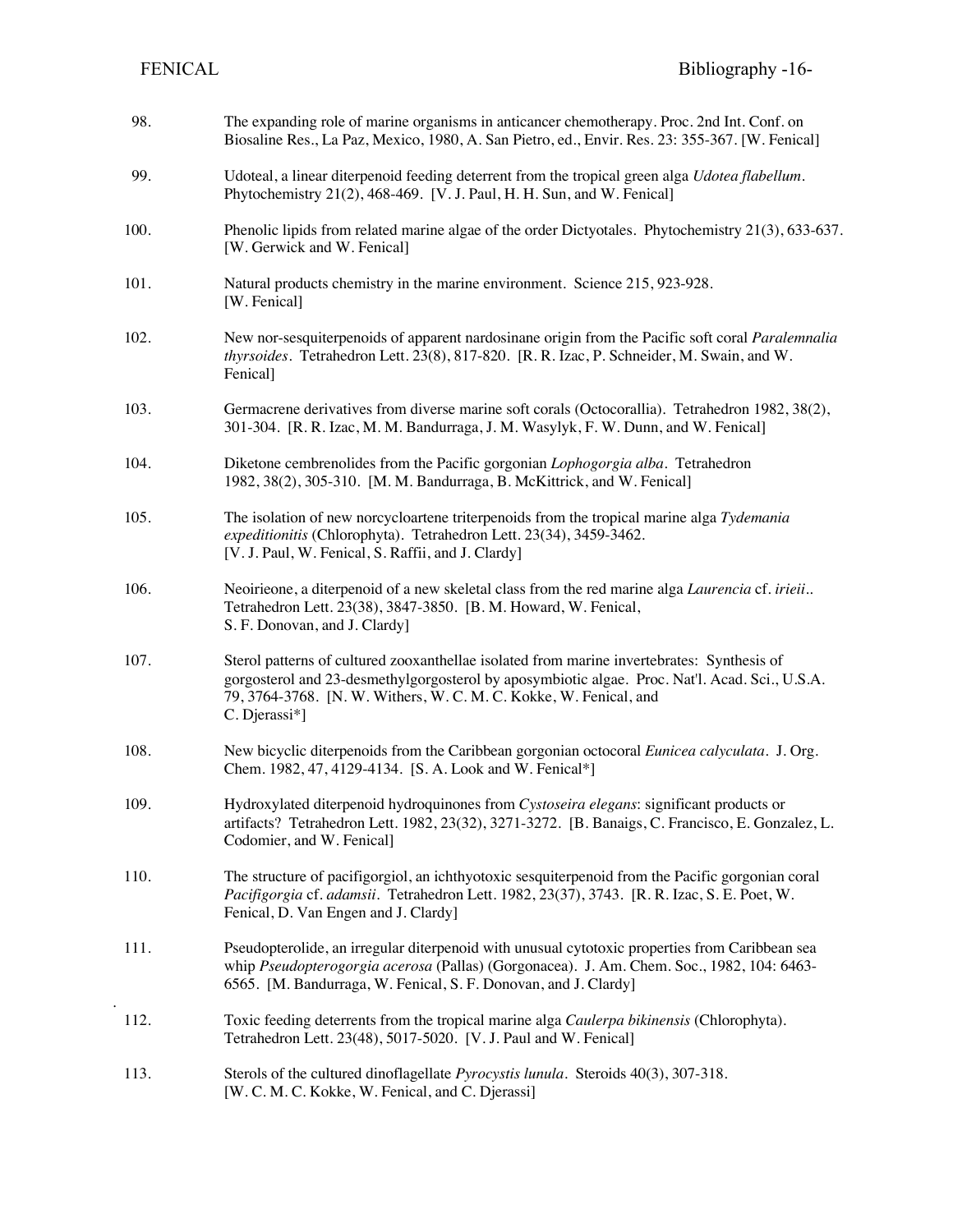| 114.      | Sterols of the cultured euglenid Eutreptia viridis: a novel Delta <sup>23</sup> unsaturated sterol. Steroids<br>40(4), 403-411. [J. Zielinski, W. C. M. C. Kokke, W. Fenical, and<br>C. Djerassi]                                                                                                                             |
|-----------|-------------------------------------------------------------------------------------------------------------------------------------------------------------------------------------------------------------------------------------------------------------------------------------------------------------------------------|
| 115. 1983 | Investigation of benthic marine algae as a resource for new pharmaceuticals and agricultural<br>chemicals. Proc. Joint China-U.S. Phycology Symp., Qingdao, People's Republic of China,<br>December 1982, pp. 497-521. [W. Fenical]                                                                                           |
| 116.      | Acetoxycrenulide, a new bicyclic cyclopropane-containing diterpenoid from the brown seaweed<br>Dictyota crenulata. J. Org. Chem. 48, 1903-1906. [H. H. Sun, F. J. McEnroe, and W. Fenical]                                                                                                                                    |
| 117.      | Avrainvilleol, a brominated diphenylmethane derivative with feeding deterrent properties from the<br>tropical green alga Avrainvillea longicaulis. Phytochemistry 22(3), 743-745. [H. H. Sun, V. J.<br>Paul, and W. Fenical]                                                                                                  |
| 118.      | Gramine-derived bromo-alkaloids from the marine bryozoan Zoobotryon verticillatum.<br>Tetrahedron Lett. 24(5), 481-484. [A. Sato and W. Fenical]                                                                                                                                                                              |
| 119.      | Diterpenoid metabolites from the marine alga Cystoseira elegans. Tetrahedron 39(4), 629-638.<br>[B. Banaigs, C. Francisco, E. Gonzalez and W. Fenical]                                                                                                                                                                        |
| 120.      | Spatane diterpenoids from the tropical marine algae Spatoglossum schmittii and S. howleii<br>(Dictyotaceae). J. Org. Chem. 48, 3325-3329. [W. H. Gerwick and<br>W. Fenical*]                                                                                                                                                  |
| 121.      | Isolation of halimedatrial: chemical defense adaptation in the calcareous reef-building alga<br>Halimeda. Science 221, 747-749. [V. J. Paul and W. Fenical*]                                                                                                                                                                  |
| 122.      | A hydroxylated diterpenoid substituted quinol from the brown alga Cystoseira elegans.<br>Phytochem. 22, 2865-2867. [B. B. Banaigs, B. Marcos, C. Francisco, E. Gonzalez and W.<br>Fenical*]                                                                                                                                   |
| 123. 1984 | Lophotoxin irreversibly inactivates the nicotinic acetylcholine receptor by preferential association<br>at one of the two primary agonist sites. J. Biol. Chem. 1984, 259(6), 3763-3770. [P. Culver, W.<br>Fenical, and P. Taylor*]                                                                                           |
| 124.      | Calyculones, new cubitane diterpenoids from the Caribbean gorgonian octocoral <i>Eunicea</i><br>calyculata. J. Org. Chem. 1984, 49, 1417-1423. [S. A. Look, W. Fenical, Z. Qui-tai, and<br>J. Clardy*]                                                                                                                        |
| 125.      | Inflatene, an ichthyotoxic $C_{12}$ hydrocarbon from the stoloniferan soft-coral Clavularia inflata var.<br>luzoniana. Tetrahedron Lett. 1984, 25(13), 1325-1328. [R. R. Izac, W. Fenical, and J. M.<br>Wright*]                                                                                                              |
| 126.      | Erythrolides, unique marine diterpenoids interrelated by a naturally occurring Di-pi-Methane<br>rearrangement. J. Amer. Chem. Soc. 1984, 106, 5026-5027. [S. A. Look, W. Fenical, D. Van<br>Engen, and J. Clardy*]                                                                                                            |
| 127.      | On the origin of terpenes in symbiotic associations between marine invertebrates and algae<br>(Zooxanthellae): culture studies and an application of 13C/12C isotope ratio mass spectrometry. J.<br>Biol. Chem. 1984, 259(13), 8168-8173. [W. M. C. Kokke, S. Epstein, S. A. Look, G. H. Rau, W.<br>Fenical, and C. Djerassi] |
| 128.      | Bioactive terpenoids from Caribbean marine algae of the genera <i>Penicillus</i> and <i>Udotea</i><br>(Chlorophyta). Tetrahedron 40(15), 2913-2918. [V. J. Paul and W. Fenical]                                                                                                                                               |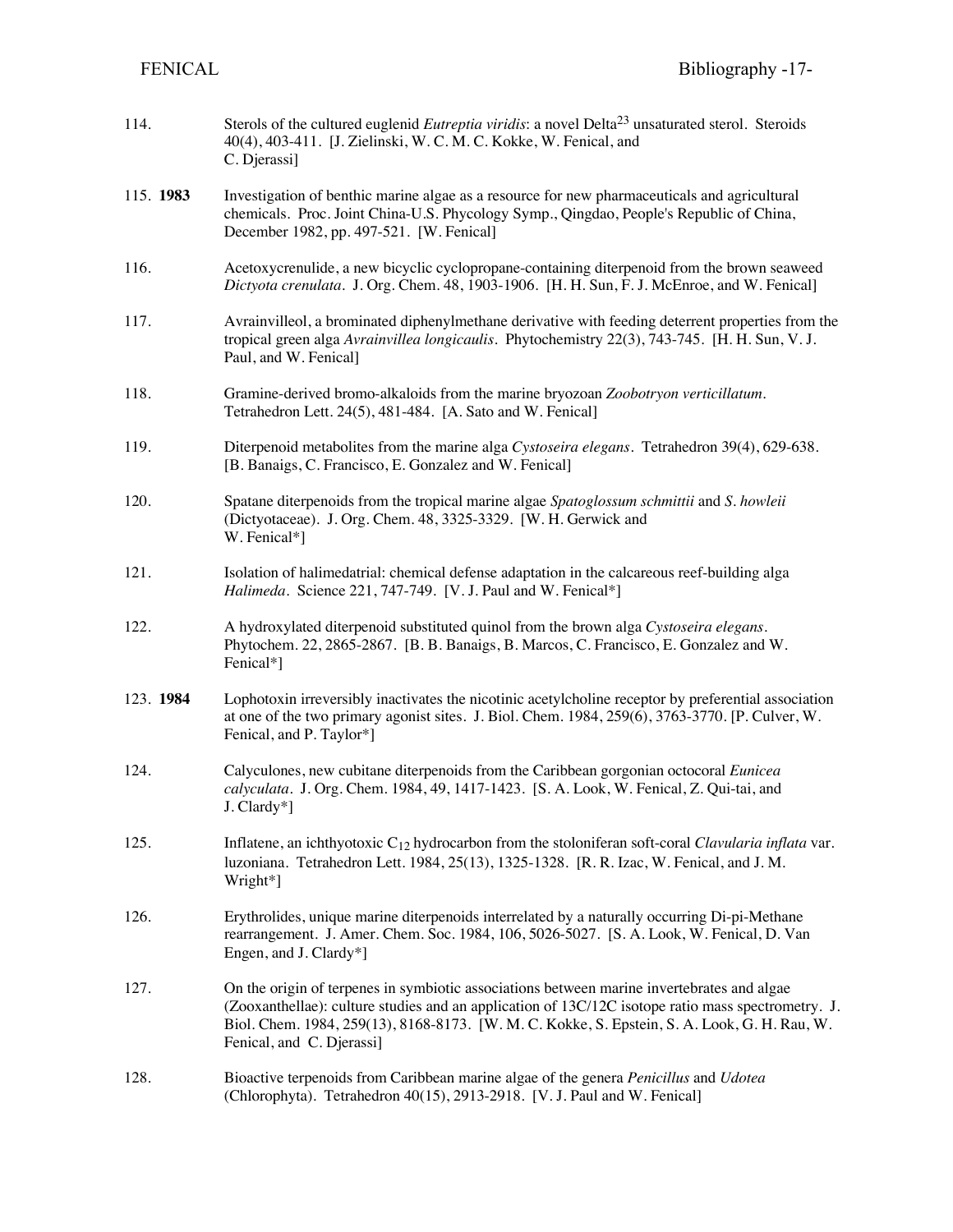| 129.      | 12-Hydroxy-E- -bisabolene, a new sesquiterpene alcohol from a Caribbean sea whip of the genus<br>Pseudopterogorgia (Gorgonacea, Cnidaria). Experientia 1984, 40, 931-933.<br>[S. A. Look, K. Buchholz, and W. Fenical]                                                                                                                                                                                             |
|-----------|--------------------------------------------------------------------------------------------------------------------------------------------------------------------------------------------------------------------------------------------------------------------------------------------------------------------------------------------------------------------------------------------------------------------|
| 130.      | Novel bioactive diterpenoid metabolites from tropical marine algae of the genus Halimeda<br>(Chlorophyta). Tetrahedron 40(16), 3053-3062. [V. J. Paul and W. Fenical]                                                                                                                                                                                                                                              |
| 131.      | Antimicrobial and cytotoxic terpenoids from tropical green marine algae of the family Udoteacea.<br>Session on: Algae in medicine and pharmacology. W. H. Fenical, convener. In: Developments in<br>Hydrobiology. Proceedings of the 11th International Seaweed Symposium, C. J. Bird and M. A.<br>Ragan, eds., pp. 135-140. [W. Fenical and V. J. Paul] (Also published in: Hydrobiologica.<br>116/117, 135-140.) |
| 132.      | Biosynthetic studies of marine lipids. 4. Mechanism of side chain alkylation in (E)-24-<br>propylidenecholesterol by a chrysophyte alga. J. Org. Chem. 49, 3742-3752. [W. C. M. C. Kokke,<br>J. N. Shoolery, W. Fenical and C. Djerassi]                                                                                                                                                                           |
| 133. 1985 | Isolation of the muricins: evidence of a chemical adaptation against fouling in the marine octocoral<br>Muricea fruticosa (Gorgonacea). Tetrahedron 1985, 41(6), 1057-1065.<br>[M. M. Bandurraga and W. Fenical]                                                                                                                                                                                                   |
| 134.      | Natural products chemistry: uses in ecology and systematics. In: Handbook of Phycological<br>Methods Ecological Field Methods: Macroalgae, M. M. Littler and D. S. Littler, eds. Cambridge<br>Univ. Press. Ch. 6, pp. 121-145. [J. N. Norris and W. Fenical]                                                                                                                                                       |
| 135.      | A rearranged chamigrene derivative and its potential biogenetic precursor from a new species of<br>the marine red algal genus <i>Laurencia</i> (Rhodomelaceae). Phytochemistry 24(5), 987-989. [M. L.<br>Bittner, M. Silva, V. J. Paul, and W. Fenical]                                                                                                                                                            |
| 136.      | Chemical variation in the tropical seaweed Stypopodium zonale (Dictyotaceae). Phytochemistry<br>24(6), 1279-1283. [W. H. Gerwick, W. Fenical, and J. N. Norris]                                                                                                                                                                                                                                                    |
| 137.      | Sterols in marine invertebrates. 49. Isolation and structure elucidation of eight new<br>polyhydroxylated sterols from the soft-coral Sinularia dissecta. J. Org. Chem.<br>50, 1435-1439. [B. M. Jagodzinska, J. S. Trimmer, W. Fenical, and C. Djerassi]                                                                                                                                                          |
| 138.      | Sterols in marine invertebrates. 51. Isolation and structure elucidation of C-18 functionalized<br>sterols from the soft-coral Sinularia dissecta. J. Org. Chem.<br>50, 2988-2992. [B. M. Jagodzinska, J. S. Trimmer, W. Fenical, and C. Djerassi]                                                                                                                                                                 |
| 139.      | Subergorgic acid, a novel tricyclopentanoid cardiotoxin from the pacific gorgonian coral<br>Subergorgia suberosa. Tetrahedron Lett. 1985, 26(20), 2379-2382. [A. Groweiss,<br>W. Fenical*, H. Cun-heng*, J. Clardy*, W. Zhongde, Y. Zhongnian, and L. Kanghou]                                                                                                                                                     |
| 140.      | Norcembrene diterpenoids from pacific soft-corals of the genus Sinularia (Alcyonacea;<br>Octocorallia). Tetrahedron 1985, 41(19), 4303-4308. [A. Sato, W. Fenical, Z. Qi-Tai., and J.<br>Clardy]                                                                                                                                                                                                                   |
| 141.      | Diterpenoid metabolites from pacific marine algae of the order Caulerpales (Chlorophyta).<br>Phytochemistry 24, 2239-2243. [V. J. Paul and W. Fenical*]                                                                                                                                                                                                                                                            |
| 142.      | Kallolide A, a new anti-inflammatory diterpenoid, and related lactones, from the Caribbean<br>octocoral Pseudopterogorgia kallos (Bielschowsky). J. Org. Chem. 1985,<br>50, 5741-5746. [S. A. Look, M. T. Burch, W. Fenical*, Z. Qi-tai, and J. Clardy]                                                                                                                                                            |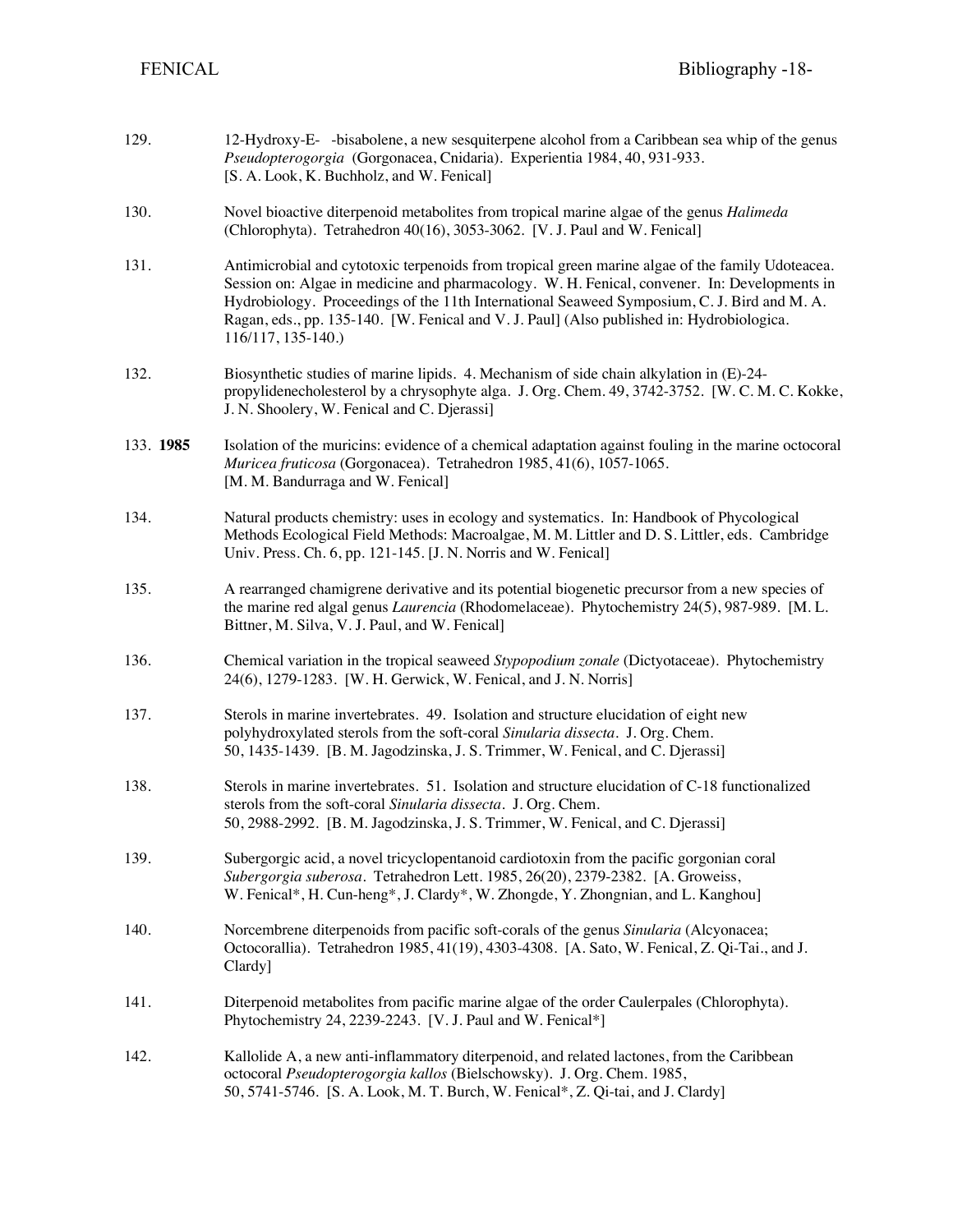| 143.      | Structure-activity relationships for the irreversible blockade of nicotinic receptor agonist sites by<br>lophotoxin and congeneric diterpene lactones. Molecular Pharmacology,<br>1985, 28, 436-444. [P. Culver, M. Burch, C. Potenza, L. Wasserman, W. Fenical, and<br>P. Taylor]  |
|-----------|-------------------------------------------------------------------------------------------------------------------------------------------------------------------------------------------------------------------------------------------------------------------------------------|
| 144. 1986 | Marine alkaloids and related compounds. In: Alkaloids: Chemical and Biological Perspectives, S.<br>W. Pelletier, ed., John Wiley & Sons, Inc., Vol. 4, Ch. 2, pp. 275-330. [W. Fenical]                                                                                             |
| 145.      | The pseudopterosins; anti-inflammatory and analgesic natural products from sea whip<br>Pseudopterogorgia elisabethae. Proc. Natl. Acad. Sci. 83, 6238-6240. [S. A. Look,<br>W. Fenical, R. S. Jacobs, and J. Clardy]                                                                |
| 146.      | lpha- and amma-pyrones from the marine red alga Phacelocarpus<br>New macrocyclic<br><i>labillardieri.</i> Tetrahedron Lett. 27(43), 5189-5192. [J. Shin, V. J. Paul, and W. Fenical*]                                                                                               |
| 147.      | Mechanisms of action of the marine natural product stypoldione: Evidence for reaction with<br>sulfhydryl groups. J. Med. Chem. 29, 1951. [E. T. O'Brien, D. J. Asai,<br>A. Groweiss, B. H. Lipshutz, W. Fenical, R. S. Jacobs, and L. Wilson*]                                      |
| 148.      | Chemical defense in tropical green algae; order Caulerpales. Mar. Ecol. Prog. Ser. 34, 157-169.<br>[V. J. Paul and W. Fenical*]                                                                                                                                                     |
| 149.      | The pseudopterosins: a new class of antiinflammatory and analgesic diterpene pentosides from the<br>marine sea whip Pseudopterogorgia elisabethae (Octocorallia). J. Org. Chem. 51, 5140-5145. [S.<br>A. Look, W. Fenical,* G. K. Matsumoto, and J. Clardy].                        |
| 150. 1987 | Patterns of chemical defense among Caribbean gorgonian corals: A preliminary survey. J. Exp.<br>Mar. Biol. and Ecol. 108, 55-66. [J. R. Pawlik, M. T. Burch, and W. Fenical*]                                                                                                       |
| 151.      | Evidence for chemical defense in tropical green alga Caulerpa ashmeadii (Caulerpaceae:<br>Chlorophyta): Isolation of new bioactive sesquiterpenoids. J. Chem. Ecol.<br>13(5), 1171-1185. [V. J. Paul, M. M. Littler, D. S. Littler, and W. Fenical]                                 |
| 152.      | The seco-pseudopterosins, new anti-inflammatory diterpene-glycosides from a Caribbean<br>gorgonian octocoral of the genus <i>Pseudopterogorgia</i> . Tetrahedron 1987, 43(15), 3363-3370. [S.<br>A. Look and W. Fenical*]                                                           |
| 153.      | Isolation of gliovictin from the marine deuteromycete Asteromyces cruciatus. Phytochemistry<br>26(12), 3347. [J. Shin and W. Fenical*]                                                                                                                                              |
| 154.      | Natural products chemistry and chemical defense in tropical marine algae of the phylum<br>Chlorophyta. In: Bioorganic Marine Chemistry, P. J. Scheuer, ed., Vol. 1, Cha. 1.,<br>pp. 1-30, Springer-Verlag Publishers, Heidelberg. [V. J. Paul and W. Fenical]                       |
| 155.      | Marine soft-corals of the genus <i>Pseudopterogorgia</i> : A resource for novel anti-inflammatory<br>diterpenoids. J. Nat. Prod. 50(6), 1001-1008. [W. Fenical]                                                                                                                     |
| 156.      | Chemical defense in the seaweed Ochtodes secundiramea (Montagne) Howe (Rhodophyta):<br>Effects of its monoterpenoid components upon diverse coral-reef herbivores. J. Exp. Mar. Biol.<br>and Ecol. 114, 249-260. [V. J. Paul, M. E. Hay, E. T. Duffy, W. Fenical, and K. Gustafson] |
| 157.      | Chemical defense against different marine herbivores: Are amphipods insect equivalents? Ecology<br>68(6), 1567-1580. [M. E. Hay, J. E. Duffy, C. A. Pfister, and W. Fenical]                                                                                                        |
| 158.      | Chemical defense against diverse coral reef herbivores. Ecology 68(6), 1581-1591.<br>[M. E. Hay, W. Fenical*, and K. Gustafson]                                                                                                                                                     |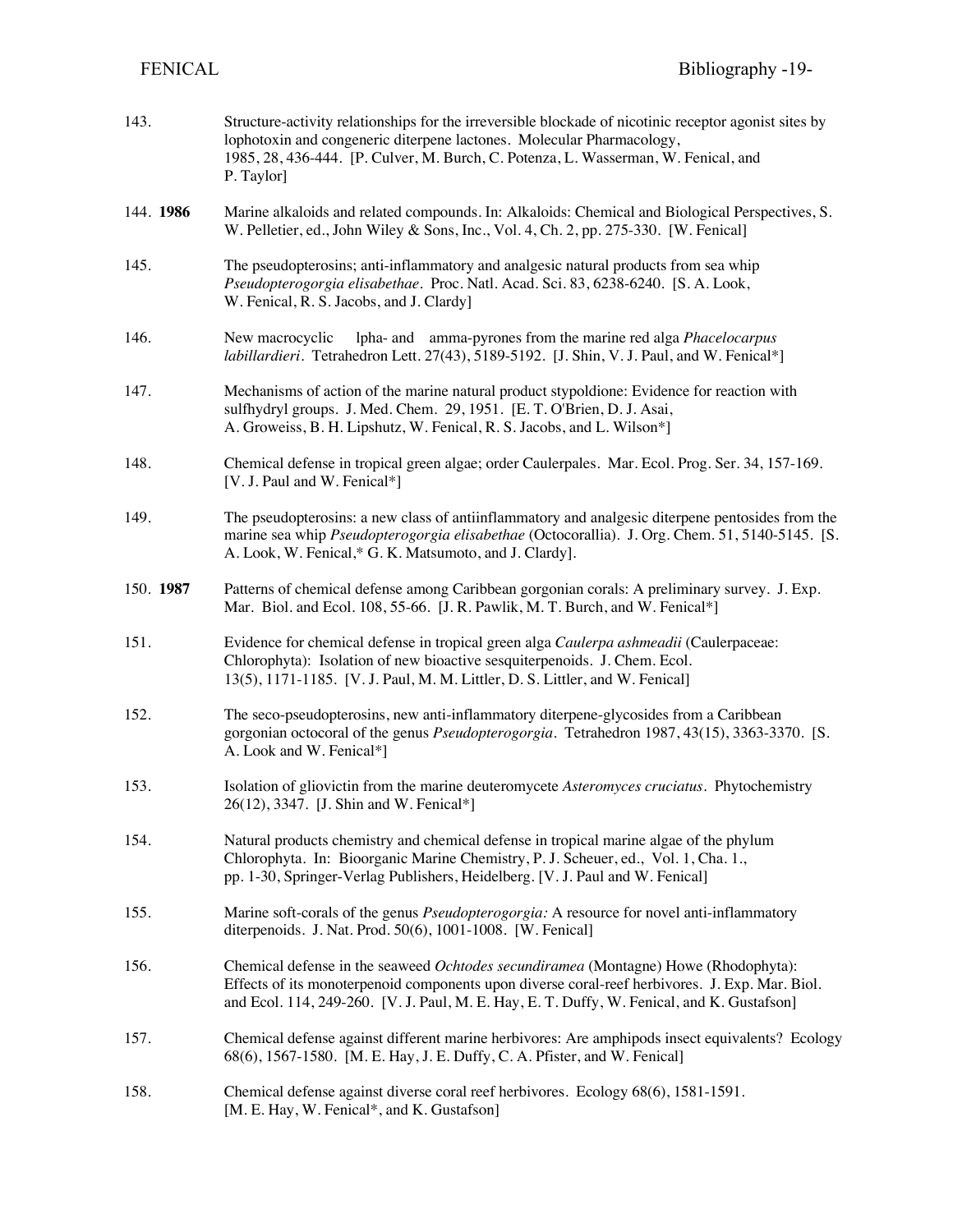| 159.      | A novel tetracyclic polyketal from the marine red alga Laurencia chilensis. Tetrahedron Letters<br>28(35), 4031-4032. [M. Bittner, F. Gonzalez, H. Valdebenito, M. Silva, V. J. Paul, W. Fenical*,<br>M. H. M. Chen, and J. Clardy]                                                    |
|-----------|----------------------------------------------------------------------------------------------------------------------------------------------------------------------------------------------------------------------------------------------------------------------------------------|
| 160. 1988 | Use of selective toxins to examine acetylcholine receptor structure. In: Biomedical Importance of<br>Marine Organisms, D. G. Fautin, ed. Memoirs of California Academy of Science No. 13, pp. 109-<br>114. [P. Taylor, P. Culver, S. Abramson, T. Kline, L. Wasserman, and W. Fenical] |
| 161.      | Concluding remarks. <i>Ibid.</i> p. 159. [W. Fenical]                                                                                                                                                                                                                                  |
| 162.      | Marine plant-herbivore interactions: The ecology of chemical defense. Ann. Rev. Ecol. Syst. 19,<br>111-145. [M. E. Hay and W. Fenical]                                                                                                                                                 |
| 163.      | Solenolides, new antiinflammatory and antiviral diterpenoids from a marine octocoral of the genus<br>Solenopodium. J. Org. Chem. 1988, 53, 2401-2406. [A. Groweiss, S. A. Look, and W. Fenical*]                                                                                       |
| 164.      | Large mobile versus small sedentary herbivores and their resistance to seaweed chemical defenses.<br>Oecologia 75, 246-252. [M. E. Hay, P. E. Renaud, and W. Fenical]                                                                                                                  |
| 165.      | Asperketals A-F, new diterpenoids of the dilophol class from the Caribbean gorgonian <i>Eunicea</i><br>asperula. J. Org. Chem. 1987, 53, 3271-3276. [J. Shin and W. Fenical*]                                                                                                          |
| 166.      | Isolation and structure determination of the didemnenones, novel cytotoxic metabolites from<br>tunicates. J. Am. Chem. Soc. 110, 1308-1309. [N. Lindquist, W. Fenical*, D. F. Sesin, C. M.<br>Ireland*, G. D. Van Duyne, C. J. Forsyth, and J. Clardy*]                                |
| 167.      | Chemical defense in the seaweed <i>Dictyopteris delicatula</i> : differential effects against reef fishes<br>and amphipods. Mar. Ecol. Prog. Ser. 48, 185-192. [M. E. Hay, J. E. Duffy, W. Fenical, K.<br>Gustafson]                                                                   |
| 168.      | Chemical and structural defenses of Caribbean gorgonians (Pseudopterogorgia spp.). I.<br>Development of an in situ feeding assay. Mar. Ecol. Prog. Ser. 49, 287-294.<br>[C.D. Harvell, W. Fenical, C.H. Greene]                                                                        |
| 169.      | New diterpenoid feeding deterrents from the pacific green alga <i>Pseudochlorodesmis furcellata</i><br>(Chlorophyta). Phytochem. 27, 1011-1014. [V.J. Paul, P. Ciminiello and<br>W. Fenical*]                                                                                          |
| 170.      | New alkaloids of the lamellarin class from the marine ascidian <i>Didemnum chartaceum</i> .<br>J. Org. Chem. 53, 4570-4574. [N. Lindquist, W. Fenical*, G. D. Van Duyne, and J. Clardy]                                                                                                |
| 171.      | New marine diterpenoids, including a unique hydroperoxide, from a Caribbean gorgonian coral of<br>the genus Pseudopterogorgia. Tetrahedron Lett. 1988, 29(35), 4361-64. [C. A. Harvis, M. T.<br>Burch, and W. Fenical*]                                                                |
| 172. 1989 | A re-evaluation of the ichthyodeterrent role of prostaglandins in the Caribbean gorgonian coral<br>Plexaura homomalla. Mar. Ecol. Prog. Ser. 52, 95-98. [J. R. Pawlik, W. Fenical]                                                                                                     |
| 173.      | The macrolactins, a novel class of anti-viral and cytotoxic macrolides from a deep sea marine<br>bacterium. J. Amer. Chem. Soc. 111, 7519-7524. [K. Gustafson, M. Roman, and W. Fenical*]                                                                                              |
| 174.      | Ascidiatrienolides A-C, novel lactonized eicosanoids from the colonial marine ascidian Didemnum<br>candidum. Tetrahedron Lett. 30(21), 2735-38. [N. Lindquist and W. Fenical*]                                                                                                         |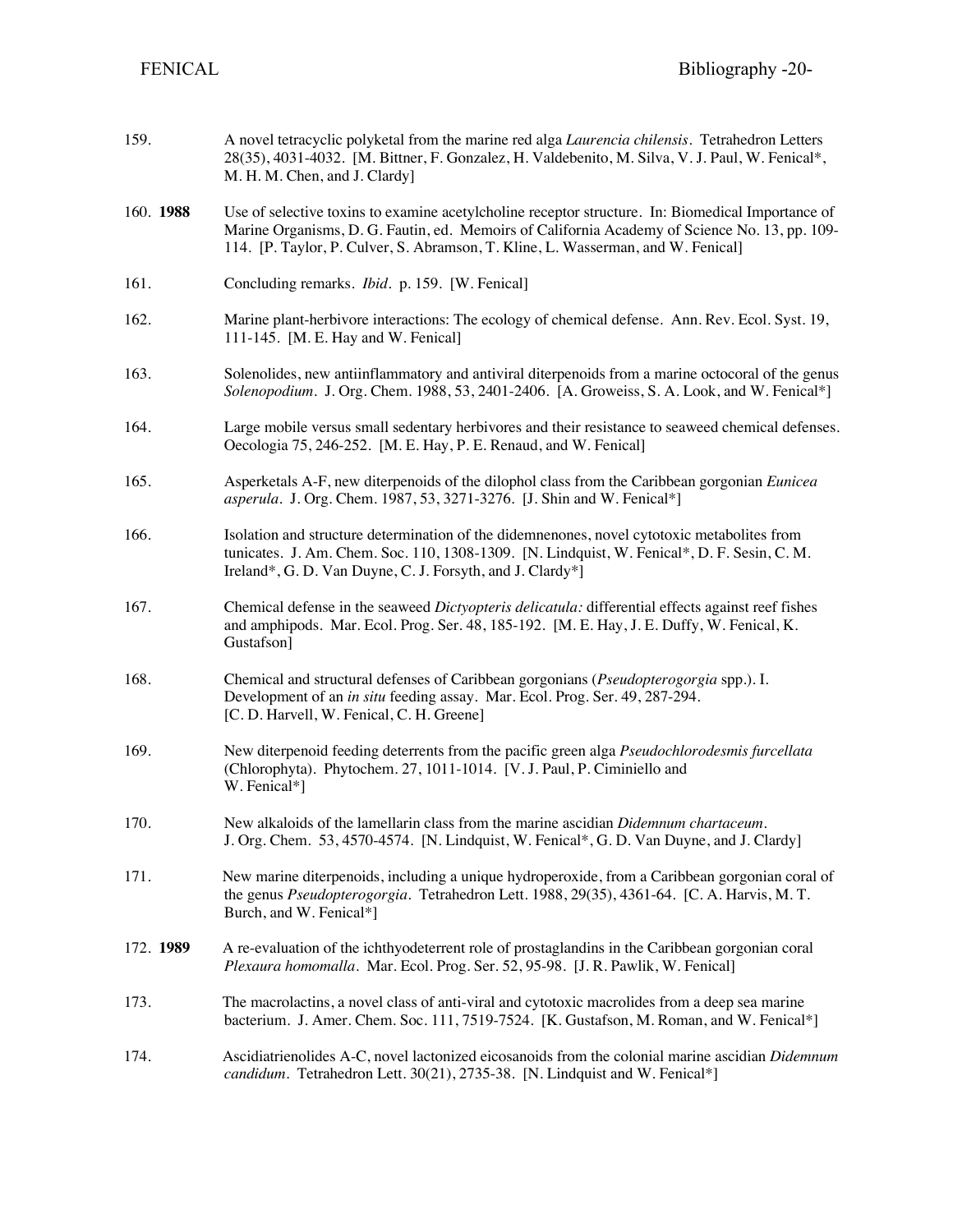|      | 175. | The complete spectral assignment of didemnin B and nordidemnin B. Tetrahedron Lett. 30(23),<br>3053-56. [T. C. McKee, C. M. Ireland, N. Lindquist and W. Fenical*]                                                                                          |
|------|------|-------------------------------------------------------------------------------------------------------------------------------------------------------------------------------------------------------------------------------------------------------------|
|      | 176. | Chemical and structural defenses of Caribbean gorgonians (Pseudopterogorgia spp.) II:<br>Intracolony localization of defense. Limnol. and Oceanogr. 34, 382-389. [C.D. Harvell and W.<br>Fenical]                                                           |
|      |      | Symbiotic Marine Bacteria Chemically Defend Crustacean Embryos from a Pathogenic<br>Fungus. Science, 1989, 246, 116-118. [M. Sofia Gil-Turnes, M. E. Hay and W. Fenical]                                                                                    |
|      | 178. | Seaweed-Herbivore-Predator Interactions: Host-Plant Specialization Reduces Predation on Small<br>Herbivores. Oecologia 81, 418-427. [M. E. Hay, J. R. Pawlik and, J. E. Duffy and W. Fenical]                                                               |
|      | 179. | The Junceelollides, New Anti-Inflammatory Diterpenoids of the Briarane Class from the Chinese<br>Gorgonian Junceelia fragilis. Tetrahedron 1989, 45, 1633-1638. [J. Shin. M. Park and W.<br>Fenical*]                                                       |
|      |      | Norasperenals A-D, Unprecedented Trisnorditerpenoids from the Caribbean Gorgonian<br>Eunicea sp. Tetrahedron Lett. 1989, 30, 6821-6824. [J. Shin and W. Fenical]                                                                                            |
| 1990 |      | New Anti-inflammatory Pseudopterosins from the Marine Octocoral Pseudopterogorgia<br>elisabethae. J. Org. Chem. 55, 4916-4922. [V. Roussis, Zhongde Wu, W. Fenical, S.<br>A. Strobel, G. D. Van Duyne and J. Clardy]                                        |
|      |      | PGF <sub>2a</sub> -9-Acetate Methyl Ester, A Minor Naturally Occurring Prostaglandin from the<br>Gorgonian Coral Plexaura homomalla J. Nat. Prod. 53, 222-223. [A. Groweiss and<br>W. Fenical]                                                              |
|      |      | Secondary Metabolites of the Chemically-Rich Ascoglossan Cyerce nigricans.<br>Experientia 46, 327-329. [V. Roussis, J. R. Pawlik, M. E. Hay and W. Fenical]                                                                                                 |
|      | 184. | Palmosalides A-C, New Sesquiterpenoids from the Indian Ocean Telestacean Octocoral<br>Coelogorgia palmosa. Tetrahedron Lett. 1990, 31, 1973-1976. [D. F. Wiemer, L. K. Wolfe, W.<br>Fenical, S. A, Strobel and J. Clardy]                                   |
|      |      | Chemical Defenses of the Tropical Ascidian Atapozoa sp. and its Nudibranch Predators<br>Nembrotha spp. Mar. Ecol. Prog. Ser. 59, 109-118. [V. J. Paul, N. Lindquist and W.<br>Fenical]                                                                      |
|      |      | Host-Plant Specialization Decreases Predation on a Marine Amphipod: An Herbivore in<br>Plant's Clothing. Ecology 72(2), 733-743. [M. E. Hay, J. E. Duffy and W. Fenical]                                                                                    |
|      |      | Polycarpamines A-E, Antifungal Disulfides from the Marine Ascidian Polycarpa auzata<br>Tetrahedron Lett. 31, 2389-2392. [N. Lindquist and W. Fenical]                                                                                                       |
|      | 188. | Polyandrocarpamides A-D, Novel Metabolites from the Marine Ascidian Polyandrocarpa sp.<br>Tetrahedron Lett. 31, 2521-2524. [N. Lindquist and W. Fenical]                                                                                                    |
|      | 189. | Seaweed Chemical Defenses: Among-Compound and Among-Herbivore Variance. In: Proc. 6th<br>Int. Coral Reef Congress 1988, Townsville, Australia. Vol. 3, August. 1990, 43-48. [M. E. Hay, J.<br>E. Duffy,. and W. Fenical]                                    |
|      |      | Specialist Herbivores Reduce their Susceptability to Predation by Feeding on the<br>Chemically Defended Seaweed Avrainvillea longicaulis. Limnology and Oceanography<br>35(8), 1734-1743. [M. E. Hay, J. E. Duffy, V. J. Paul, P. E. Renaud and W. Fenical] |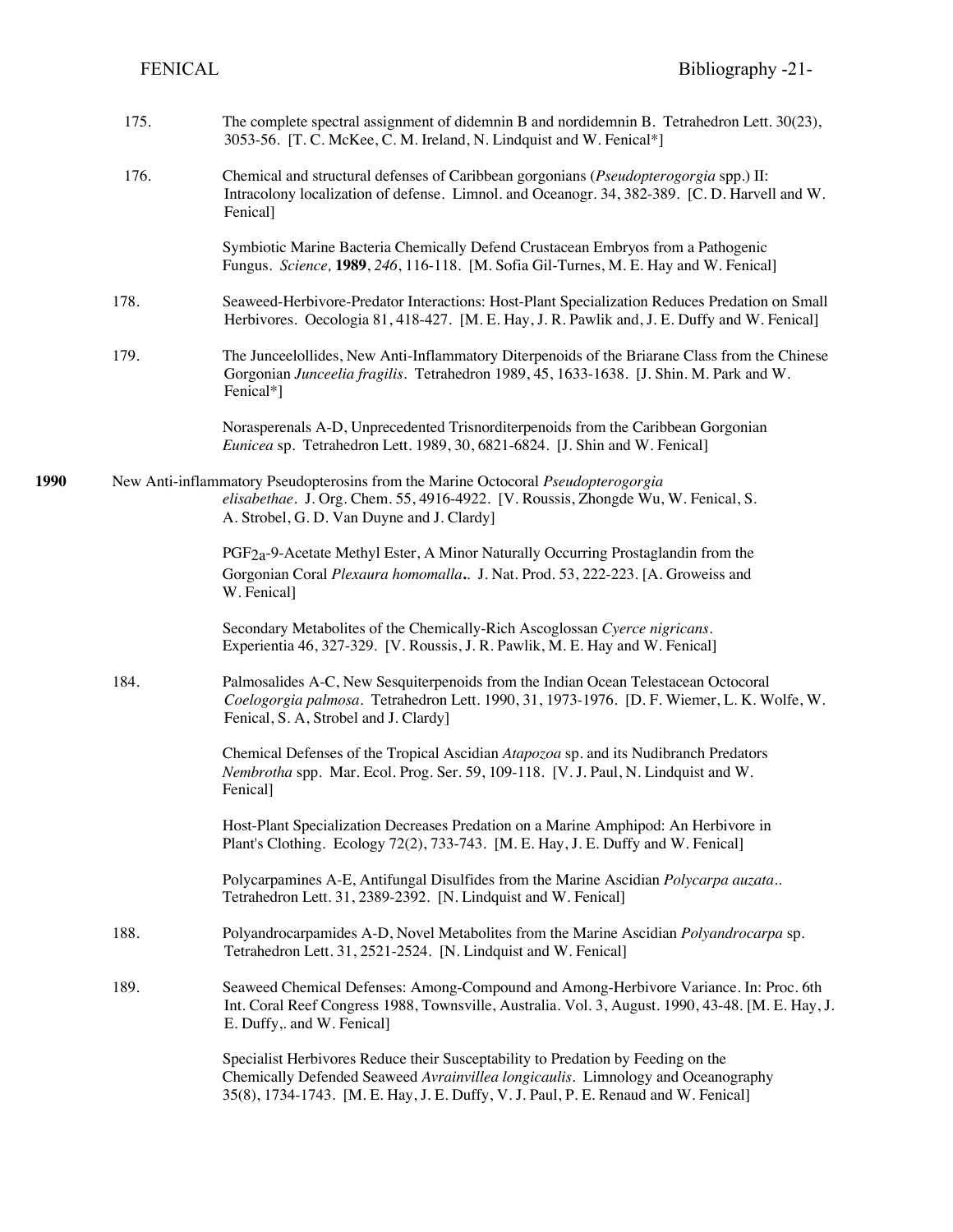|           | Structure Assignments of Two New C-18 Oxygenated Steroidal Ketals Isolated from a<br>Pacific Soft-coral of the Genus Sinularia. Experientia1989, 46, 980-982. [P. Ciminiello, W.<br>Fenical and V.J. Paul].                                             |
|-----------|---------------------------------------------------------------------------------------------------------------------------------------------------------------------------------------------------------------------------------------------------------|
| 192. 1991 | Isolation and Structure Determination of Diazonamides A and B, Unusual Cytotoxic Metabolites<br>from the Marine Ascidian Diazona chinensis. J. Am. Chem. Soc. 113, 2303-2304. [N.<br>Lindquist, W. Fenical*, G. Van Duyne and J Clardy*]                |
| 193.      | New Diterpenoids from the Caribbean Gorgonian Eunicea calyculata. Photochemical<br>Interconversion of the Cembrene and Cubitene Skeletons. J. Org. Chem.1991, 56, 1227-1233.<br>[J. Shin and W. Fenical*]                                               |
| 194.      | Octalactins A and B, Cytotoxic 8-Membered Ring Lactones from the Marine Bacterium<br>Streptomyces sp. J. Am. Chem. Soc. 113, 4682-4683. [D. M. Tapiolas, M. Roman,<br>W.<br>Fenical*, T. J. Stout and J. Clardy*]                                       |
| 195.      | Polyclinal, a new sulfated polyhydroxy benzaldehyde from the marine ascidian <i>Polyclinum</i><br>planum. Experientia 47, 503-504. [N. Lindquist, W. Fenical, L. Parkanyi, J. Clardy]                                                                   |
| 196.      | New Tamjamine Class Alkaloids from the Marine Ascidian Atapozoa sp. and its Nudibranch<br>Predators - Origin of the Tamjamines in Atapozoa. Experientia 47, 504-506. [N. Lindquist and<br>W. Fenical]                                                   |
| 197.      | Fuscosides A-D, Anti-inflammatory Diterpenoid Glycosides of New Structural Classes<br>from the Caribbean Gorgonian <i>Eunicea fusca.</i> . J. Org. Chem. 1991, 56, 3153-58. [J. Shin and<br>W. Fenical*]                                                |
| 198.      | Structure/Activity and Molecular Modeling Studies of the Lophotoxin Family of<br>Irreversible Nicotinic Receptor Antagonists. J. Med. Chem. 34, 1798-1804. [S. N.<br>Abramson, J. A. Trischman, D. M. Tapiolas, E. E. Herold, W. Fenical and P. Taylor] |
| 199.      | Structure Determination of Maduralide: A New 24-Membered Ring Macrolide Glycoside<br>Produced by a Marine Bacterium (Actinomycetales). Tetrahedron Lett. 32 (21), 2323-<br>2326. [C. Pathirana, D. Tapiolas, P. R. Jensen, R. Dwight and W. Fenical*]   |
| 200.      | Structures and Reactivities of New Dolabellane Diterpenoids from the Caribbean<br>Gorgonian Eunicea laciniata J. Org. Chem. 1991, 56, 3392-3398. [J. Shin and W. Fenical*]                                                                              |
| 201.      | The Distribution of Actinomycetes in Near-Shore Tropical Marine Sediments. Applied<br>and Environmental Microbiology 57(4), 1102-1108. [P. R. Jensen*, R. Dwight and W.<br>Fenical]                                                                     |
| 202.      | Aplasmomycin C: Structural Studies of a Marine Antibiotic. Tetrahedron 47(22),<br>3511-3520. [T. J. Stout, J. Clardy*, I. C. Pathirana, W. Fenical*]                                                                                                    |
| 203.      | Vidalols A and B, New Anti-Inflammatory Bromophenols from the Red Marine Alga<br>Vidalia obtusaloba. Experientia 47, 851-853. [D. F. Wiemer, D. D. Idler and W.<br>Fenical*]                                                                            |
| 204.      | Defensive Properties of Secondary Metabolites from the Caribbean Gorgonian Coral<br>Erythropodium caribaeorum. Mar. Ecol. Prog. Ser. 1991, 75, 1-8. [W. Fenical and J. R.<br>Pawlik]                                                                    |
| 205.      | Structure and Synthesis of a New Signal Butanolide from a Marine Actinomycete.<br>Tetrahedron Lett. 32(48), 7001-4. [C. Pathirana, R. Dwight, P. R. Jensen, W.                                                                                          |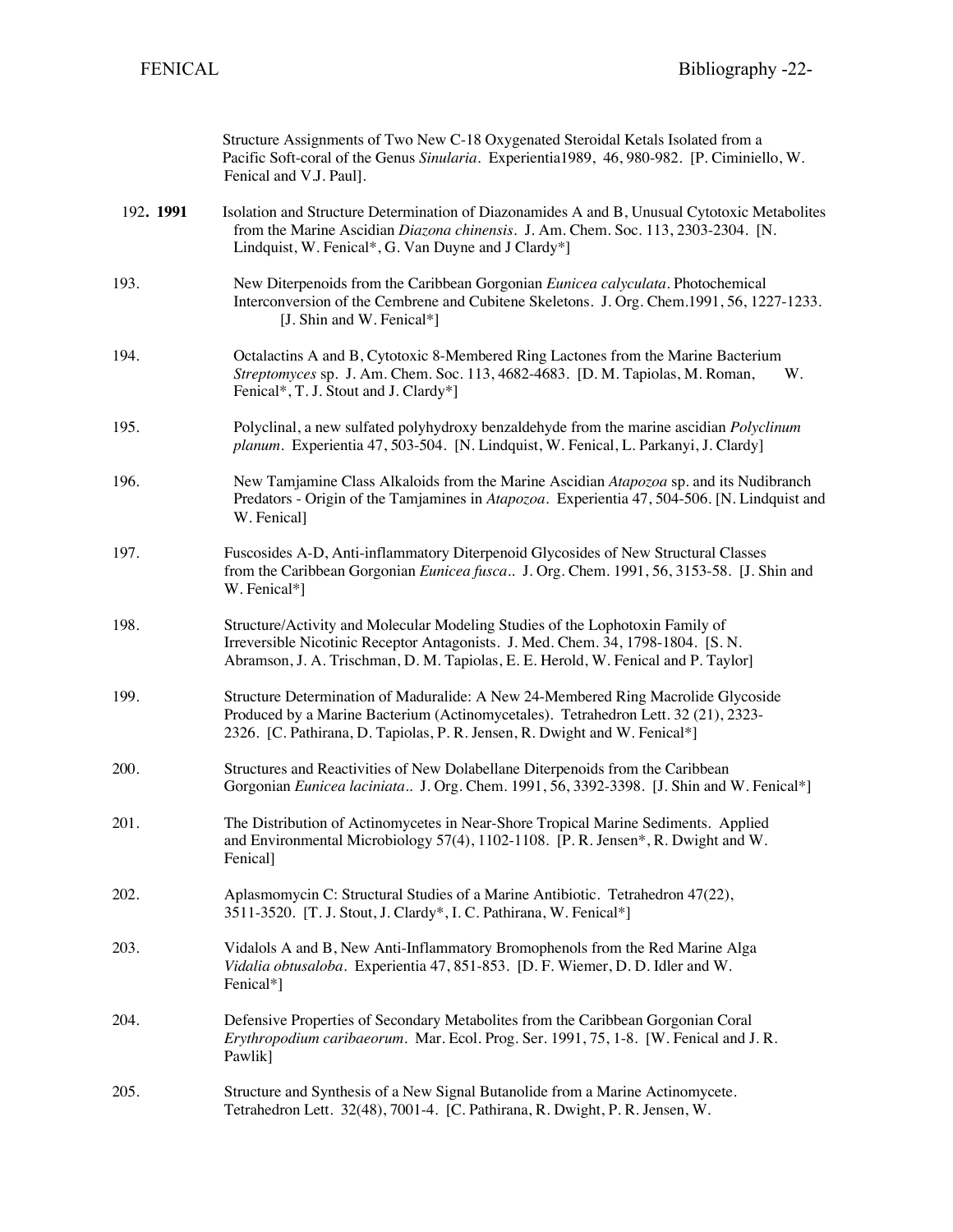|           | Fenical*, A. Delgado, L. S. Brinen and J. Clardy*]                                                                                                                                                                                                         |
|-----------|------------------------------------------------------------------------------------------------------------------------------------------------------------------------------------------------------------------------------------------------------------|
| 206.      | Lophotoxins: Irreversible Active-Site-Directed Inhibitors of Nicotinic Acetylcholine<br>Receptors. Drug Devel. Res. 1991, 24, 297-312. [S. N. Abramson, W. Fenical and P. Taylor]                                                                          |
| 207.      | Piccolamine: An Unusual N,N-Dimethylaminomethyl Furanosesquiterpene, and Related<br>Terpenoids, from the Gorgonian Leptogorgia piccola. Nouv. J. Chim. 1991, 15, 959-961. [V.<br>Roussis, W. Fenical, J.-M. Kornprobst and J. Miralles]                    |
| 208.      | Marine Bacteria Symbiosis, In: Proceedings of the International Marine Biotechnology<br>Symposium. [W. Fenical, M. S. Gil-Turnes, D. Tapiolas, P. R. Jensen, and J. Trischman]                                                                             |
| 209. 1992 | Stereochemistry of the Macrolactins. J. Am. Chem. Soc. 114, 671-677. [S. D.<br>Rychnovsky*, D. J. Skalitzky, C. Pathirana, P. R. Jensen and W. Fenical*]                                                                                                   |
| 210.      | Rare Phenazine L-Quinovose Esters from a Marine Actinomycete. J. Org. Chem. 57(2),<br>740-742. [C. Pathirana, P. R. Jensen, R. Dwight and W. Fenical*]                                                                                                     |
| 211.      | Chemical Mediation of Seaweed-Herbivore Interactions, In: Proceedings of the Plant-<br>Herbivore Interactions in the Benthos Conference, Eds. London, Oxford University<br>Press, [M. E. Hay and W. Fenical]                                               |
| 212.      | Embryos of <i>Homarus americanus</i> are Protected by Epibiotic Bacteria. Biol. Bull. 1991,<br>182, 105-108. [M. S. Gil-Turnes and W. Fenical]                                                                                                             |
| 213.      | Crystal and Molecular Structure of Asperketal B. Acta Crystallographica C48, 891-984.<br>[X. Ji, D. van der Helm, J. Shin and W. Fenical]                                                                                                                  |
| 214.      | Antitumor-Antibiotics from Marine Microorganisms. Proceedings of the Third Pacific Asian<br>Symposium on Natural Products of Biological Interest. pps 237-244. [W. Fenical, P. R. Jensen. K.<br>Gustafson, C. Pathirana, J. A. Trischman and D. Tapiolas]. |
| 215.      | Chemical Defenses of Ascidians and Their Conspicuous Larvae: Adult Verses Larval<br>Defenses Against Predation. Ecological Monographs 62(4), 547-568. [N. Lindquist, M.<br>E. Hay and W. Fenical]                                                          |
| 216.      | Chemical Defense of Pterogorgia anceps, A Caribbean Gorgonian Coral. Mar. Ecol.<br>Prog. Ser. 1992, 87, 183-188. [J. R. Pawlik and W. Fenical].                                                                                                            |
| 217.      | Marinone and Debromomarinone, Antibiotic Sesquiterpenoid Naphthoquinones of a<br>New Structure Class from a Marine Bacterium. Tetrahedron Lett. 33, 7663-7666. [C.<br>Pathirana, P. R. Jensen and W. Fenical*].                                            |
| 218.      | Debromoisocymobarbatol; A New Chromanol Feeding Deterrent from the Marine Alga<br>Cymopolia barbata. Phytochemistry 31, 4115-4118. [M. Park, W. Fenical and M. E.<br>Hay]                                                                                  |
| 219. 1993 | New Cembradiene Diterpenoids from an Undescribed Caribbean Gorgonian of the Genus Eunicea.<br>Tetrahedron 1993, 49, 515-524. [J. Shin and W. Fenical*, T.J. Stout and<br>$J$ .Clardy <sup>*</sup> ]                                                        |
| 220.      | Secondary Metabolites of the Caribbean Marine Alga Sproochnus bolleanus: A Basis for<br>Herbivore Chemical Defense. Phytochemistry 32, 71-75. [Y-C. Shen, P. I. Tsai, W.<br>Fenical and M. E. Hay]                                                         |
| 221.      | Pectinoacetals A-C: Novel Sterol Hemiacetals from the Western Australian Gorgonian<br>Ctenocella pectinata. Experientia 1993, 49, 265-267. [V. Roussis and W. Fenical]                                                                                     |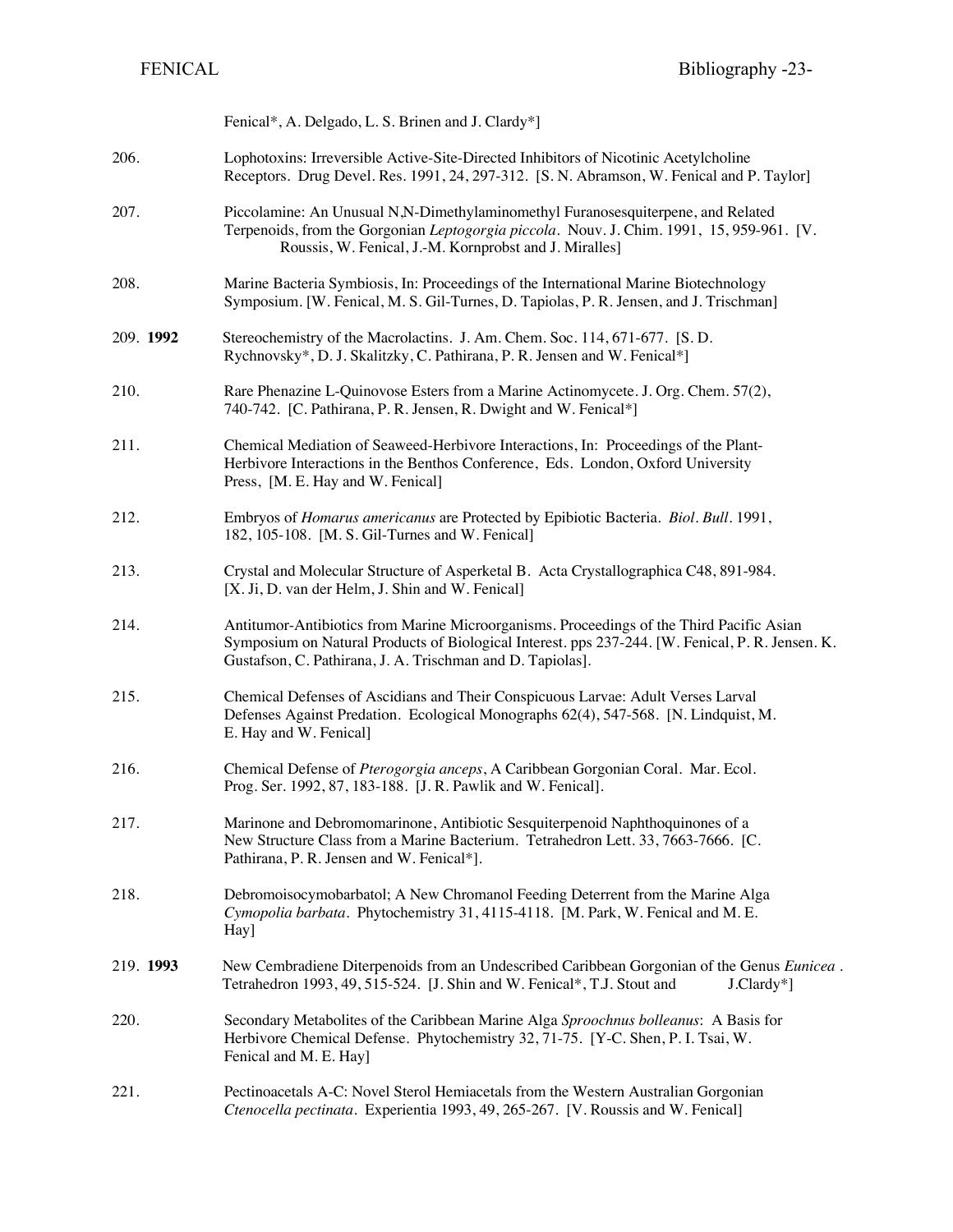| 222.      | Local and Geographic Variation in the Defensive Chemistry of a West Indian Gorgonian<br>(Briareum asbestinum). Mar. Ecol. Prog. Ser. 93, 165-173. [C. D. Harvell, W. Fenical,<br>V. Roussis, J. L. Ruesink, C. G. Griggs and C. H. Greene]                                                                                                                                                                                                                                                                             |
|-----------|------------------------------------------------------------------------------------------------------------------------------------------------------------------------------------------------------------------------------------------------------------------------------------------------------------------------------------------------------------------------------------------------------------------------------------------------------------------------------------------------------------------------|
| 223.      | Marine Microorganisms: A New Biomedical Resource. [W. Fenical and P. R. Jensen] in: Marine<br>Biotechnology, Vol. I, Pharmaceutical and Bioactive Natural Products, D. Attaway and O.<br>Zaborsky eds, Plenum Press: New York, pp. 419-456.                                                                                                                                                                                                                                                                            |
| 224.      | Erythrodiene, A New Spirobicyclic Sesquiterpene of a Rare Skeletal Class from the<br>Caribbean Gorgonian Coral Erythropodium caribaeorum. Tetrahedron Lett. 1993, 34,<br>$3371-$<br>3372. [C. Pathirana, W. Fenical*, T. J. Stout and J. Clardy*]                                                                                                                                                                                                                                                                      |
| 225.      | Marine Bacteria: Developing A New Chemical Resource. Chem. Reviews 93, 1673-<br>1683. [W. Fenical]                                                                                                                                                                                                                                                                                                                                                                                                                     |
| 226.      | Phospholipase A2 Inhibitors from Marine Algae. Hydrobiologia 260/261, 521-529. [A.<br>M. S. Mayer, V. J. Paul, W. Fenical, J. S. Norris, M. S. deCarvalho and R. S. Jacobs, ]                                                                                                                                                                                                                                                                                                                                          |
| 227.      | Secondary Metabolite Chemistry of the Australian Brown Alga Encyothalia cliftonii:<br>Evidence for Herbivore Chemical Defence. Phytochemistry 34(1), 107-111. [V.<br>Roussis, R. L. King, and W. Fenical*]                                                                                                                                                                                                                                                                                                             |
| 228.      | Eunicenones A and B; Diterpenoid Cyclohexanones of a Rare Skeletal Class from a<br>Caribbean Gorgonian of the Genus <i>Eunicea</i> . Tetrahedron 1993, 49 (41), 9277-9284. [J. Shin and<br>W. Fenical*]                                                                                                                                                                                                                                                                                                                |
| 229.      | Marine Bacteria as a New Chemotherapeutic Resource., In: Proceedings of the 3 rd. International<br>Conference on the Biotechnology of Microbial Products: Novel Pharmacological and<br>Agrobiological Activities. Developments in Industrial Microbiology Series, Vol. 33, pages 13-26,<br>Society of Industrial Microbiology, Annandale, VA., V. P. Gullo, J. C. Hunter-Cevera, R. Cooper<br>and R. K. Johnson, Jr. eds. [William Fenical, Paul R. Jensen, Kirk Gustafson, Sofia Gil-Turnes and<br>Charles Pathirana] |
| 230. 1994 | Isolation of the Chlorophyll-Related Pigment Isochlorin-e4 from the Tropical Red Alga Dasya<br>pedicellata. Phytochemistry 36(2), 361-364. [W. P. Frankmoelle and W. Fenical*]                                                                                                                                                                                                                                                                                                                                         |
| 231.      | Salinamides A and B: Anti-Inflammatory Depsipeptides from a Marine Streptomycete. J. Am.<br>Chem. Soc. 116, 757-758. [J. A. Trischman, D. M. Tapiolas, P. R. Jensen, R. Dwight, T. C.<br>McKee, C. M. Ireland, T. J. Stout and J. Clardy.                                                                                                                                                                                                                                                                              |
| 232.      | Halobacillin, A Cytotoxic Cyclic Acylpeptide of the Iturin Class Produced by a Marine<br>Bacillus. Tetrahedron Lett. 35, 5571-5574. [J. A. Trischman, P. R. Jensen, and W.<br>Fenical*]                                                                                                                                                                                                                                                                                                                                |
| 233.      | Strategies for the Discovery of Secondary Metabolites from Marine Bacteria: Ecological<br>Considerations. Ann. Rev. Microbiol. 48, 559-584. [P. R. Jensen and W. Fenical]                                                                                                                                                                                                                                                                                                                                              |
| 234.      | Chemical Control of Bacterial Epibiosis on Ascidians. Mar. Ecol. Prog. Ser. 110, 45-57.<br>[M. Wahl, P. R. Jensen and W. Fenical]                                                                                                                                                                                                                                                                                                                                                                                      |
| 235.      | Synergisms in Plant Defenses Against Herbivores: Interactions of Chemical Defenses,<br>Structural Defenses and Plant Quality. Ecology 75(6), 1714-1726. [M. E. Hay, Q. E.<br>Kappel and W. Fenical]                                                                                                                                                                                                                                                                                                                    |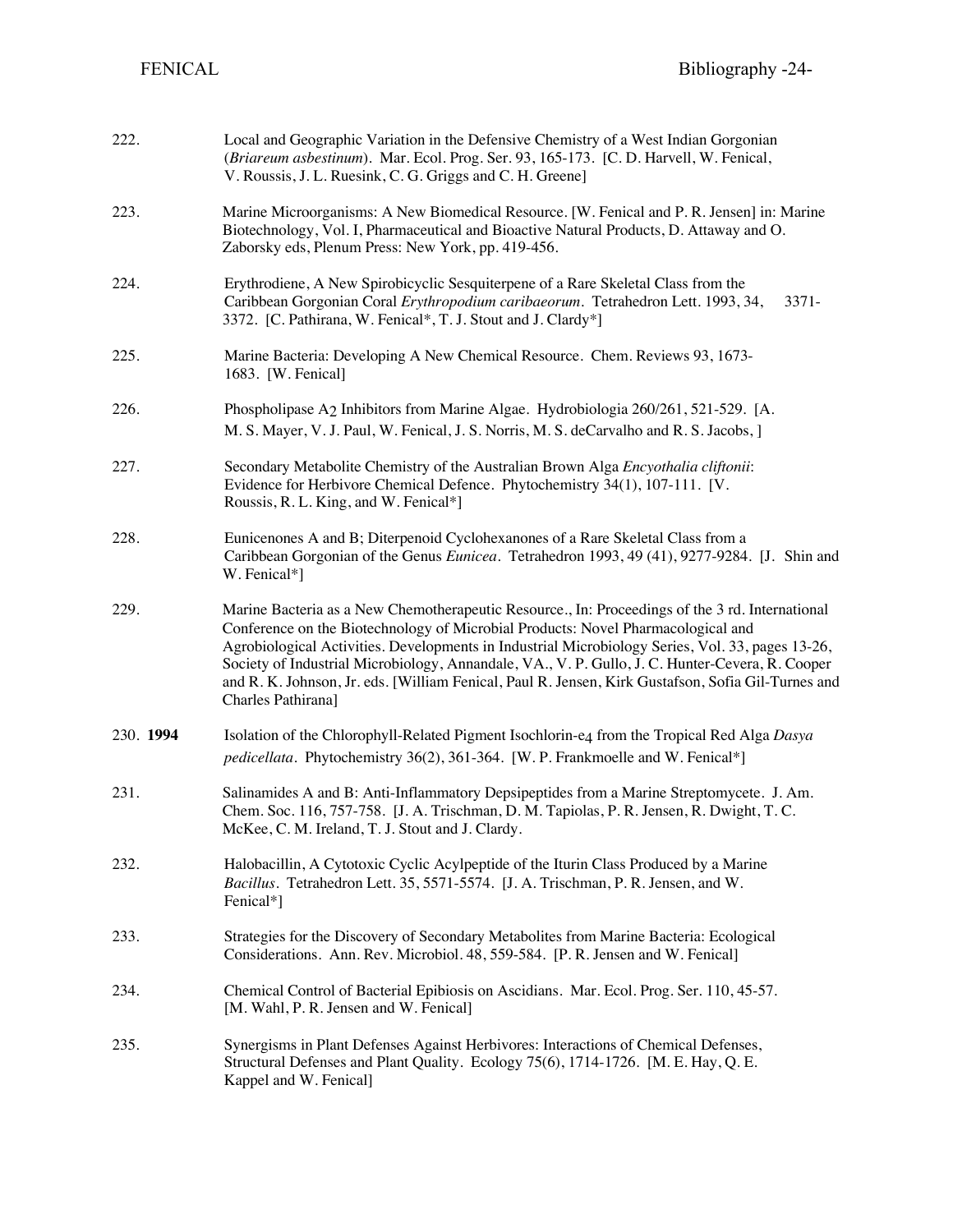| 236. 1995 | Distribution, density, and sequestration of host chemical defenses by the specialist<br>nudibranch Tritonia hamnerorum found at high densities on the sea fan Gorgonia<br>ventalina. Mar. Ecol. Prog. Ser. 119, 177-189. [G. Cronin, M. E. Hay, W. Fenical, N.<br>Lindquist] |
|-----------|------------------------------------------------------------------------------------------------------------------------------------------------------------------------------------------------------------------------------------------------------------------------------|
| 237.      | Effects of Storage and Extraction Procedures on Yields of Lipophilic Metabolites from the Brown<br>Seaweeds Dictyota ciliolata and Dictyota menstrualis. Mar. Ecol. Prog. Ser. 119, 265-273. [G.<br>Cronin, N. Lindquist, M. E. Hay, W. Fenical]                             |
| 238.      | Antibacterial Diterpenoids from an Undescribed Soft-Coral of the Genus Xenia. Nat. Prod. Lett.<br>1995, 6, 49-55. [H. C. Vervoort and W. Fenical*]                                                                                                                           |
| 239.      | Non-steroidal Modulators of Human Progesterone Receptor from the Marine Alga Cymopolia<br>barbata. Molecular Pharmacology, 47, 630 - 635. [C. Pathirana, R. B. Stein, T. S. Berger, W.<br>Fenical, T. Ianiro, D. E. Mais, A. Torres and M. E. Goldman]                       |
| 240.      | The Relative Abundance and Seawater Requirements of Gram-Positive Bacteria in<br>Near-Shore Tropical Marine Samples. Microb. Ecol., 29, 249 - 257. [P. R. Jensen and<br>W. Fenical]                                                                                          |
| 241.      | Elijopyrones A-D: New Alpha-Pyrones from a Marine Actinomycete. Nat. Prod. Lett.,<br>6, 303-308. [S. G. Toske, P. R. Jensen, C. A. Kauffman and W. Fenical*]                                                                                                                 |
| 242.      | Progress in the Chemistry of Organic Natural Products. Volume 62. Fortschritte der<br>Chemie Organischer Naturstoffe. (Book Review) J. Am. Chem. Soc. 117(2), 839.<br>[W. Fenical]                                                                                           |
| 243.      | Cyclodidemnamide: A New Cyclic Heptapeptide from the Marine Ascidian Didemnum<br>molle. Tetrahedron Lett. 36, 8355 - 8358. [S. G. Toske and W. Fenical].                                                                                                                     |
| 244.      | Defenses of Caribbean Sponges Against Predatory Reef Fish I. Chemical Deterrency.<br>Mar. Ecol. Prog. Ser. 127, 183-194. [J. R. Pawlik, B. Chanas, R. J. Toonen and W.<br>Fenical]                                                                                           |
| 245.1996  | Differentiation of HMBC Two-and Three-Bond Correlations: A Method to Simplify the<br>Structure Determination of Natural Products. Tetrahedron Lett. 37, 363-366. [M. Koeck,<br>B. Reif, W. Fenical and C. Griesinger]                                                        |
| 246.      | Labiatamides A, B, and other Eunicellan Diterpenoids from the Senegalese Gorgonian<br>Eunicella labiata. Tetrahedron 1996, 52, 2735-2742. [V. Roussis, W. Fenical*, C. Vagias, J.-<br>M. Kornprobst, and J. Miralles]                                                        |
| 247.      | Isolation of Microbial Antibiotics from a Marine Ascidian of the Genus Didemnum J.<br>Org. Chem. 61, 1543-1546. [H. Kang, P. Jensen, and W. Fenical*]                                                                                                                        |
| 248.      | ADEQUATE, a New Set of Experiments to Determine the Constitution of Small<br>Molecules at Natural Abundance. J. Mag. Reson. Series A 118, 282-285. [B. Reif, M.<br>Koeck, R. Kerssebaum, H. Kang, W. Fenical and C. Griesinger]                                              |
| 249.      | Lagunapyrones A-C: Cytotoxic Acetogenins of a New Skeletal Class from a Marine<br>Sediment Bacterium. Tetrahedron Lett. 37,1327-1330. [T. Lindel, P. R. Jensen and W.<br>Fenical*]                                                                                           |
| 250.      | Volutamides A-E, Halogenated Alkaloids with Antifeedant Properties from the Atlantic Bryozoan<br>Amathia convoluta. Tetrahedron 52(15), 5371-5380. [A. Montanari, W. Fenical, N. Lindquist, A.<br>Lee, and J. Clardy]                                                        |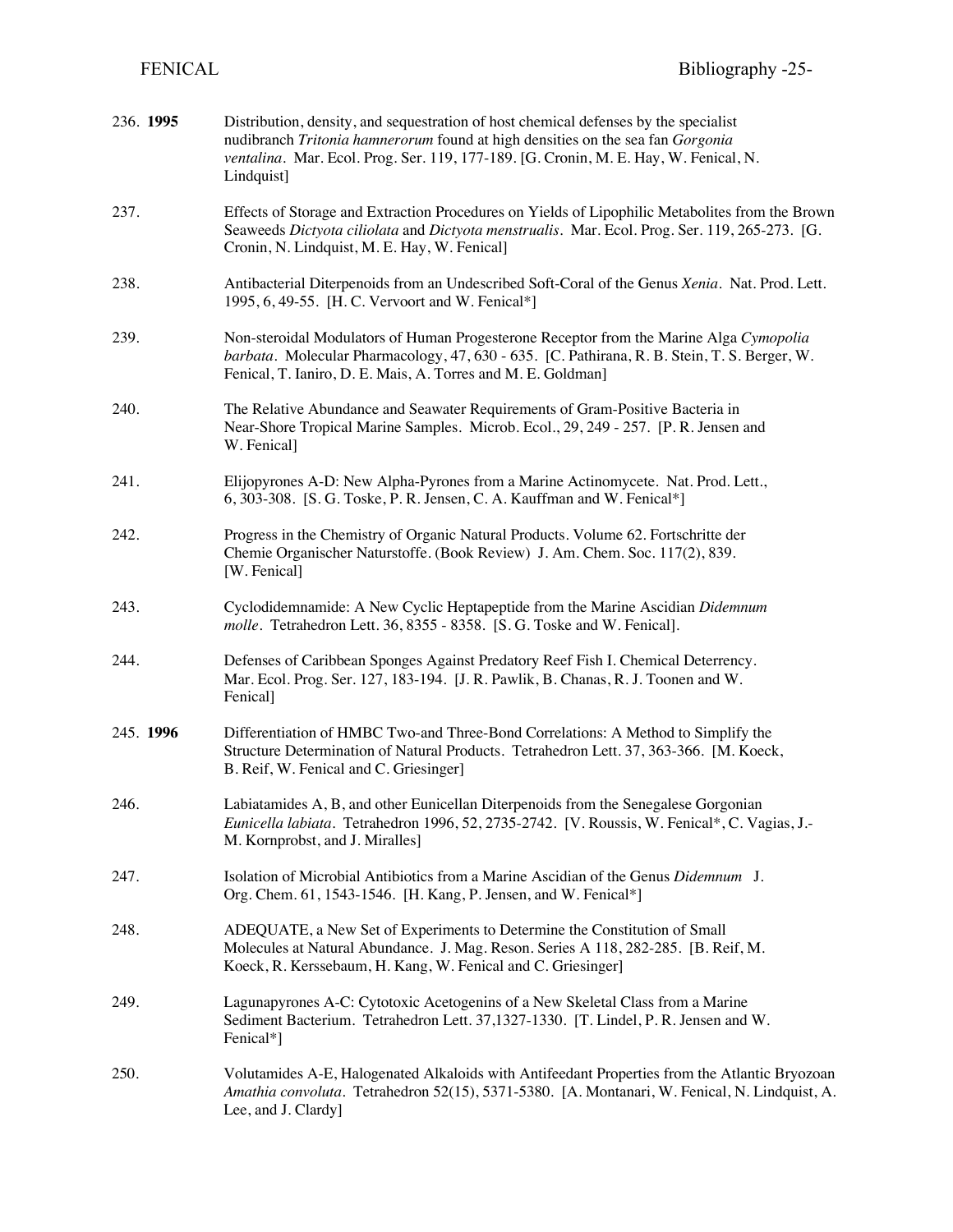| 251.     | Marine Biodiversity and the Medicine Cabinet, The Status of New Drugs from Marine<br>Organisms. Oceanography 9(1), 23-27. [W. Fenical]                                                                                                                                                                               |
|----------|----------------------------------------------------------------------------------------------------------------------------------------------------------------------------------------------------------------------------------------------------------------------------------------------------------------------|
| 252.     | Chemical Ecology and Marine Biodiversity: Insights and Products from the Sea.<br>Oceanography 9(1), 10-20. [M. E. Hay and W. Fenical]                                                                                                                                                                                |
| 253.     | Antimicrobial Activity of Extracts of Caribbean Gorgonian Corals. Marine Biol. 125, 411-419.<br>[P. R. Jensen, C. D. Harvell, K. Wirtz, W. Fenical]                                                                                                                                                                  |
| 254.     | Polycarpine Dihydrochloride: A Cytotoxic Dimeric Disulfide Alkaloid from the Indian Ocean<br>Ascidian Polycarpa clavata. Tetrahedron Lett. 37(14), 2369-2372. [H. Kang and W. Fenical*]                                                                                                                              |
| 255.     | Acutilols, Potent Herbivore Feeding Deterrents from the Tropical Brown Alga, Dictyota<br>acutiloba Phytochemistry 43(1), 71-73. [I. Hardt, W. Fenical*, G. Cronin and M. E. Hay]                                                                                                                                     |
| 256.     | High Recovery of Culturable Bacteria from the Surfaces of Marine Algae. Marine Biol. 126, 1-7.<br>[P. R. Jensen, C. Kauffman and W. Fenical].                                                                                                                                                                        |
| 257.     | An Unexpected Spirodiketone obtained during Seco-isopimarene Cyclization. Nat. Prod. Lett. 8,<br>311-315. [A. C. Pinto, R. de A. Epifanio, W. Frankmoelle and W. Fenical]                                                                                                                                            |
| 258.     | New Isoeudistomin Class Dihydro- $\beta$ -carbolines from an Undescribed Ascidian of the genus<br>Eudistoma Nat. Prod. Lett. 9, 7-12. [H. Kang and W. Fenical]                                                                                                                                                       |
| 259.     | Marine Bacterial Diversity as a Resource for Novel Microbial Products. J. Ind. Microbiol. 17,<br>346-351. [P. R. Jensen and W. Fenical].                                                                                                                                                                             |
| 260.     | Chemical Defenses of the Caribbean Sponge Agelas clathrodes. J. Exp. Mar. Biol. Ecol. 208, 185-<br>196. [B. Chanas, J. R. Pawlik, T. Lindel and W. Fenical]                                                                                                                                                          |
| 261.1997 | Are Tropical Herbivores More Resistant than Temperate Herbivores to Seaweed Chemical<br>Defenses? Diterpenoid Metabolites from <i>Dictyota acutiloba</i> as Feeding Deterrents for Tropical<br>Verses Temperate Fishes and Urchins. J. Chem. Ecol. 23, 289-302. [G. Cronin, V. J. Paul, M. E.<br>Hay and W. Fenical] |
| 262.     | Zoamides A-D: New Marine Zoanthoxanthin Class Alkaloids from an Encrusting Philippine<br>Parazoanthus sp. Tetrahedron Lett. 38, 717-720. [M. D'Ambrosio, V. Roussis and W. Fenical]*                                                                                                                                 |
| 263.     | Didemnimides A-D: Novel, Predator Deterrent Alkaloids from the Caribbean Mangrove Ascidian<br>Didemnum conchyliatum. J. Org. Chem. 62, 1486-1490. [H. C. Vervoort, S. E. Richards-Gross,<br>W. Fenical*, A. Y. Lee and J. Clardy*]                                                                                   |
| 264.     | Aplidiamine, a Unique Zwitterionic Benzyl Hydroxyadenine from the Western Australian Marine<br>Ascidian Aplidiopsis sp. Tetrahedron Lett. 38, 941-944. [H. Kang and W. Fenical*]                                                                                                                                     |
| 265.     | Bahamamide, An Unusual Cyclic Bis-amide Produced by an Undescribed Marine<br>Bacterium. Nat. Prod. Lett. 10, 75-78. [M. Boehler, P. R. Jensen and W. Fenical]                                                                                                                                                        |
| 266.     | Ningalins A-D: Novel Aromatic Alkaloids from a Western Australian Ascidian of the Genus<br>Didemnum. J. Org. Chem. 62(10), 3254-3262. [H. Kang and W. Fenical*]                                                                                                                                                      |
| 267.     | Sea Grant Seeks New Drugs from the Sea. California Agriculture 51(4), 45-49. [W. Fenical].                                                                                                                                                                                                                           |
| 268.     | Alternatamides A-D: New Bromotryptamine Peptide Antibiotics from the Atlantic Marine<br>Bryozoan Amathia alternata. J. Nat. Prod. 60(7), 697-699. [N-K. Lee, W. Fenical* and N.                                                                                                                                      |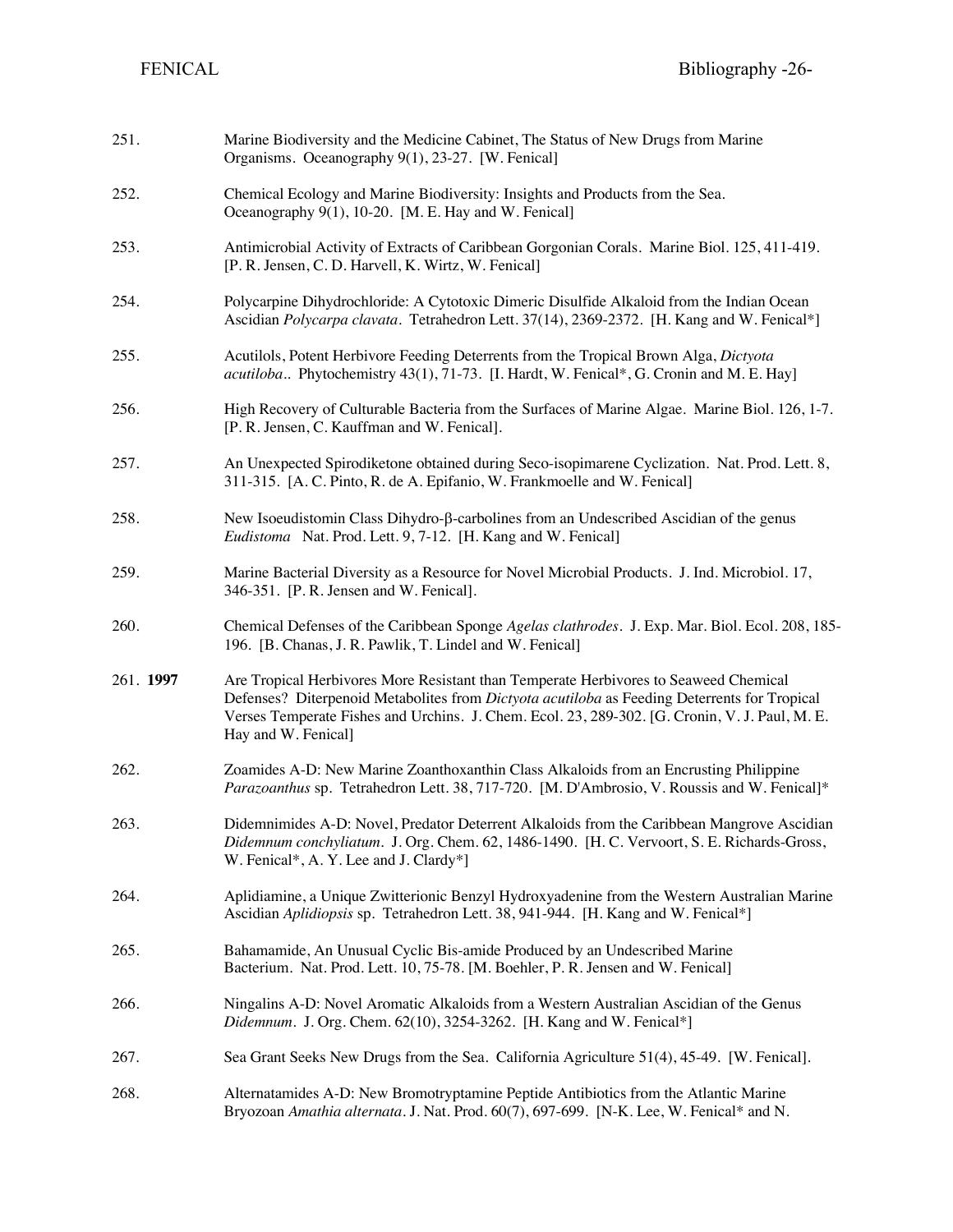Lindquist]

|          | Press, Cambridge, UK, [W. Fenical].                                                                                                                                                                                                      |
|----------|------------------------------------------------------------------------------------------------------------------------------------------------------------------------------------------------------------------------------------------|
| 270.     | Eleutherobin, A New Cytotoxin that Mimics Paclitaxel (Taxol) by Stabilizing Microtubules. J.<br>Am. Chem. Soc., 119(37), 8744-8745. [T. Lindel, P. R. Jensen, W. Fenical*, B. H. Long, A. M.<br>Casazza, J. Carboni and C. R. Fairchild] |
| 271.     | Actinoflavoside, A Novel Flavanoid-Like Glycoside Produced by a Marine Bacterium of the<br>Genus Streptomyces. Tetrahedron Lett. 38(29), 5065-5068. [Z.-D. Jiang, P. R. Jensen and W.<br>Fenical*]                                       |
| 272.     | The Isolation of Novel Diterpenoids, Including a C40 Bis-Diterpenoid, from the Brazilian Plant<br>Vellozia magdalenae. Tetrahedron 53, 2005-2012. [A. C. Pinto*, M. G. Pizzolatti, R. de A.<br>Epifanio, W. Frankmölle and W. Fenical]   |
| 273.1998 | New Cytotoxic Sesquiterpenoid Nitrobenzoyl Esters from a Marine Isolate of the Fungus<br>Aspergillus versicolor. Tetrahedron 54, 1715-1724. [G. N. Belofsky, P. R. Jensen, M. K. Renner,<br>and W. Fenical* ]                            |
| 274.     | Evidence that a New Antibiotic Flavone Glycoside Chemically Defends the Seagrass Thalassia<br>testudinum Against Zoosporic Fungi. Appl. Env. Microbiol. 64(4), 1490-1496. [P. Jensen, K.<br>Jenkins, D. Porter and W. Fenical.           |

269. New Pharmaceuticals from Marine Organisms, Trends in Biotechnology, 15(9) 339-341. Elsevier

- 275. Guaymasol and Epiguaymasol: Aromatic triols from a Deep-Sea *Bacillus* isolate. Nat. Prod. Lett. 11, 279-284. [J. A. Trischman, P. R. Jensen and W. Fenical\*]
- 276. Mactanamide, a New Fungistatic Diketopiperazine Produced by a Marine *Aspergillus* sp. Nat. Prod. Lett. 12, 55-60. [P. Lorenz, P. R. Jensen and W. Fenical].
- 277. Pharmacological Characterization of the Pseudopterosins: Novel Anti-Inflammatory Natural Products Isolated from the Caribbean Soft Coral *Pseudopterogorgia elisabethae*. Life Sciences Pharmacology Letters, 1997, 62(26), 401-407. [A. M. S. Mayer, P. B. Jacobson, W. Fenical, R. S. Jacobs and K. B. Glaser].
- 278. Natural Products from the Gorgonian *Lophogorgia punicea* : Isolation and Structure Elucidation of an Unusual 17-Hydroxy Sterol. J. Brazil. Chem. Soc. 1997, 9(2), 187-195. [Lenize F. Maia, Angelo C. Pinto, Rosângela de A. Epifanio, Ingo Hardt, and William Fenical.]
- 279. Chemical Defense of the Caribbean Ascidian *Didemnum conchyliatum*. Mar. Ecol. Prog. Series. 164, 221-228. [H. C. Vervoort, J. R. Pawlik and W. Fenical]
- 280. Exumolides A and B: Antimicroalgal Cyclic Depsipeptides Produced by a Marine Fungus of the Genus *Scytalidium*. Tetrahedron Lett. 39, 2463-2466. [K. M. Jenkins, M. K. Renner, P. R. Jensen and W. Fenical]
- 281. Marine Microbial Chemical Ecology, Bioassays with Marine Microorganisms: Volume II in Methods in Chemical Ecology, K. F. Haynes and J. Millar Eds. [K. M. Jenkins, P. R. Jensen and W. Fenical] pps. 1-38.
- 282. Eleutherobin, A Novel Cytotoxic Agent that Induces Tubulin Polymerization similar to Paclitaxel (Taxol). Cancer Research 1997, 58, 1111-1115. [B. H. Long, J. M. Carboni, A. J. Wasserman, L. A. Cornell. A. M. Casazza, P. R. Jensen, W. Fenical and C. R. Fairchild]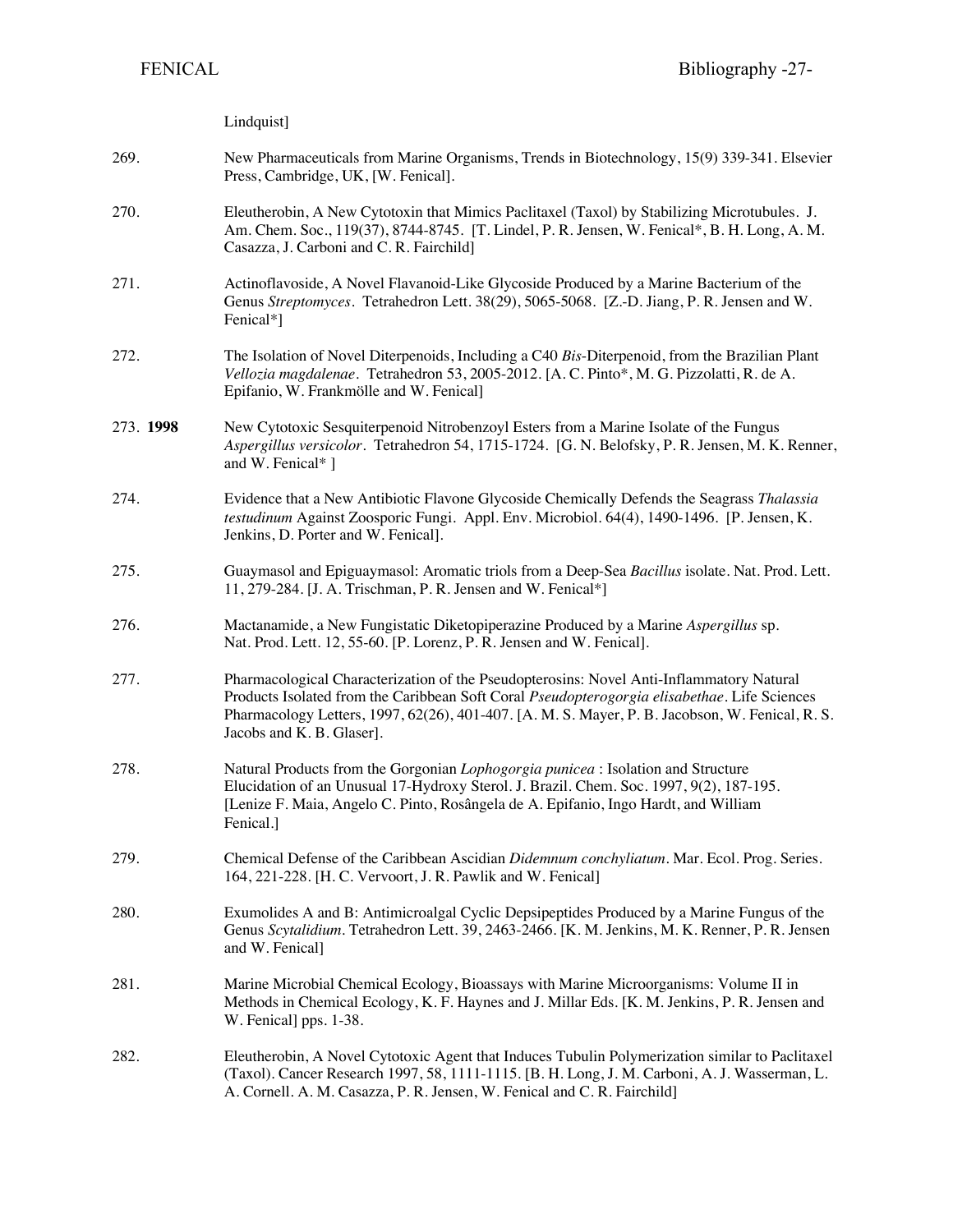| 283.     | Chemical Defenses of Freshwater Macrophytes Against Crayfish Herbivory. J. Chem.<br>Ecol. 24 (10), 1639-1658. [R. C. Bolser, M. E. Hay, N. Lindquist, W. Fenical and D.<br>M. Wilson].                                                                |
|----------|-------------------------------------------------------------------------------------------------------------------------------------------------------------------------------------------------------------------------------------------------------|
| 284.     | Aspergillamides A and B: Modified Cytotoxic Tripeptides Produced by a Marine Fungus of the<br>Genus Aspergillus. Tetrahedron 54, 13459-13466. [S. G. Toske, P. R. Jensen, C. A. Kauffman and<br>W. Fenical]                                           |
| 285.     | Neomangicols: Structures and Absolute Stereochemistries of Unprecedented Halogenated<br>Sesterterpenes from a Marine Fungus of the Genus Fusarium. J. Org. Chem. 1998. 63, 8346-8354.<br>[M. K. Renner, Paul R. Jensen, and W. Fenical*]              |
| 286.     | Solanapyrones E-G, Antialgal Metabolites Produced by a Marine Fungus. Phytochemistry 49,<br>2299-2304. [K. M. Jenkins, S. G. Toske, P. R. Jensen and W. Fenical*]                                                                                     |
| 287.1999 | A Cyclized Didemnimide Alkaloid from the Caribbean Ascidian Didemnum conchyliatum. J. Nat.<br>Prod. 62, 389-391. [H. C. Vervoort, W. Fenical and P. A. Keifer]                                                                                        |
| 288.     | Sansalvamide: A New Cytotoxic Cyclic Depsipeptide Produced by a Marine Fungus of the Genus<br>Fusarium. Tetrahedron Letters 40, 2913-2916. [G. N. Belofsky, P. R. Jensen, and W. Fenical]                                                             |
| 289.     | Arenaric Acid, a New Pentacyclic Polyether Produced by a Marine Bacterium (Actinomycetales).<br>J. Nat. Prod. 62, 605-607. [X. C. Cheng, P. R. Jensen and W. Fenical]                                                                                 |
| 290.     | Luisols A and B, New Aromatic Tetraols Produced by an Estuarine Marine Bacterium of the Genus<br>Streptomyces (Actinomycetales). J. Nat. Prod. 62, 608-610. [X. C. Cheng, P. R. Jensen and W.<br>Fenical]                                             |
| 291.     | Salinamides, Antiinflammatory Depsipeptides from a Marine Streptomycete. J. Org. Chem. 64,<br>1145-1150. [B. S. Moore, J. A. Trischman, D. Seng, D. Kho, P. R. Jensen and W. Fenical]                                                                 |
| 292.     | Habenariol, A Freshwater Feeding Deterrent from the Aquatic Orchid Habenaria repens<br>(Orchidaceae). Phytochemistry 50, 1333-1336. [D. M. Wilson, W. Fenical, M. Hay, N. Lindquist<br>and R. Bolser]                                                 |
| 293.     | New Cytotoxic Epidithiodioxopiperazines Related to verticillin A from a marine isolate of the<br>Fungus Penicillium. Nat. Prod. Lett. 13, 213-222. [B-W. Son, P. R. Jensen, C. A. Kauffman, W.<br>Fenical].                                           |
| 294.     | Mechanism of Inhibition of a Poxvirus Topoisomerase by the Marine Natural Product Sansalvamide<br>A. J. Molecular Pharm. 55, 1049-1053. [Y. Hwang, D. Rowley, D. Rhodes, J. Gertch, W. Fenical<br>and F. Bushman].                                    |
| 295.     | Lobophorins A and B, New Antiinflammatory Macrolides Produced by a Tropical Marine<br>Bacterium. Bioorg. & Med. Chem. Lett. 9, 2003-2006. [Z.-D. Jiang, P. R. Jensen and W. Fenical].                                                                 |
| 296.     | Chemical defense of the Caribbean reef sponge Axinella corrugata against predatory fishes. J. Chem.<br>Ecol. 25, 2811-2823. [D. M. Wilson, M. Puyana, W. Fenical and J. R. Pawlik].                                                                   |
| 297.     | New Feeding Deterrents, Including a Novel Sesquiterpenoid Heterogorgiolide, from the Brazilian<br>Gorgonian Heterogorgia uatumani (Octocorallia, Gorgonacea). J. Nat. Prod. 62, 1022-1024. [L.<br>F. Maia, R. de A. Epifanio, T. Eve and W. Fenical]. |
| 298.     | Thraustochytrosides A-C, New Glycosphingolipids from a Unique Marine Protist,<br>Thraustochytrium globosum. Tetrahedron Lett. 40, 7637-7640. [K. M. Jenkins, P. R. Jensen and<br>W. Fenical]                                                          |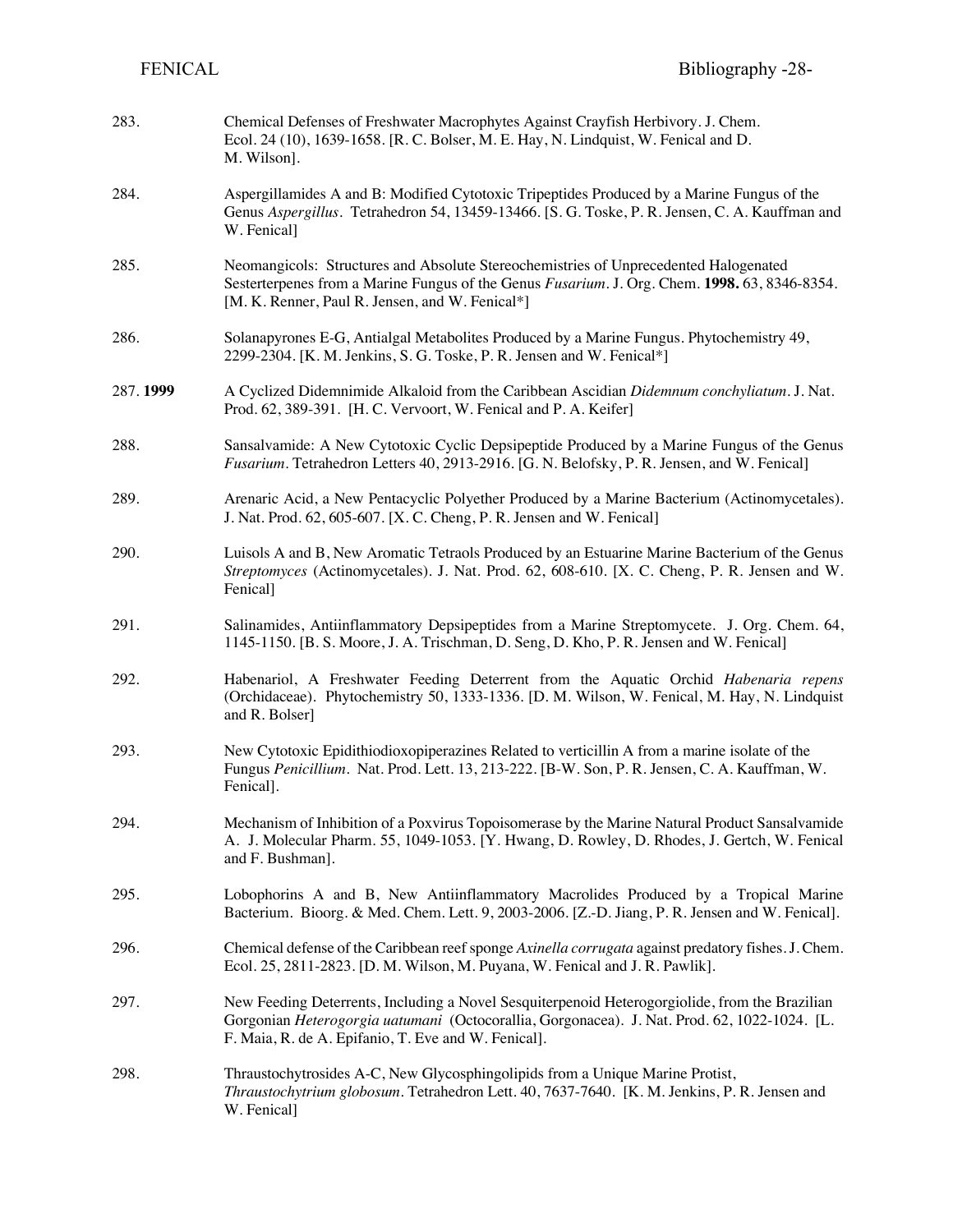| 299.     | Antimicrobial Activity of Caribbean Sponge Extracts. Aquatic Microbial Ecology 19, 279-284. [R.<br>W. Newbold, P. R. Jensen, W. Fenical, and J. R. Pawlik]                                                                                                                      |
|----------|---------------------------------------------------------------------------------------------------------------------------------------------------------------------------------------------------------------------------------------------------------------------------------|
| 300.     | Cyclomarins A-C, New Anti-Inflammatory Cyclic Peptides Produced by a Marine Bacterium<br>(Streptomyces sp.) J. Amer. Chem. Soc. 121, 11273-11276. [M. K. Renner, Y-C Shen, X-C<br>Cheng, P. R. Jensen, W. Frankmoelle, C. A. Kauffman, W. Fenical, E. Lobkovsky and J. Clardy*] |
| 301.2000 | Tamandarins A and B; New Cytotoxic Depsipeptides from a Brazilian Ascidian of the Family<br>Didemnidae. J. Org. Chem. 65, 782-792. [H. Vervoort, R. de A. Epifanio and W. Fenical*]                                                                                             |
| 302.     | Neomarinone, And New Cytotoxic Marinone Derivatives Produced by a Marine Filamentous<br>Bacterium (Actinomycetales). Tetrahedron Lett. 41, 2073-2076. [I. H. Hardt, P. R.Jensen and W.<br>Fenical*]                                                                             |
| 303.     | Oxepinamides A-C and Fumiquinazolines H-I: Bioactive Metabolites from a Marine Isolate of a<br>Fungus of the Genus Acremonium. Eur. J. Chem. 6(8), 1355-1360. [G. N. Belofsky, M. Anguera, P.<br>R. Jensen, W. Fenical and M. Köck].                                            |
| 304.     | Two Antifeedant Lignans from the Freshwater Macrophyte Saururus cernuus. Phytochem. 54, 281-<br>287. [J. Kubanek, W. Fenical, M. E. Hay, P. J. Brown and N. Lindquist].                                                                                                         |
| 305.     | Mangicols, Structures and Biosynthesis of a New Class of Sesterterpene Polyols from a Marine<br>Fungus of the Genus Fusarium. J. Org. Chem. 65(16), 4843-4852. [M. K. Renner, P. R. Jensen, W.<br>Fenical*]                                                                     |
| 306.     | Marine microorganisms and drug discovery: Current status and future potential. In: Drugs from the<br>Sea. Fusetani, N., ed.; Basel (Switzerland): Karger, pp 6-29. (158 p.) [P. R. Jensen and W. Fenical*].                                                                     |
| 307.     | New cytotoxic sterol glycosides from the octocoral Carijoa (Telesto) riisei. J. Nat. Prod. 63(10),<br>1427-1430. [L. F. Maia, R. de A. Epifanio and W. Fenical].                                                                                                                |
| 308.     | N-Methylsansalvamide, a cytotoxic cyclic depsipeptide from a marine fungus of the genus Fusarium.<br>Phytochemistry 55, 223-226. [M. Cueto, P. R. Jensen and W. Fenical].                                                                                                       |
| 309.     | Chemical defenses of the endemic Brazilian gorgonian Lophogorgia violacea Pallas (Octocorallia,<br>Gorgonacea). J. Braz. Chem. Soc. 11(6), 584-591. [R. A. Epifanio, L. F. Maia and W. Fenical].                                                                                |
| 310.     | Triterpene glycosides defend the Caribbean reef sponge <i>Erylus formosus</i> from predatory fishes.<br>Mar. Ecol. Prog. Series 207, 69-77. [J. Kubanek, J. R. Pawlik, T. Eve and W. Fenical].                                                                                  |
| 311.2001 | Lignoid chemical defenses in the freshwater macrophyte Saururus cernuus. Chemoecology 11, 1-<br>8. [J. Kubanek, M. E. Hay, P. J. Brown, N. Lindquist, and W. Fenical]                                                                                                           |
| 312.     | Pestalone, a new halogenated antibiotic produced by a marine fungus in response to bacterial<br>challenge. J. Nat. Prod. 64, 1444-1446. [M. Cueto, P. R. Jensen, C. Kauffman, W. Fenical, E.<br>Lobowsky and J. Clardy]                                                         |
| 313.     | New Antifeedant triterpene Glycosides from the Caribbean Sponge Erylus formosus. Nat. Prod.<br>Lett. 15(4), 275-285. [J. Kubanek, W. Fenical and J. R. Pawlik]                                                                                                                  |
| 314.2002 | Aspergilloxide, A novel sesterterpene epoxide from a marine-derived fungus of the genus<br>Aspergillus. Organic Letters 4(9), 1583-1858. [M. Cueto, P.R. Jensen, W. Fenical]                                                                                                    |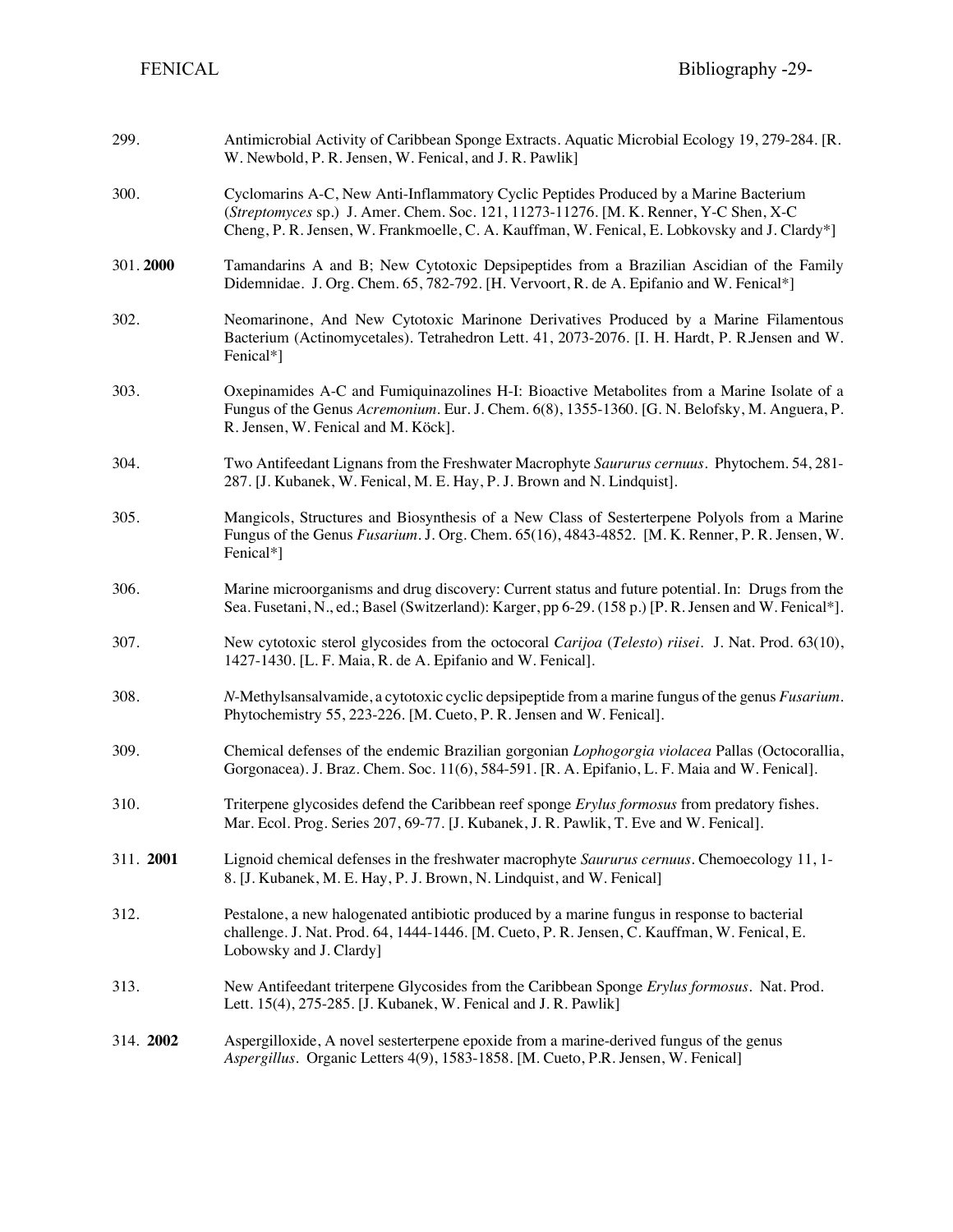| 315.     | Multiple defensive roles for triterpene glycosides from two Caribbean sponges.<br>Oecologia 131, 125-136. [J. Kubanek, K. E. Whalen, S. Engel, S. R. Kelly, T. P. Henkel,<br>W. Fenical, and J. R. Pawlik]                                                                                                                                             |
|----------|--------------------------------------------------------------------------------------------------------------------------------------------------------------------------------------------------------------------------------------------------------------------------------------------------------------------------------------------------------|
| 316.     | Secondary metabolites from marine fungi, In: Fungi in Marine Environments, (ed. K.D. Hyde),<br>Fungal Diversity Research Series 9, Fungal Diversity Press: Hong Kong, pp 293-315. [P. R. Jensen<br>and W. Fenical]                                                                                                                                     |
| 317.     | Widespread and persistent populations of a major new marine actinomycete taxon in ocean<br>sediments, Appl. Envir. Microbiol. 68(10), 5005-5011. [T. J. Mincer, P. R. Jensen, C. A.<br>Kauffman, W. Fenical].                                                                                                                                          |
| 318.     | Thalassiolins A-C: New marine-derived inhibitors of HIV cDNA Integrase. Bioorg Med. Chem.<br>10, 3619-3625. [D. M. Rowley, W. Fenical]                                                                                                                                                                                                                 |
| 319.     | Chemical ecology of marine microbial defense. J. Chem. Ecol. 28(10), 1971-1985. [S. Engel, P. R.<br>Jensen and W. Fenical]                                                                                                                                                                                                                             |
| 320.     | Marine microorganisms as a developing resource For drug discovery [W. Fenical, K. M. Sethna,<br>G. K. Lloyd] Pharmaceutical News 9, 1-6 (2002).                                                                                                                                                                                                        |
| 321.2003 | Salinosporamide A: a highly cytotoxic proteasome inhibitor from a novel microbial Source, a<br>marine bacterium of the new genus Salinospora. Angew. Chem. Int. Ed. 2003, 42(3), 355-357. [R.<br>H. Feling, G. O. Buchanan, T. J. Mincer, C. A. Kauffman, P. R. Jensen and W. Fenical]                                                                 |
| 322.     | Scytalidamides A and B, new cytotoxic cyclic heptapeptides from a marine fungus of the genus<br>Scytalidium J. Org. Chem., 68 (23), 8767 - 8773. [L.T. Tan, X. C. Cheng, P. R. Jensen, and W.<br>Fenical]                                                                                                                                              |
| 323.     | Trichodermamides A and B, cytotoxic modified dipeptides from the marine-derived fungus<br>Trichoderma virens. J. Nat. Prod. 66(3), 423-426. [E. Garo, P. R. Jensen, W. Fenical, E.<br>Lobkovsky and J. Clardy]                                                                                                                                         |
| 324.     | Seaweed resistance to microbial attack: A targeted chemical defense against marine fungi. Proc.<br>Nat. Acad. Sci. 100(12). 6916-6921. [J. Kubanek, P. R. Jensen, P. A. Keifer, M. C. Sullards, D. O.<br>Collins, and W. Fenical]                                                                                                                      |
| 325.     | Diazonamide A and synthetic structural analogs: Disruptive effects on mitosis and cellular<br>microtubules and analysis of their interactions with tubulin. Mol. Pharmacol. 63, 1273-1280. [Z.<br>Cruz-Monserrate, H. C. Vervoort, R. Bai, D. J. Newman, S. B. Howell, G. Los, J. T. Mullaney, M.<br>D. Williams, G. Pettit, W. Fenical and E. Hamel.] |
| 326.     | Effects of Caribbean sponge extracts on bacterial attachment. Aquat. Microb. Ecol. 31, 175-182.<br>[S. R. Kelly, E. Garo, P. R. Jensen, T. P. Henkel, W. Fenical and J. R. Pawlik]                                                                                                                                                                     |
| 327.     | Glactolipids rather than phlorotannins as herbivore-deterrents in the brown Seaweed Fucus<br>vesiculosus. Oecologia 136, 107-114. [M. S. Deal, M. E. Hay, D. Wilson, W. Fenical]                                                                                                                                                                       |
| 328.     | Are there activated chemical defenses in sponges of the genus Aplysina from the Caribbean? Mar.<br>Ecol. Prog. Series 246, 127-135. [M. Puyana, W. Fenical and J. R. Pawlik] Mar. Ecol. Prog. Ser.                                                                                                                                                     |
| 329.     | Halovirs A-E, new antiviral agents from a marine-derived fungus of the genus Scytalidium.<br>Bioorg. Med. Chem. 11, 4263-4274. [D. C. Rowley, S. Kelly, C. A. Kauffman, P. R. Jensen, and<br>W. Fenical]                                                                                                                                               |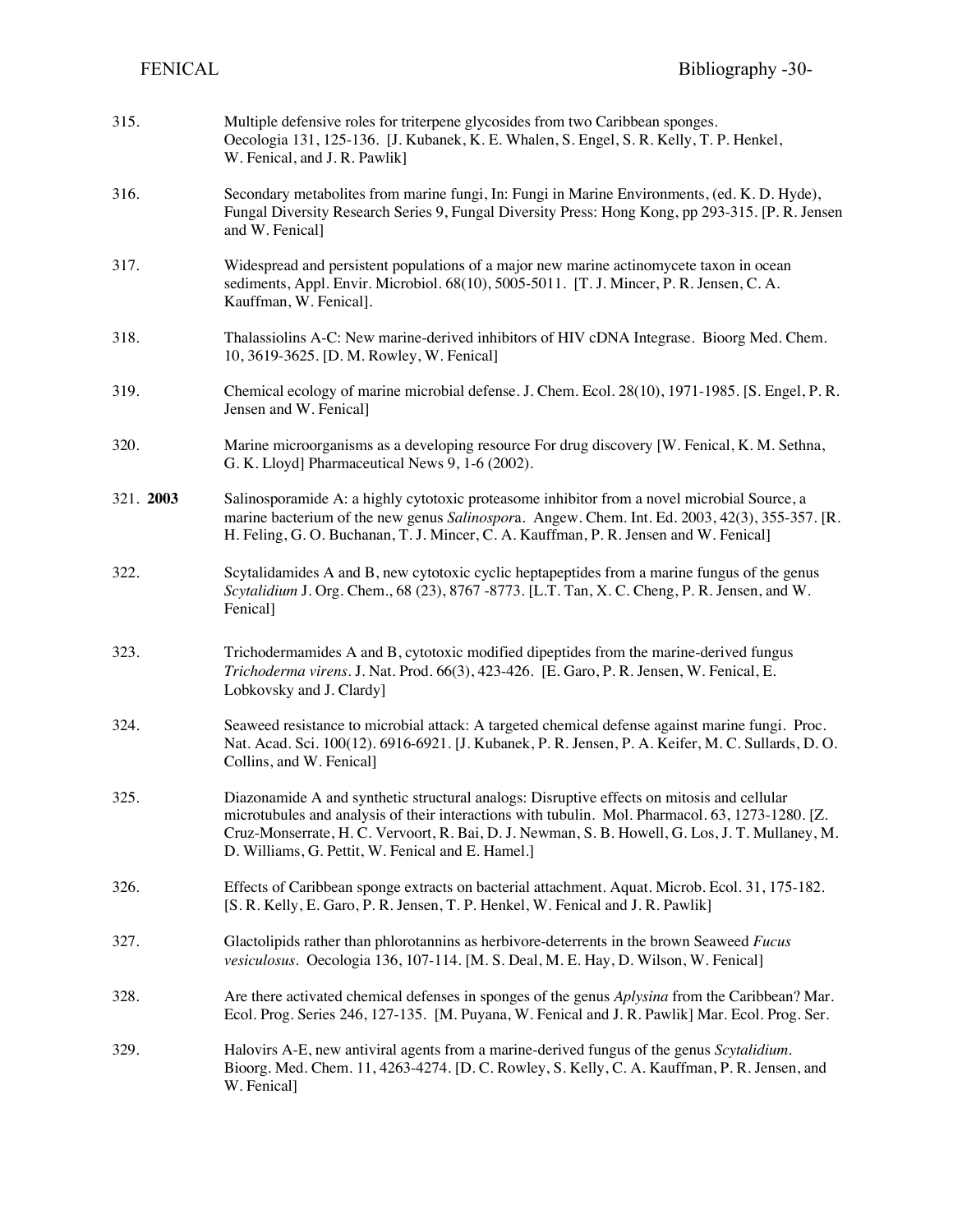| 330.<br>Fenical] | New neoverrucosane diterpenoids produced by the marine gliding bacterium Saprospira<br>grandis. J. Nat. Prod. 66, 818-822. [A. Spyere, D. C. Rowley, P. R. Jensen and W.                                                                                                                                                                                                                                               |
|------------------|------------------------------------------------------------------------------------------------------------------------------------------------------------------------------------------------------------------------------------------------------------------------------------------------------------------------------------------------------------------------------------------------------------------------|
| 331.             | A cyclic carbonate and related polyketides from a marine-derived fungus of the genus<br>Phoma. Phytochemistry 64,571-574. [Z. Liu, P. R. Jensen and W. Fenical]                                                                                                                                                                                                                                                        |
| 332.             | The true potential of the marine microorganism. Current Drug Discovery (2003) 17-19<br>[Jensen, P.R., Mincer, T.J., Fenical, W]                                                                                                                                                                                                                                                                                        |
| 332.             | Scytlidamides A and B, new cytotoxic cyclic heptapeptides from a marine fungus of the genus<br>Scytalidium. J. Org. Chem. 68(23), 8767-8773. [L. T. Tan, X. C. Cheng, P. R. Jensen and W.<br>Fenical]                                                                                                                                                                                                                  |
| 333.             | New anticancer drugs from cultured and collected marine organisms. Pharmaceutical Biology 41,<br>6-14. [W. Fenical, P. R. Jensen, C. Kauffman, S. L. Mayhead, D. J. Faulkner, C. Sincich, M. Rama<br>Rao, E. J. Kantorowski, L. M. West, W. K. Strangman Y. Shimizu, B. Li, S. Thammann, K.<br>Drainville, M. T. Davies-Coleman, R. A. Kramer, C. R. Fairchild, W. C. Rose, R. C. Wild, G. D.<br>Vite, R. W. Peterson] |
| 334. 2004        | Marine microorganisms and natural product drug discovery. Current Drug Discovery. [P. R. Jensen<br>and W. Fenical] Jan 1-3.                                                                                                                                                                                                                                                                                            |
| 335.             | Capisterones A and B from the tropical green alga <i>Penicillus capitatus</i> : unexpected anti-fungal<br>defenses targeting the marine pathogen Lindra thallasiae. [M. P. Puglisi, L. T. Tan, P. R. Jensen,<br>and W. Fenical] Tetrahedron 60:7035-7039.                                                                                                                                                              |
| 336.             | Synthesis and structure-activity relationships of the halovirs, antiviral natural products from a<br>marine-derived fungus. Bioorg. Med. Chem. 12, 4929-4936. [D. C. Rowley, S. Kelly, P. Jensen and<br>W. Fenical]                                                                                                                                                                                                    |
| 337.             | Isolation and structure assignments of the rostratins A-D, cytotoxic disulfides produced by the<br>marine-derived fungus Exserohilum rostratum (Dreschler). J. Nat. Prod. 2004, 67 (8), 1374-1382.<br>[R. X. Tan, P. R. Jensen, P. G. Williams and W. Fenical]                                                                                                                                                         |
| 338.             | Phylogenetic analyses and diterpenoid production by marine bacteria of the genus Saprospira.<br>Current Microbiology 2004, 49, 300-307. [T. J. Mincer, A. Spyere, P. R. Jensen and W. Fenical]                                                                                                                                                                                                                         |
| 339.             | Crystal structure of the microbial antibiotic A80915C. Acta Cryst. (2004) E60, 01627-01629. [I. E.<br>Soria-Mercado, P. R. Jensen, W. Fenical, S. Kassel and J. Golen]                                                                                                                                                                                                                                                 |
| 340.             | Ambiguous role of phlorotannins as chemical defenses in the brown alga Fucus vesiculosus.<br>Marine Ecology: Progress Series, 2004, 277, 79-93. [J. Kubanek, S. E. Lester, W. Fenical, M. E.<br>Hay]                                                                                                                                                                                                                   |
| 341.             | Fluorescent profiling of natural product producers. J. Am. Chem. Soc. 2004, 127(26) 9320-9321.<br>[J. S. Sandler, W. Fenical, B. M. Gulledge, A. R. Chamberlin, J. J. La Clair]                                                                                                                                                                                                                                        |
| 342.2005         | Marine actinomycete diversity and natural product discovery. Antonie Van Leeuwenhoek, 2005, 87,<br>43-48. [P. R. Jensen, T. J. Mincer, P. G. Williams, W. Fenical]                                                                                                                                                                                                                                                     |
| 343.             | Structure-activity relationship studies of Salinosporamide A (NPI-0052), a novel marine derived<br>proteasome inhibitor. J. Med. Chem. 2005, 48, 3684-3687. [V. R. Macherla, S. S. Mitchell, R. R.<br>Manam, K. A. Reed, T-H. Chao, B. Nicholson, G. Deyanat-Yazdi, B. Mai, P. R. Jensen, W.<br>Fenical, S. T. C. Neuteboom, K. S. Lam, M. A. Palladino, B. C. M. Potts]                                               |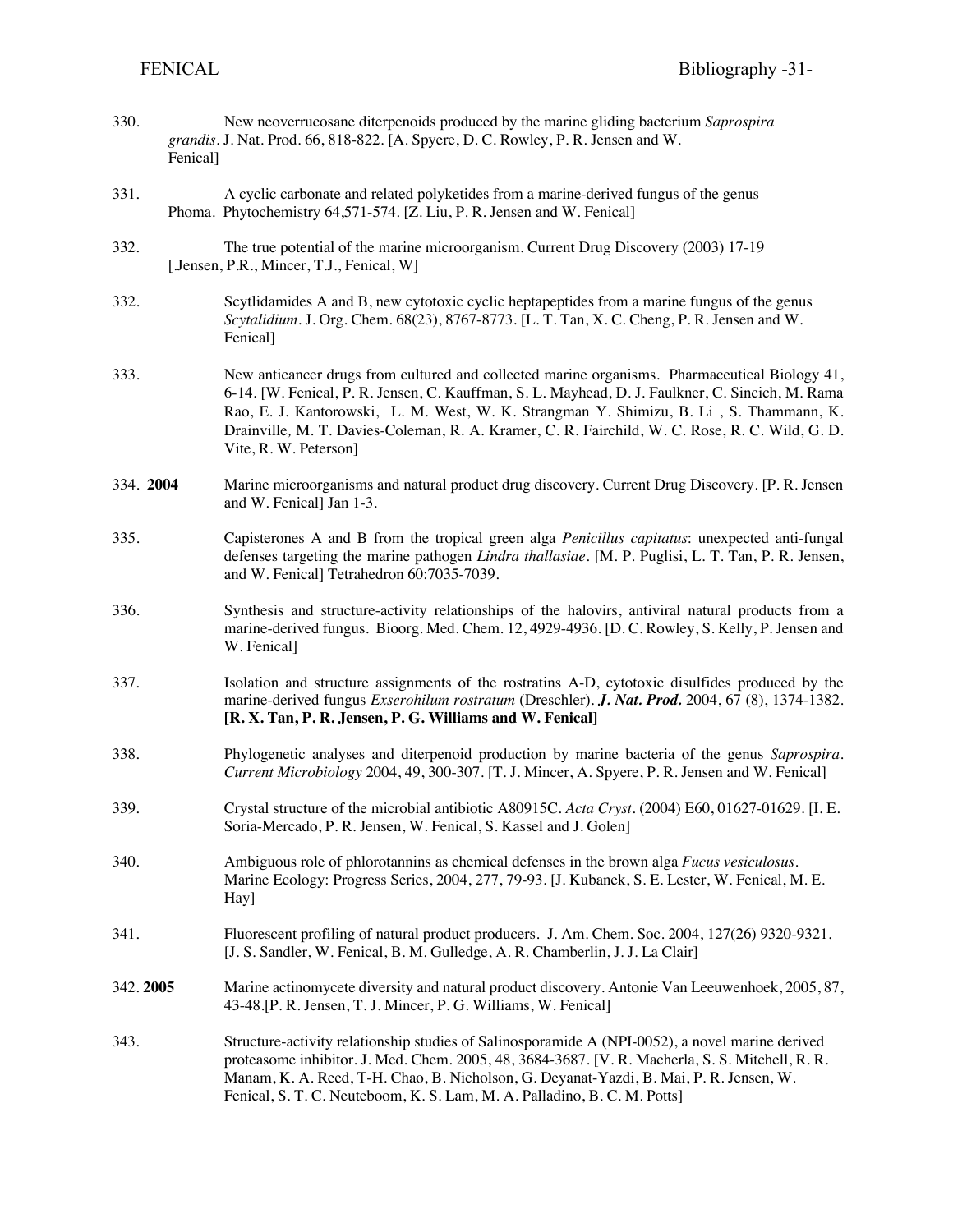| 344.     | Effects of Caribbean sponge extracts on bacterial surface colonization. Aquatic Microbial Ecol.<br>40:191-203 [S.R. Kelly, P. R. Jensen, T. P. Henkel, W. Fenical, and J. R. Pawlik.                                                                                                                                                                                                                                                                                        |
|----------|-----------------------------------------------------------------------------------------------------------------------------------------------------------------------------------------------------------------------------------------------------------------------------------------------------------------------------------------------------------------------------------------------------------------------------------------------------------------------------|
| 345.     | New natural product diversity from marine actinomycetes. [P. R. Jensen and W. Fenical], In:<br>Natural Products, Drug Discovery and Preventive Medicine. L. Zhang and A. L. Demain Eds.<br>Humana Press, 2004.                                                                                                                                                                                                                                                              |
| 346.     | Antibiotic terpenoid chloro-dihydroquinones from a new marine actinomycete (Streptomycetacea).<br>J. Nat. Prod. [I. E. Soria-Mercado, Alejandra Prieto-Davo, P. R. Jensen, and W. Fenical]                                                                                                                                                                                                                                                                                  |
| 347.     | New cytotoxic salinosporamides from the marine actinomycete Salinispora tropica. J. Org. Chem.<br>70(16), 6196-6203. [P. G. Williams, G. O. Buchanan, R. H. Feling, C. A. Kauffman, P. R. Jensen,<br>W. Fenical]                                                                                                                                                                                                                                                            |
| 348.     | Salinispora gen nov., a home for obligate marine actinomycetes belonging to the family<br>Micromonosporaceae. Sys. Appl. Microbiol. 2005, 55, 1759-1776. [L. Maldonado, W. Fenical, M.<br>Goodfellow, P. R. Jensen, A. C. Ward]                                                                                                                                                                                                                                             |
| 349.     | Libertellenones A-D: Induction of cytotoxic diterpenoid biosynthesis by marine microbial<br>competition. Bioorg. Med. Chem. 2005, 13(17), 5267-5273. [D. C. Oh, P. R. Jensen, C. A<br>Kauffman, and W. Fenical]                                                                                                                                                                                                                                                             |
| 350.     | Culturable marine actinomycete diversity from tropical Pacific Ocean sediments.<br>Environ.<br>Microbiol. 2005, 7, 1039-48. [Jensen, P. R., Gontang, E., Mafnas, C, Mincer, T. J. Fenical, W.]                                                                                                                                                                                                                                                                              |
| 351.2006 | Sporolides A and B: structurally unprecedented halogenated macrolides from the marine<br>actinomycete Salinispora tropica. Org. Lett. 2006, 7(13), 2731-2734. [G.O. Buchanan, P.G.<br>Williams, R. H. Feling, C. A. Kauffman, P. R. Jensen, W. Fenical]                                                                                                                                                                                                                     |
| 352.     | Developing a new resource for drug discovery: marine actinomycete bacteria, Nat Chem Biol (2006)<br>2:666-673. [Fenical, W. Jensen PR.]                                                                                                                                                                                                                                                                                                                                     |
| 352.     | Culture dependent and culture-independent diversity within the obligate marine actinomycete<br>Salinispora. Appl. Environ. Microbiol. 2006, 71, 7019-28. [T. J. Mincer, W. Fenical, P. R. Jensen]                                                                                                                                                                                                                                                                           |
| 353.     | A central strategy for converting natural products into fluorescent probes. ChemBioChem. 2006,<br>7, 409-416. [J. J. La Clair, M. Alexander, M. D. Burkart, M. S. Leonard, P. Poortonovo, B. Liang,<br>X. Ding, M. M. Joullie, B. M Gulledge, J. B. Aggen, A. R. Chamberlin, J. Sandler, W. Fenical, J.<br>Cui, S. J. Gharpure, A. Polosaukhin, H-R. Zhang, P. A. Andrews, A. D. Richardson, M. K. Harper,<br>C. M. Ireland, B. G. Vong, T. P. Brady and E. A. Theodorakis] |
| 354.     | Cyanosporasides A and B, chloro- and cyano-cyclopenta[a]indene glycosides from the marine<br>actinomycete Salinispora "pacifica." Org. Lett. 2006, 8(6), 1021-24. [D.-C. Oh, P. G. Williams,<br>C. A. Kauffman, P. R. Jensen, and W. Fenical]                                                                                                                                                                                                                               |
| 355.     | Marinomycins A-D, antitumor-antibiotics of a new structure class from a marine actinomycete of<br>the recently discovered genus "Marinispora". J. Am. Chem. Soc. 2006, 128(5), 1622-1632. [H. C.<br>Kwon, C. A. Kauffman, P. R. Jensen, W. Fenical]                                                                                                                                                                                                                         |
| 356.     | Actinofuranones A and B, polyketides from a marine-derived bacterium related to the genus<br>Streptomyces (Actinomycetales) J. Nat. Prod. 2006, 69(3), 425-428. [J.Y. Cho, H. C. Kwon, P. G.<br>Williams, C. A. Kauffman, P. R. Jensen and W. Fenical]                                                                                                                                                                                                                      |
| 357.     | Azamerone, a terpenoid phthalazinone from a marine-derived bacterium related to the genus                                                                                                                                                                                                                                                                                                                                                                                   |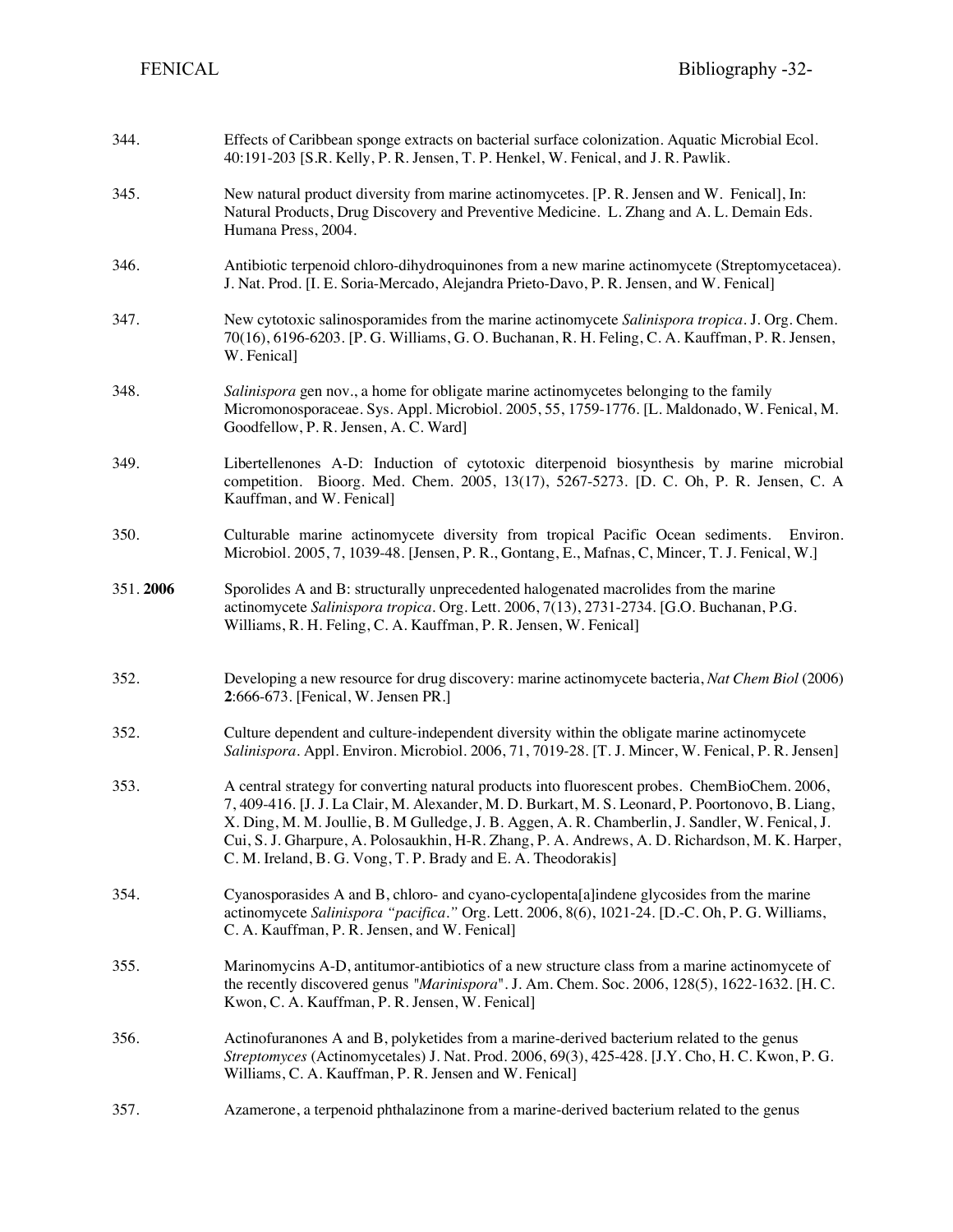|           | Streptomyces (Actinomycetales). Org. Lett. 2006, 8(12) 2471-2474. [J.-Y. Cho, H.-C. Kwon, P. G.<br>Williams, P. R. Jensen, W. Fenical].                                                                                                                           |
|-----------|-------------------------------------------------------------------------------------------------------------------------------------------------------------------------------------------------------------------------------------------------------------------|
| 358.      | Tropolactones A-D, four new meroterpenoids from a marine-derived fungus of the genus<br>Aspergillus. Phytochem. 67(16), 1826-1831 [M. Cueto, J. B. MacMillan, P. R. Jensen and W.<br>Fenical]                                                                     |
| 359.      | Marine pharmaceuticals: past, present and future, Oceanography 19(2) 110-119. [W. Fenical].                                                                                                                                                                       |
| 360.      | Antimicrobial activities of extracts from tropical Atlantic marine algae and seagrasses against<br>marine pathogens and saprophytes. Mar. Biol. 149, 991-1002. [S. Engel, M. P. Puglisi, P.R.<br>Jensen, and W. Fenical]                                          |
| 361.      | Cytotoxic macrolides from a new species of the deep-water marine sponge Leiodermatium. J. Org.<br>Chem. 2006, 71(22) 8684-8692. [J. S. Sandler, P. L. Colin, M. Kelly, W. Fenical]                                                                                |
| 362.2007. | Antimicrobial activities of extracts from Indo-Pacific marine plants against marine pathogens and<br>saprophytes. Mar. Biol. 150, 531–540 [M. P. Puglisi, S. Engel, P. R. Jensen, and W. Fenical]                                                                 |
| 363.      | Piperazimycins: cytotoxic hexadepsipeptides from a marine-derived bacterium of the Genus<br>Streptomyces. J. Org. Chem. 2007, 72(2), 323-330. [E. D. Miller, C. A. Kauffman, P. R. Jensen<br>and W. Fenical]                                                      |
| 364.      | New bohemamines from a marine-derived Streptomyces sp. J. Nat. Prod. 2007, 69, 1626-1628. [T.<br>S. Bugni, M. Woolery, C. A. Kauffman, P. R. Jensen, W. Fenical]                                                                                                  |
| 365.      | Species-specific secondary metabolite production in marine actinomycetes of the genus<br>Salinispora. Appl. Env. Micro. 73(4), 1146-1152 [P. R. Jensen, P. G. Williams, D.-C. Oh, L.<br>Zeigler, and W. Fenical].                                                 |
| 366.      | Culturable marine actinomycete diversity from tropical Pacific Ocean sediments. Environ.<br>Microbiol. 7:1039-1048. [Jensen, P.R., Gontang, E., Mafnas, C., Mincer, T.J., Fenical, W.]                                                                            |
| 367.      | Marine actinomycete bacteria, developing a new resource for drug discovery.<br>Nature Chem. Biol. 2007, 2, 666-673. [P. R. Jensen and W. Fenical] PMCID:<br>PMC2391291                                                                                            |
| 368.      | Zygosporamide, a cytotoxic cyclic depsipeptide from the marine-derived fungus Zygosporium<br>masonii. Tetrahedron Lett. 2007, 47, 8625-8628. [D.-C. Oh, P. R. Jensen, and W. Fenical]                                                                             |
| 369.      | Daryamides A–C, weakly cytotoxic polyketides from a marine-derived actinomycete of the genus<br>Streptomyces, strain CNQ-085. J. Nat. Prod. 2007, 69(12) 1756-1759. [R. N. Asolkar, P. R. Jensen,<br>C. A. Kauffman, and W. Fenical]                              |
| 370.      | Phylogenetic diversity of gram-positive bacteria cultured from marine sediments.<br>Appl. Env. Micro. 2007. 73(10), 3272-3282. [E. Gontang, W. Fenical and P.R. Jensen]                                                                                           |
| 371.      | Anti-predatory secosterols from the octocoral Pseudopterogorgia americana. Mar. Ecol. Prog.<br>Ser. 329, 307-310. [R.A. Epifanio, L. F. Maia, J. R. Pawlik, W. Fenical]                                                                                           |
| 372.      | Saliniketals A and B: novel bicyclic polyketides from the marine actinomycete Salinispora<br>arenicola. J. Nat. Prod. 70(1), 83-87. [P. G. Williams, R. N. Asolkar, P. R. Jensen, W. Fenical]                                                                     |
| 373.      | Microsporins A and B: new histone deacetylase inhibitors from the marine-derived fungus<br>Microsporum cf. gypseum and the solid-phase synthesis of microsporin A. Tetrahedron. 63, 6535-<br>6541. [W-X. Gu, M. Cueto, P. R. Jensen, W. Fenical, R. B. Silverman] |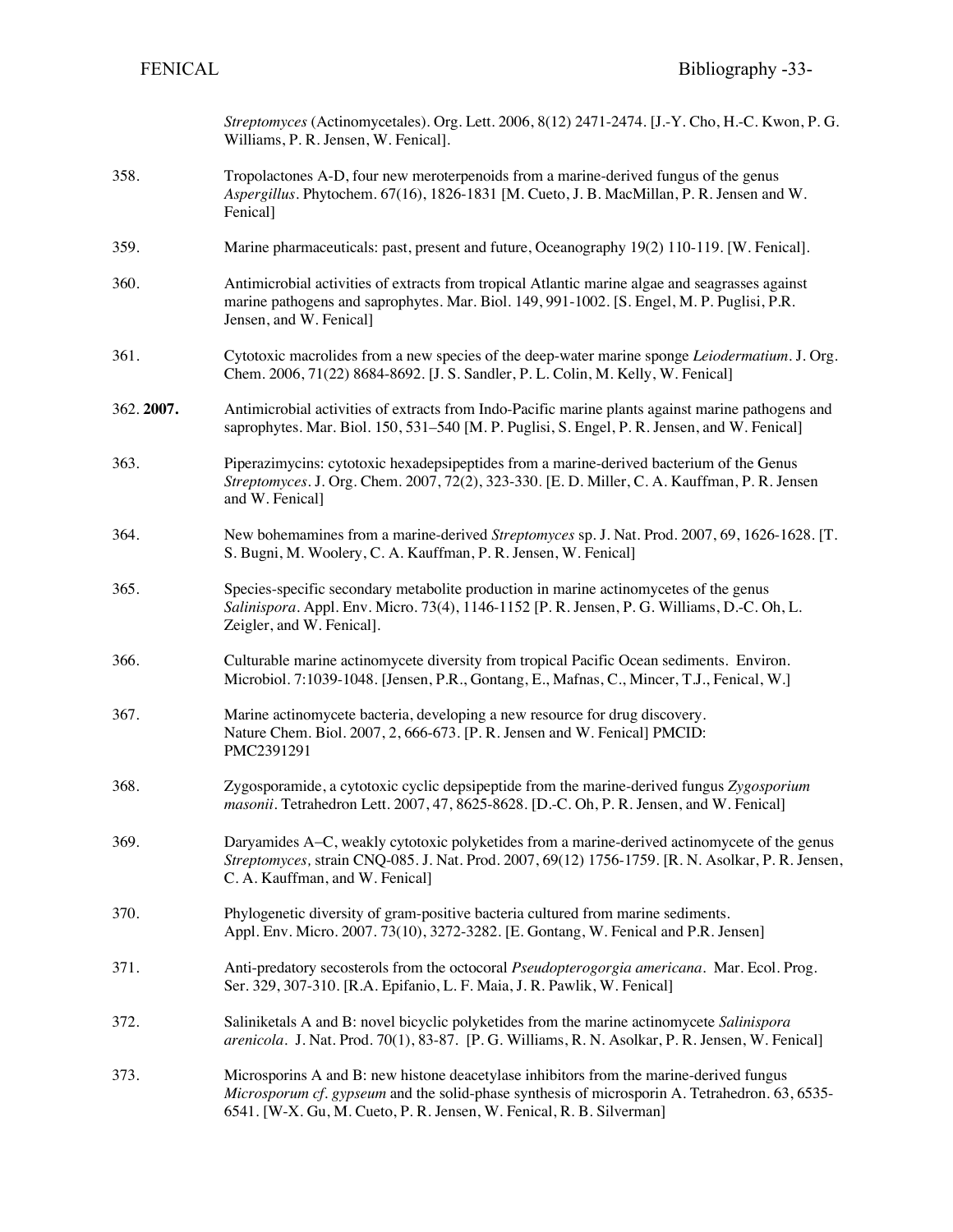| 374.     | Thalassospiramides A and B, immunosuppressive peptides from the marine bacterium<br>Thalassospira sp. Org. Lett. 9(8), 1525-1528. [D.-C. Oh, W. K. Strangman, C. A. Kauffman, P. R.<br>Jensen, and W. Fenical]                                                                                            |
|----------|-----------------------------------------------------------------------------------------------------------------------------------------------------------------------------------------------------------------------------------------------------------------------------------------------------------|
| 375.     | Genome sequencing reveals complex secondary metabolome in the marine actinomycete<br>Salinispora tropica. Proc. Natl. Acad. Sci. 2007. 104(25), 10376. [D. W. Udwary, L. Zeigler, R. N.<br>Asolkar, V. Singan, A. Lapidus, W. Fenical, P. R. Jensen, B. S. Moore]                                         |
| 376.     | Secondary metabolite chemistry of the marine-derived fungus Massarina sp., strain CNT-016.<br>Phytochem. 68(8), 1212-1218. [M. A. Abdel-Wahab, R. N. Asolkar, P. Inderbitzin, and W.<br>Fenical]                                                                                                          |
| 377.     | Induced production of the emericellamides A and B, from the marine-derived fungus <i>Emericella</i><br>sp. in competing co-culture. J. Nat. Prod. 2007. 70(4), 515-520. [D.-C. Oh, C. A. Kauffman, P. R.<br>Jensen, and W. Fenical]                                                                       |
| 378.     | Arenicolides A-C, 26-membered ring macrolides from the marine actinomycete Salinispora<br>arenicola. J. Org. Chem. 2007. 72, 5025-5034 [P. G. Williams, E. D. Miller, R. N. Asolkar, P. R.<br>Jensen and W. Fenical]                                                                                      |
| 379.     | Isolation of lucentamycins A-D, cytotoxic peptides from the marine-derived actinomycete<br>Nocardiopsis lucentensis. J. Nat. Prod. 70(8) 1321-1328. [J.-Y. Cho, P. G. Williams, H.-C. Kwon,<br>P. R. Jensen and W. Fenical]                                                                               |
| 380.     | Marmycins A and B, cytotoxic pentacyclic C-glycosides from a marine sediment-derived<br>actinomycete related to the genus Streptomyces. J. Nat. Prod. 70, 1406–1409 [G. D. A. Martin, L. T.<br>Tan, R. Encarnacion Dimayuga, C. R. Fairchild, P. R. Jensen and W. Fenical]                                |
| 381.2008 | The marinopyrroles, antibiotics of an unprecedented structure class from a marine Streptomyces sp.<br>Org. Lett. 2008, 10(4), 629-631. [C. C. Hughes, A. Prieto-Davo, P. R. Jensen, and W. Fenical*]                                                                                                      |
| 382.     | Salinipyrones and Pacificanones, Mixed-Precursor Polyketides from the Marine Actinomycete<br>Salinispora pacifica. J. Nat. Prod. 2008. 71, 570-575. [D-C. Oh, C. A. Kauffman, P. R. Jensen,<br>W. Fenical]                                                                                                |
| 383.     | Biosynthesis and structures of cyclomarins and cyclomarazines, prenylated cyclic peptides of<br>marine actinobacterial origin. J. Am. Chem. Soc., 130(13), 4505-451. [A. W. Schultz, D-C. Oh, J.<br>R. Carney, R. T. Williamson, D. W. Udwary, P. R. Jensen, S. J. Gould, W. Fenical, and B. S.<br>Moore] |
| 384.     | Marine Actinomycetes: A New source of compounds against the human malaria parasite. PLoS<br>One, 2008, 3(6) e2335. [J. Prudhomme1, E. McDaniel, N. Ponts, S. Bertani, W. Fenical, P. R.<br>Jensen, and K. Le Roch]                                                                                        |
| 385.     | Actinomycete diversity in marine sediments. Aquatic Micro. Ecol. 2008. 52, 1-11. [A. Prieto-<br>Davó, W. Fenical and P. R. Jensen <sup>*</sup> ]                                                                                                                                                          |
| 386.     | Engineered biosynthesis of antiprotealide and other unnatural salinosporamide proteasome<br>inhibitors. 2008. J. Am. Chem. Soc. 30 (25), 7822–7823. [R. P. McGlinchey, M. Nett, A. S.<br>Eustáquio, R. N. Asolkar, W. Fenical, and B. S. Moore]                                                           |
| 387.     | An N-acyl homolog of mycothiol is produced in marine actinomycetes, G. L. Newton, P. R.<br>Jensen, J. B. MacMillan, W. Fenical, R. C. Fahey. Arch Microbiol. 190:547-557.                                                                                                                                 |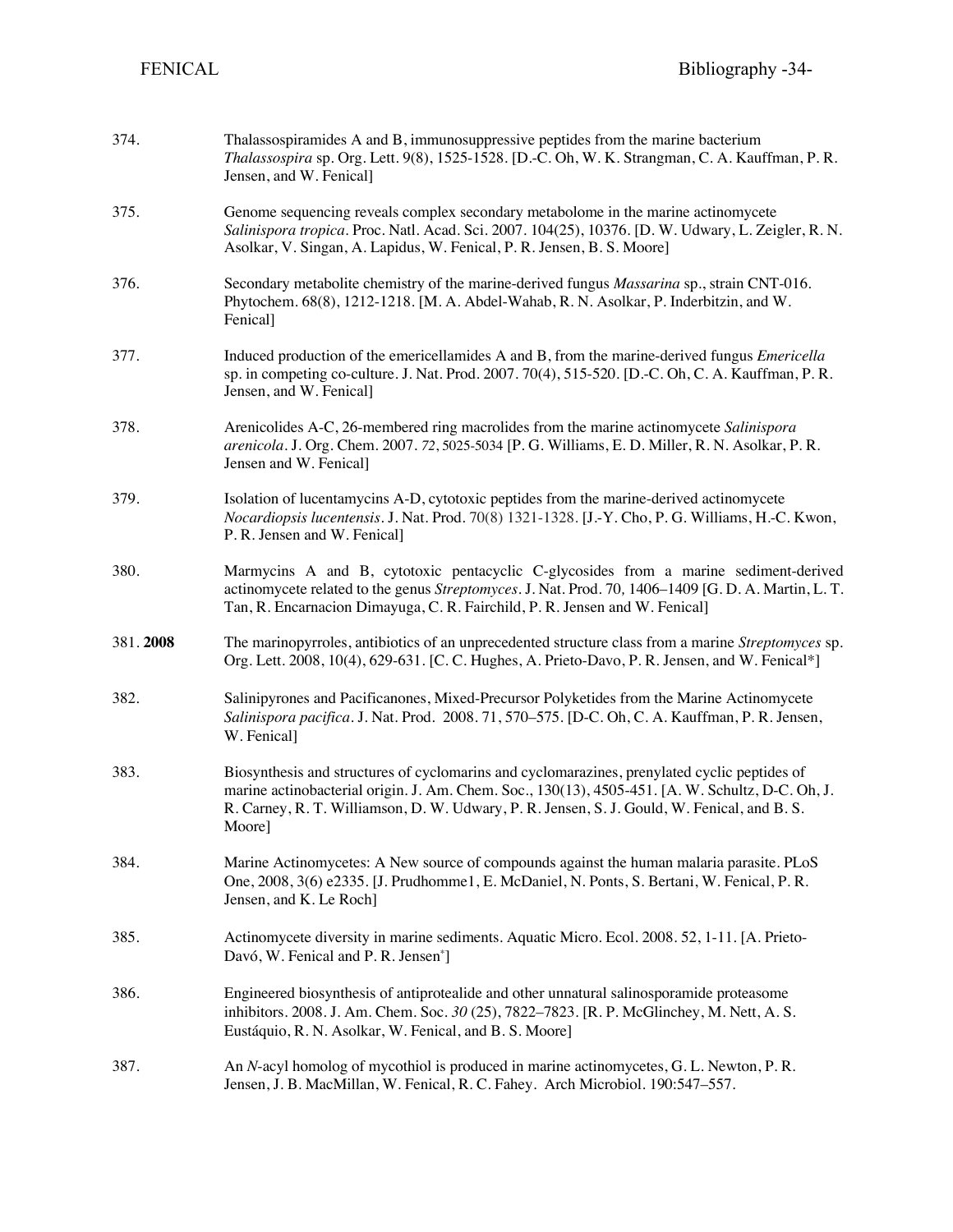| 388. | Discovery and development of the anticancer agent salinosporamide A (NPI-0052). Bioorg. Med.<br>Chem. 17, 2175-2180. [W. Fenical, P. R. Jensen, M. A. Palladino, K. S. Lam, G. K Lloyd, B. C.<br>Potts]                                                |
|------|--------------------------------------------------------------------------------------------------------------------------------------------------------------------------------------------------------------------------------------------------------|
| 2009 |                                                                                                                                                                                                                                                        |
| 389. | Marinisporolides, new polyene-polyol macrolides from a marine actinomycete of new genus<br>"Marinispora." J. Org. Chem. 74 (2), 675-684. [H.-C. Kwon, C. A. Kauffman, P. R. Jensen, W.<br>Fenical]                                                     |
| 390. | The ammosamides, structures of potent cytotoxins from a marine-derived Streptomyces sp.<br>Angew. Chemie, Int. Ed. 48, 725-727. [C. C. Hughes, J. B. MacMillan, S. P. Gaudêncio, P. R.<br>Jensen and W. Fenical]                                       |
| 391. | Covalent modification of myosin by ammosamides A and B. Angew. Chemie, Int. Ed. 48, 728-<br>732. [C. C. Hughes, J. B. MacMillan, S. P. Gaudêncio, W. Fenical, J. J. La Clair]                                                                          |
| 392. | Potent inhibitors of pro-inflammatory cytokine production produced by a marine-derived<br>bacterium. J. Med. Chem. 52, 2317-2327 [W. K. Strangman, H.-C. Kwon, D. Broide, P. R. Jensen<br>and W. Fenical]                                              |
| 393. | Marineosins A and B, cytotoxic spiroaminals from a marine-derived actinomycete. 2009. Org.<br>Lett. 24, 5505-5508. [C. Boonlarppradab, C. A. Kauffman, P. R. Jensen, and W. Fenical]                                                                   |
| 2010 |                                                                                                                                                                                                                                                        |
| 394. | Arenamides A-C, cytotoxic NF-KB inhibitors from the marine actinomycete Salinispora arenicola.<br>J. Nat. Prod. 72, 396-402. [Asolkar, R. N.; Freel, K. C.; Jensen, P. R.; Fenical, W.; Kondratyuk, T.<br>P., Park, E. J.; Pezzuto, J. M.]             |
| 395. | Marinopyrrole A target elucidation by acyl dye transfer. J. Amer. Chem. Soc. 131, 12094–12096<br>[C. C. Hughes, Y.-L. Yang, W.-T. Liu, P. C. Dorrestein, J. J. La Clair, and W. Fenical.]                                                              |
| 396. | Lodopyridone, a structurally-unprecedented alkaloid from a marine actinomycete. Org Lett. [K. N.<br>Maloney, J. B. MacMillan, C. A. Kauffman, P. R. Jensen, A. G. DiPasquale, A. L. Rheingold, W.<br>Fenical*]                                         |
| 397. | Arenimycin, an antibiotic effective against rifampin- and methicillin-resistant Staphylococcus<br>aureus from the marine actinomycete Salinispora arenicola. J. Antibiotics 63, 37–39 [R. N. Asolkar,<br>T. N. Kirkland, P. R. Jensen, and W. Fenical] |
| 398. | Total Synthesis of the ammosamides, J. Amer. Chem. Soc. 2010, 132, 2528–2529. [C. C.<br>Hughes and W. Fenical] NIHMSID 177142, PublID ja9106572                                                                                                        |
| 399. | Penilumamide, a novel lumazine peptide isolated from the marine-derived Fungus,<br>Penicillium sp. CNL-338. Org. Biomol. Chem., 2010, 8, 2158-2163. [S. W. Meyer, T. F.<br>Mordhorst, C.-W. Lee, P. R. Jensen, W. Fenical and M. Köck]                 |
| 400. | Structures, Reactivities, and Antibiotic Properties of the Marinopyrroles A-F. J. Org.<br>Chem. 75, 3240-3250. [C. C. Hughes, C. A. Kauffman, P. R. Jensen, W. Fenical]                                                                                |
| 401. | Sequence-based secondary metabolite analysis in marine actinobacteria. Appl. Env.<br>Micro. 76(8), 2487-2499. [E. A. Gontang, S. P. Gaudencio, W. Fenical, P. R. Jensen]                                                                               |
| 402. | Saliniquinones A-F, Cytotoxic Anthraquinone-γ-Pyrones from the Marine Actinomycete<br>Salinispora arenicola, Aust. J. Chem. 63, 929-934 [B. T. Murphy, T. Narender, C.                                                                                 |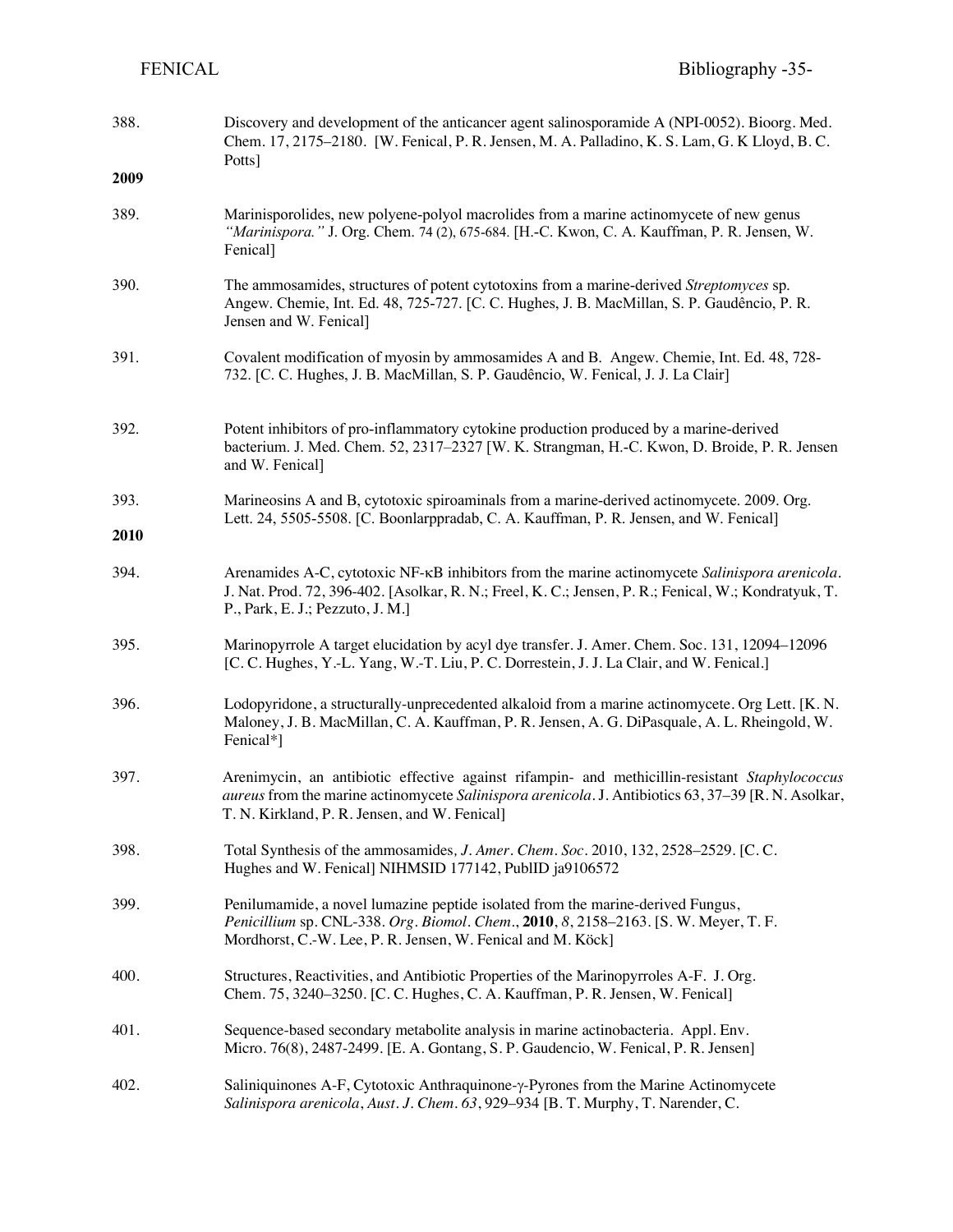|      | A. Kauffman, M. Woolery, P. R. Jensen, and W. Fenical]                                                                                                                                                                                                                                                                                                                                                                                                                                                                          |
|------|---------------------------------------------------------------------------------------------------------------------------------------------------------------------------------------------------------------------------------------------------------------------------------------------------------------------------------------------------------------------------------------------------------------------------------------------------------------------------------------------------------------------------------|
| 403. | Antibacterials from the Sea. Chem. Eur. J. 16, 12512 – 12525 [C. C. Hughes and W. Fenical]                                                                                                                                                                                                                                                                                                                                                                                                                                      |
| 404. | Fijiolides A and B, Inhibitors of TNF- $\alpha$ -Induced NF $\kappa$ B Activation, from a Marine-<br>Derived Sediment Bacterium of the Genus Nocardiopsis. J. Nat. Prod. 73, 1080-1086<br>[S.-J. Nam, S. P. Gaudencio, C. A. Kauffman, P. R. Jensen, T. P. Kondratyuk, L. E.<br>Marler, J. M. Pezzuto, and W. Fenical]                                                                                                                                                                                                          |
| 405. | Hybrid isoprenoid secondary metabolite production in terrestrial and marine actinomycetes.<br>Current Opinion in Biotechnology 2010, 21, 794–800 [K. A Gallagher, W. Fenical and P. R<br>Jensen.                                                                                                                                                                                                                                                                                                                                |
| 406. | Reappraisal of the natural product antibiotic etamycin for activity against methicillin resistant<br>Staphylococcus aureus. Journal of Antibiotics 2010, 63, 219-224 [N. M. Haste, V. Perera, K. N.<br>Maloney, D. N. Tran, P. R. Jensen, W. Fenical, V. Nizet, and M. E. Hensler]                                                                                                                                                                                                                                              |
| 407. | Nitropyrrolins A-E, cytotoxic farnesyl- $\alpha$ -nitropyrroles from a marine-derived bacterium within the<br>actinomycete family Streptomycetaceae. J. Nat. Prod. 73, 2047-2052 [H. C. Kwon, A. P. D. M.<br>Espindola, J-S. Park, A. Prieto-Davó, M. Rose, P. R. Jensen and W. Fenical*]                                                                                                                                                                                                                                       |
| 2011 |                                                                                                                                                                                                                                                                                                                                                                                                                                                                                                                                 |
| 408. | Marizomib, a proteasome inhibitor for All Seasons: Preclinical Profile and a Framework<br>for Clinical Trials. Curr. Cancer Drug Targets 11, 254-284. [B. C. Potts, M. X. Albitar, K.<br>C. Anderson, S. Baritaki, B. Bonavida, J. Chandra, D. Chauhan, J. C. Cusack, Jr., W.<br>Fenical, I. M. Ghobrial, M. Groll, P. R. Jensen, K. S. Lam, G. K. Lloyd, W. McBride, D.<br>J. McConkey, C. Miller, S. T. C. Neuteboom, H. Ovaa, F. Pajonk, A. M. Roccaro, C. M.<br>Sloss, M. A. Spear, E. Valashi, A. Younes, M. A. Palladino] |
| 409. | Discovery of salinosporamide K, a biosynthetic gene cluster from "Salinispora pacifica"<br>gives insights into pathway evolution. ChemBioChem. 12, 61–64 [A. S. Eustáquio, S.-J.<br>Nam, K. Penn, A. Lechner, W. Fenical, P. R. Jensen, and B. S. Moore]                                                                                                                                                                                                                                                                        |
| 410. | Structure and biosynthesis of the marine streptomycete ansamycin A and its branched polyketide<br>extender unit. J. Amer. Chem. Soc. (2011) 133, 1971-1977 [M. C. Wilson, S.-J. Nam, T. A. M.<br>Gulder, C. A. Kauffman, P. R. Jensen, B. S. Moore, W. Fenical]                                                                                                                                                                                                                                                                 |
| 411. | Marine microorganisms. Encyclopedia of Life Sciences 2010 [B. T. Murphy, K. N.<br>Maloney and W. Fenical]                                                                                                                                                                                                                                                                                                                                                                                                                       |
| 412. | Bactericidal kinetics of marine-derived napyradiomycins against contemporary<br>methicillin-resistant Staphylococcus aureus. Mar. Drugs 9, 680-689;<br>[N. M. , L. Farnaes, V. R. Perera, W. Fenical, V. 2011, M. E. Hensler]                                                                                                                                                                                                                                                                                                   |
| 413. | Synthetic Pseudopterosin Analogues: A Novel Class of Antiinflammatory Drug<br>Candidates. 2010. Bioorg. Med. Chem. 18, 8324-8333 [F. Flachsmann, K. Schellhaas, C.<br>E. Moya, R. S. Jacobs and W. Fenical]                                                                                                                                                                                                                                                                                                                     |
| 414. | Potential Chemopreventive Agents Based on the Structure of the Lead Compound 2-<br>Bromo-1-hydroxyphenazine, Isolated from Streptomyces sp., Strain CNS284. J. Med.<br>Chem. [M. Conda-Sheridan, L., Marler, E.-J. Park, T. P. Kondratyuk, K. Jermihov, A. D.<br>Mesecar, J. M. Pezzuto, R. N. Asolkar, W. Fenical, and M. Cushman]                                                                                                                                                                                             |
| 415. | Screening natural products for inhibitors of quinone reductase-2 using ultrafiltration LC-<br>MS. Anal. Chem. 83, 1048-1052 [Y-S. Choi, K. Jermihov, S-J. Nam, M. Sturdy, K.                                                                                                                                                                                                                                                                                                                                                    |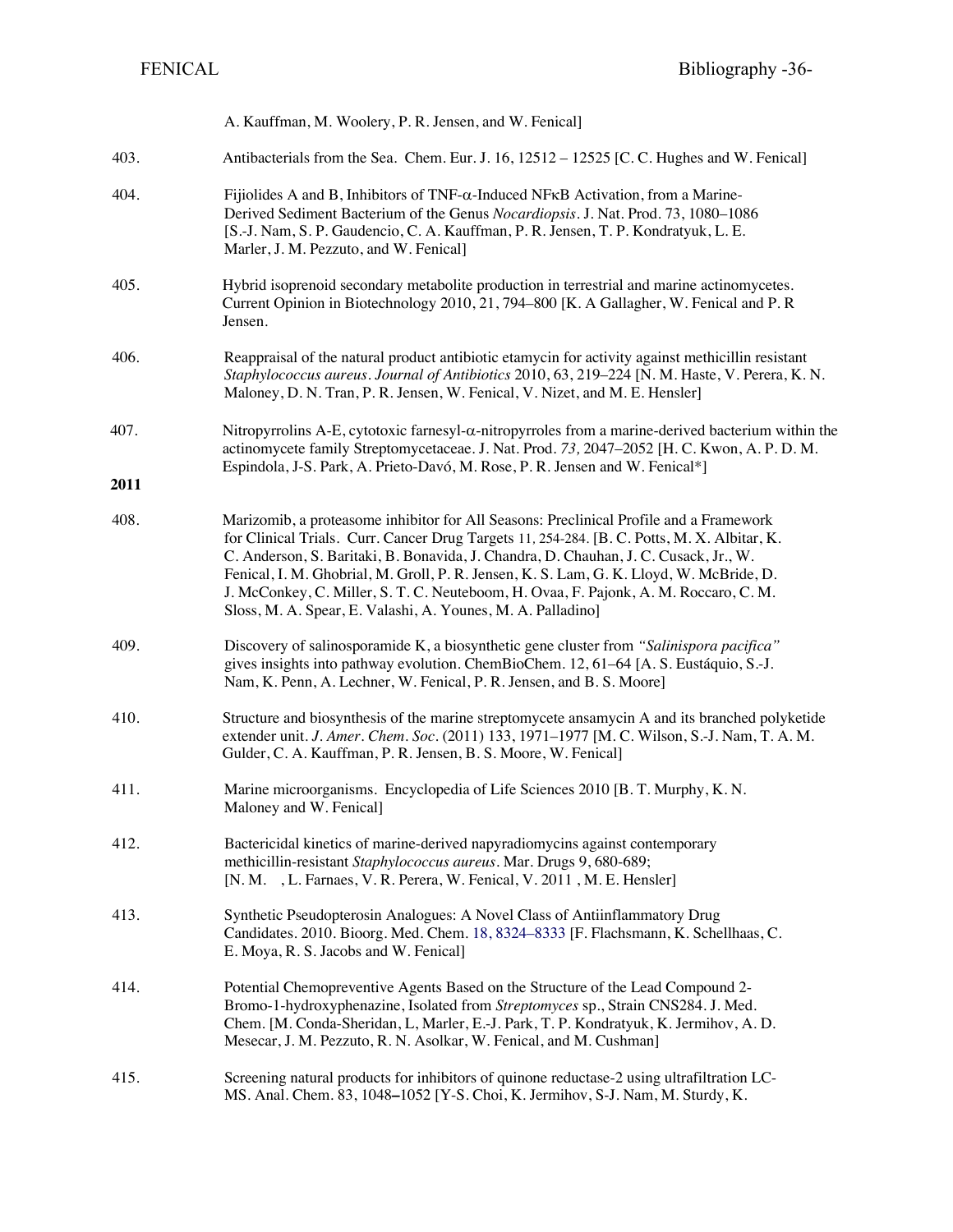|      | Maloney, X. Qiu, L. R. Chadwick, M. Main, S.-N. Chen, A. D. Mesecar, N. R.<br>Farnsworth, G. F. Pauli, W. Fenical, J. M. Pezzuto, and R. R. van Breemen]                                                                                                                                                                                                                                                                                                                     |
|------|------------------------------------------------------------------------------------------------------------------------------------------------------------------------------------------------------------------------------------------------------------------------------------------------------------------------------------------------------------------------------------------------------------------------------------------------------------------------------|
| 416. | Isolation and Characterization of Actinoramides A-C, Highly Modified Peptides from a<br>Marine Streptomyces sp. Tetrahedron 67, 6707-6712. [Sang-Jip Nam, Christopher A.<br>Kauffman, Paul R. Jensen, and William Fenical]                                                                                                                                                                                                                                                   |
| 417. | Fijimycins A-C, three antibacterial etamycin-class depsipeptides from a marine-derived<br>Streptomyces sp. 2011 Bioorg. Med. Chem. [P. Sun, K. N. Maloney, S.-J. Nam, N. M. Haste, R.<br>Raju, W. Aalbersberg, P. R. Jensen, V. Nizet, M. E. Hensler, and W. Fenical]                                                                                                                                                                                                        |
| 418. | Location-dependent secondary metabolite gene distributions in the marine actinomycete<br>Salinispora arenicola. App. Env. Microbiol. 2011, 17, 5916–5925 [A. Edlund, S.<br>Loesgen, W. Fenical, P. R. Jensen]                                                                                                                                                                                                                                                                |
| 419. | Marine Bacteria. B. T. Murphy, P. R. Jensen and W. Fenical*. Pgs 153-190. Handbook<br>of Marine Natural Products, E. Fattorusso, W. H. Gerwick/Taglialatela-Scafati Eds.,<br>Springer Publishers.                                                                                                                                                                                                                                                                            |
| 420. | Pharmacological Properties of the Marine Natural Product Marinopyrrole A Against<br>Methicillin-Resistant Staphylococcus aureus. Antimicrob. Agents & Chemo. 2011, 55, 7, 3305-<br>3312. [N. M. Haste, C. C. Hughes, D. N. Tran, W. Fenical, P. R. Jensen, V. Nizet and M. E.<br>Hensler]                                                                                                                                                                                    |
| 2012 |                                                                                                                                                                                                                                                                                                                                                                                                                                                                              |
| 422. | Natural Product Peptidomimetics: A Mass Spectrometry-guided Genome Mining<br>Approach. Nature Chem. Biol. 7, 794-802. [R. D. Kersten, Y.-L. Yang, Y. Xu, P.<br>Cimermancic, S.-J. Nam, W. Fenical, M. A. Fischbach, B. S. Moore, P. C. Dorrestein]                                                                                                                                                                                                                           |
| 423. | Multiplex de novo sequencing of peptide antibiotics. J. Comp. Biol. 2011, 18, 1371-<br>1381 [Mohimani, H., Liu, W.-T., Yang, Y.-L., Gaudêncio, S.P., Fenical, W., Dorrestein,<br>P.C., Pevzner, P.A.]                                                                                                                                                                                                                                                                        |
| 424. | Bacterial biosynthesis and maturation of the didemnin anticancer agents. J. Am. Chem. Soc. 2012,<br>134 (20): 8625-8632 [Y. Xu, R. D. Kersten, S. J. Nam, L. Lu, A. M. Al-Suwailem, H. Zheng, W.<br>Fenical, P. C. Dorrestein, B. S. Moore, P.-Y. Qian]                                                                                                                                                                                                                      |
| 425. | The Deep Oceans as a Source for New Treatments for Cancer. In: Chembiomolecular<br>Science at the Frontier of Chemistry and Biology", Proceedings of the Uehara Memorial<br>Foundation Conference 2011. Springer [W. Fenical, J. J. La Clair, C. C. Hughes, P. R.<br>Jensen, S. P. Gaudêncio and J. B. MacMillan]                                                                                                                                                            |
| 426. | Mooreia alkaloidigena gen. nov. sp. nov. and Catalinimonas alkaloidigena gen. nov., sp.<br>nov., new alkaloid producing marine bacteria in the proposed families Mooreiaceae fam.<br>nov. and Catalimonadaceae fam. nov. in the phylum "Bacteroidetes" and proposed<br>reclassification of "Porifericola rhodea" (Yoon 2011) and "Tunicatimonas pelagia"<br>(Yoon 2012) Int. J. System. Evol Micro. 2013, [E.-J. Choi, D. S. Beatty, L. A. Paul, W.<br>Fenical, P.R. Jensen] |
| 427. | Novel Bacterial Metabolite Merochlorin A Demonstrates in vitro Activity Against Multi-<br>Drug Resistant Methicillin-Resistant Staphylococcus aureus. PLos ONE 2012, 7(1)<br>e29439 [G. Sakoulas, S-J. Nam, S. Loesgen, W. Fenical, P. R. Jensen, V. Nizet, M.<br>Hensler]                                                                                                                                                                                                   |
| 428. | Evolutionary and Genomic Microbiology Evolution of Secondary Metabolite Genes in                                                                                                                                                                                                                                                                                                                                                                                             |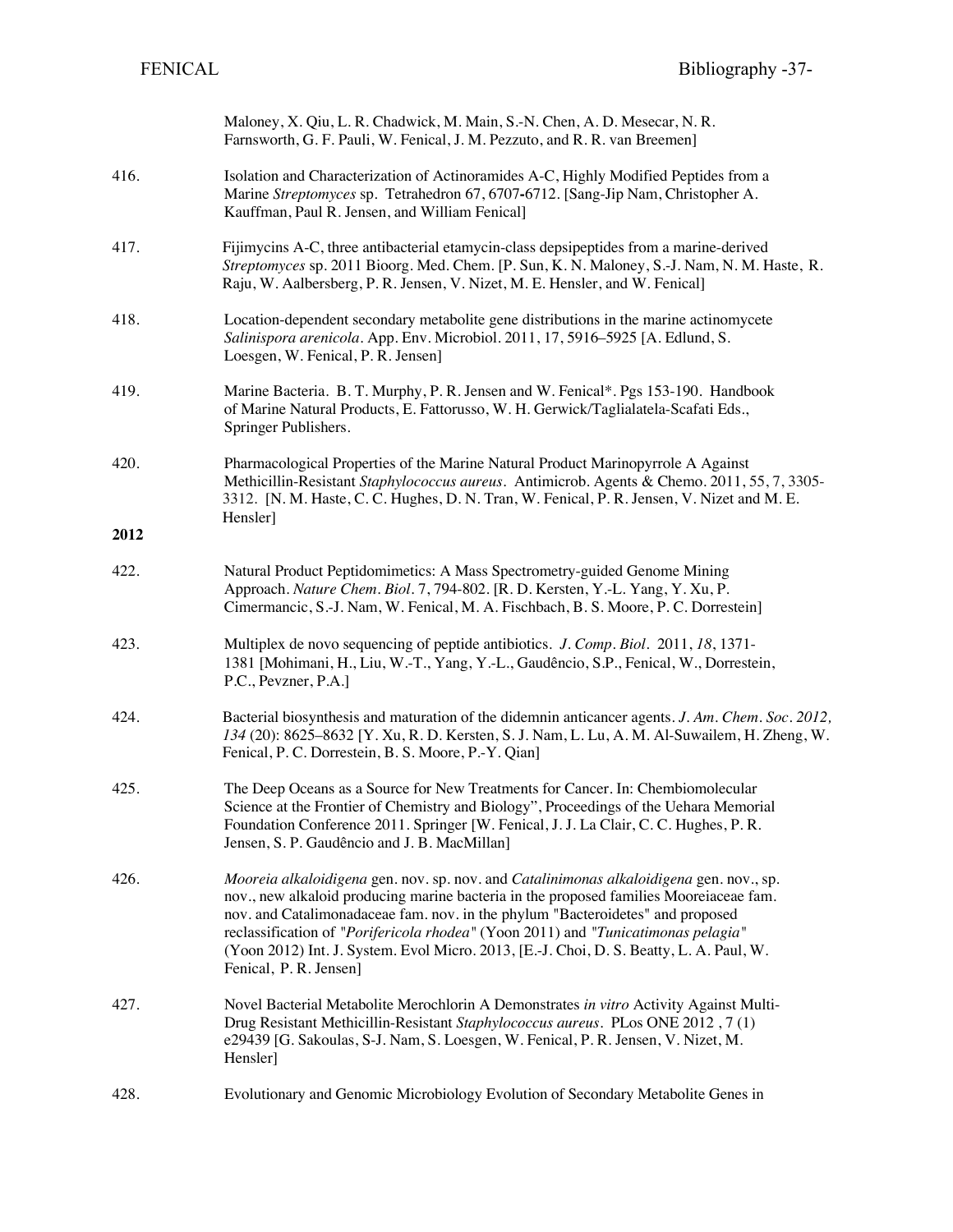|      | Three Closely Related Marine Actinomycete Species. [K. C. Freel, S-J. Nam, W. Fenical,<br>and P. R. Jensen] Appl. Environ. Microbiol. 2011,77:7261-7270.                                                                                                                                                                                                           |
|------|--------------------------------------------------------------------------------------------------------------------------------------------------------------------------------------------------------------------------------------------------------------------------------------------------------------------------------------------------------------------|
| 429. | Genetic Complementation of Salinispora tropica CNB-440 with the Large<br>Mechano-sensitive Channel Gene mscL Rescues Cells From Osmotic Downshock. Appl.<br>Env. Micro. [S. A. Bucarey, K. Penn, L. Paul, W. Fenical, P.R. Jensen]                                                                                                                                 |
| 430. | Suppression of Nitric Oxide Synthase by Thienodolin in Lipopolysaccharide-stimulated RAW<br>264.7 Murine Macrophage Cells. Nat. Prod. Comm. 2012 7(6), 789–794. [E.-J. Park, J. M.<br>Pezzuto, K. H. Jang, S-J. Nam, S. A. Bucarey, W. Fenical]                                                                                                                    |
| 431. | Activity of the thiopeptide antibiotic nosiheptide against contemporary strains of<br>methicillin-resistant Staphylococcus aureus. J. Antibiotics. [M. Hensler, N. Haste, W.<br>Thienphrapa, D. Tran, S. Loesgen, P. Sun, S-J. Nam, P. Jensen, W. Fenical, G. Sakoulas,<br>and V. Nizet]                                                                           |
| 2013 |                                                                                                                                                                                                                                                                                                                                                                    |
| 432. | Bile salt-induced intermolecular disulfide bond formation activates Vibrio cholerae<br>virulence. Proc. Natl. Acad. Sci. 110, 2348-2353. [Menghua Yang, Zhi Liua,<br>Chambers Hughes, Andrew M. Stern, Hui Wang, Zengtao Zhong, Biao Kane, William<br>Fenical, Jun Zhu*]                                                                                           |
| 433. | Structure Assignment of Lucentamycin E and Revision of the Olefin Geometries of the Marine-<br>Derived Lucentamycins. J. Nat. Prod. xxxxxx [J-W. Cha, J-S. Park, T. Sim, S-J. Nam, H-C. Kwon,<br>J. R. Del Valle, W. Fenical]                                                                                                                                      |
| 434. | The Deep Oceans as a Source for New Treatments for Cancer. [William Fenical, James J. La Clair,<br>Chambers C. Hughes, Paul R. Jensen, Susana P. Gaudencio, and John B. MacMillan]. In<br>Chemomolecular Science, M. Shibasaki. M. Lino and H. Osada eds. 2013, pgs 83-93. ISBN 978-4-<br>431-54037-3 ISBN 978-4-431-54038-0 (eBook) DOI 10.1007/978-4-431-54038-0 |
| 2013 |                                                                                                                                                                                                                                                                                                                                                                    |
| 435. | Chlorizidine, a cytotoxic pyrrolo $[2,1-a]$ isoindol-5-one-containing alkaloid from a marine<br>Streptomyces sp. Org Lett. 15(5), 988-91 (2013). [(Alvarez-Mico X, Jensen PR, Fenical W,<br>Hughes CC.]                                                                                                                                                            |
| 436. | Structures and comparative characterization of biosynthetic gene clusters for cyanosporasides,<br>enediyne-derived natural products from marine actinomycetes. J. Am. Chem. Soc. (2013) [Amy L.<br>Lane, Sang-Jip Nam, Takashi Fukuda, Kazuya Yamanaka, Christopher A. Kauffman, Paul R.<br>Jensen, William Fenical, Bradley S. Moore]                             |
| 435. | Cytotoxic and Antimicrobial Napyradiomycins from Two Marine-Derived, MAR 4 Streptomyces<br>Strains. (2013) Eur. J. Org. Chem. 3751–3757. [Y-B. Cheng, P. R. Jensen, W. Fenical]                                                                                                                                                                                    |
| 436. | Anthracimycin, a potent anthrax antibiotic from a marine-derived actinomycete. Angew. Chem.<br>Int. Ed. 2013, 52, 1 – 4. [K. H. Jang, S-J. Nam, J. B. Locke, C. A. Kauffman, D. S. Beatty, L. A.<br>Paul, W. Fenical]                                                                                                                                              |
| 437. | Purported Mcl-1 inhibitor marinopyrrole A fails to show selective cytotoxicity for Mcl-1-<br>dependent cell lines. Cell Death and Disease (2013) 4, e880; doi:10.1038/cddis.2013.411 [JM<br>Eichhorn, SE Alford, CC Hughes, W Fenical, TC Chambers]                                                                                                                |
| 2014 |                                                                                                                                                                                                                                                                                                                                                                    |
| 438. | Challenges and triumphs to genomics-based natural product discovery. J. Ind. Micro. Biotech.                                                                                                                                                                                                                                                                       |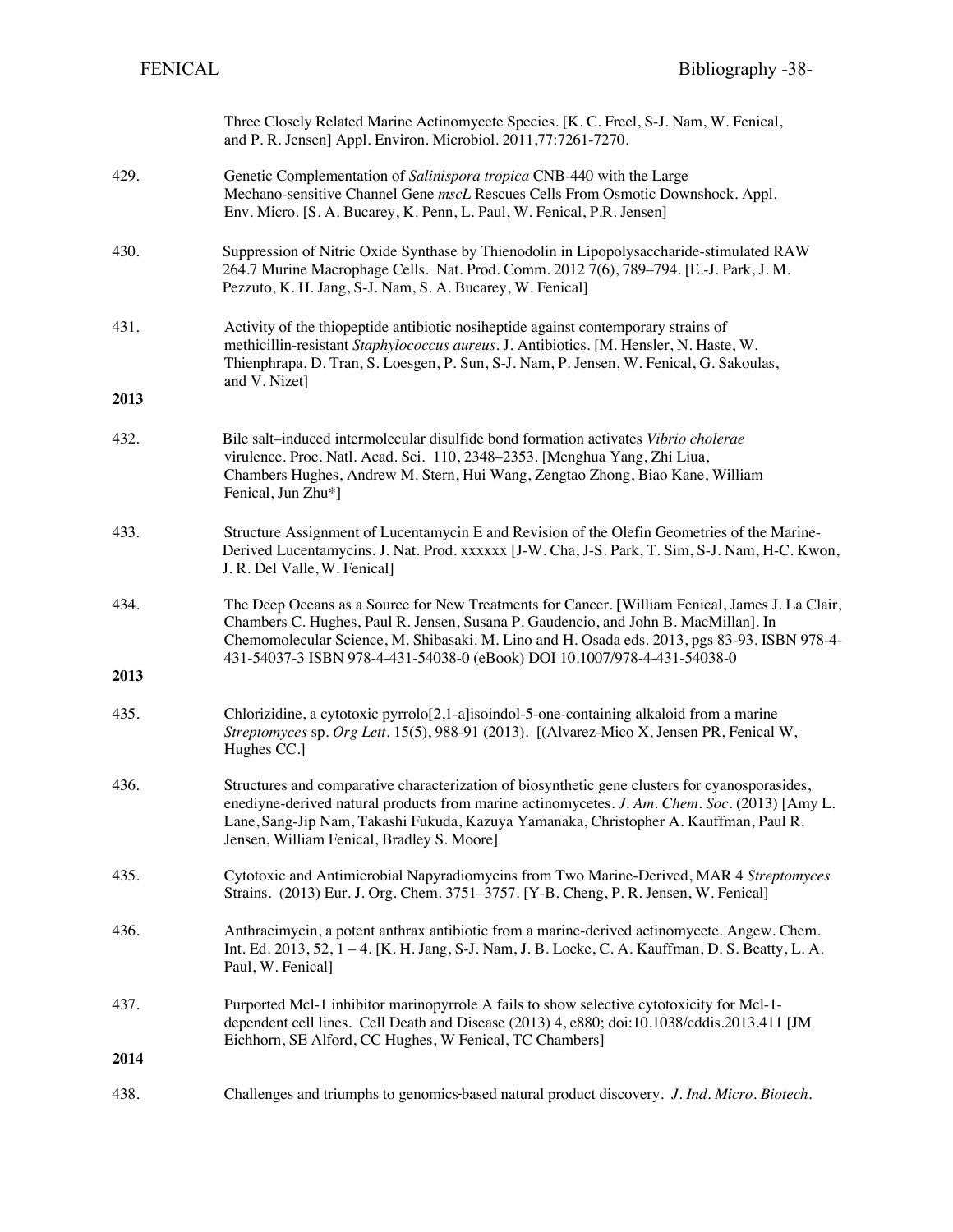|      | (2014) [P.R. Jensen, K. L. Chavarria, W. Fenical, B. S. Moore, N. Ziemert]                                                                                                                                                                                                                                                                                 |
|------|------------------------------------------------------------------------------------------------------------------------------------------------------------------------------------------------------------------------------------------------------------------------------------------------------------------------------------------------------------|
| 439. | Napyradiomycins CNQ525.510B and A80915C target the Hsp90 paralogue Grp94. Org. Biomol.<br>Chem. (2014), 12, 418. [L. Farnaes, J. J. La Clair, W. Fenical] PMCID: PMC3893886                                                                                                                                                                                |
| 440. | Anthracimycin activity against contemporary methicillin-resistant Staphylococcus aureus. J.<br>Antibiotics (2014), 1–5 [M. Hensler, K. H. Jang, W. Thienphrapa, L. Vuong, D. Tran, E. Soubih,<br>L. Lin, N. Haste, M. Cunningham, B. Kwan, K. Shaw, W. Fenical, V. Nizet]                                                                                  |
| 441. | Salinamide F, new depsipeptide antibiotic and inhibitor of bacterial RNA polymerase from a<br>marine-derived Streptomyces sp. J. Antibiotics (2014), 1-4. [H. M Hassan, D. Degen, K. H. Jang,<br>R.H. Ebright, W. Fenical] NIHMSID 649541, PubMed 25227504.                                                                                                |
| 442. | Seriniquinone, a selective anticancer agent, induces cell death by autophagocytosis, targeting the<br>cancer-protective protein dermcidin. Proc. Natl. Acad. Sci. 2014, 111(41), 14687-14692. [L.<br>Trzoss, T. Fukuda, L. V. Costa-Lotufo, P. Jimenez, J. J. La Clair, W. Fenical]                                                                        |
| 2015 |                                                                                                                                                                                                                                                                                                                                                            |
| 443. | Actinobenzoquinoline and Actinophenanthrolines A–C, Unprecedented Alkaloids from a Marine<br>Actinobacterium. Org. Lett. 2015, 17, 3240-3243. [Sang-Jip Nam, Christopher A. Kauffman, Paul<br>R. Jensen, Curtis E. Moore, Arnold L. Rheingold, William Fenical]                                                                                            |
| 444. | Two of a kind – The biosynthetic pathways of chlorotonil and anthracimycin. ACS Chem. Biol.<br>2015, 10, 2480-2490 (2015). [Jungmann, K.; Jansen, R.; Gerth, K.; Huch, V.; Krug, D.; Fenical,<br>$W:$ ; Müller, $R.$ ]                                                                                                                                     |
| 445. | Metabolite Variability in Caribbean Sponges of the Genus Aplysina. Braz. J. Pharmacognosy,<br>2015, 25, 592-599. [M. Puyana; J. R. Pawlik; J. Blum; W. Fenical]                                                                                                                                                                                            |
| 446. | Comments on the Past and Future of Marine Natural Product Drug Discovery. In "Marine<br>Biomedicine: From Beach to Bedside, "Bill J. Baker Ed., Chapter 20, CRC Press, 2015 [W.<br>Fenical].                                                                                                                                                               |
| 447. | The hybrid pyrroloisoindolone-dehydropyrrolizine alkaloid (-)-chlorizidine A targets proteins<br>within the glycolytic pathway. ChemBiochem. 2015, 16, 2002-2006. [Xavier Álvarez-Micó,<br>Danilo D. Rocha, Larissa A. Guimarães, Andrew Ambrose, Eli Chapman, Leticia V. Costa-Lotufo<br>James J. La Clair,* and William Fenical*]                        |
| 448. | Nocarimidazoles A and B from a Marine-derived Actinomycete of the Genus Nocardiopsis. J. Nat.<br>Prod. 2015, 78, 2846-2849. [Alain S. Leutou, Inho Yang, Heonjoong Kang, Eun Kyung Seo, Sang-<br>Jip Nam, William Fenical]                                                                                                                                 |
| 450. | Complete Genome Sequence of Streptomyces sp. CNQ-509, a Prolific Producer of Meroterpenoid<br>Chemistry. J. Biotechnology. 2015, 140-141 [Christian Rueckert, Franziska Leipoldt, Philipp<br>Zeyhle, William Fenical, Paul R. Jensen, Jörn Kalinowski, Lutz Heide, Leonard Kaysser]                                                                        |
| 451. | Marinopyrones A-D, a-pyrones from marine-derived actinomycetes of the family<br>Nocardiopsaceae. Tetrahedron Letters, 2015, 57,1997-2000. [Jihye Lee, Chulkyeong Han, Tae Gu<br>Lee, Jungwook Chin, Hyukjae Choi, Wonjae Lee, Man Jeong Paik, Dong Hwan Won, Gyusang<br>Jeong, Jaeyoung Ko, Yeo Joon Yoong, Sang-Jip Nam, William Fenical, Heonjoong Kang] |
| 452. | The marine actinomycete genus Salinispora: a model organism for secondary metabolite<br>discovery. Nat. Prod. Rep. 2015, 32, 738. [Paul R. Jensen, Bradley S. Moore and William Fenical]                                                                                                                                                                   |
| 453. | Previously Uncultured Marine Bacteria Linked to Novel Alkaloid Production. Chemistry<br>and Biology, 2015, 22, 1270–1279, [Eun Ju Choi, Sang-Jip Nam, Lauren Paul, Deanna                                                                                                                                                                                  |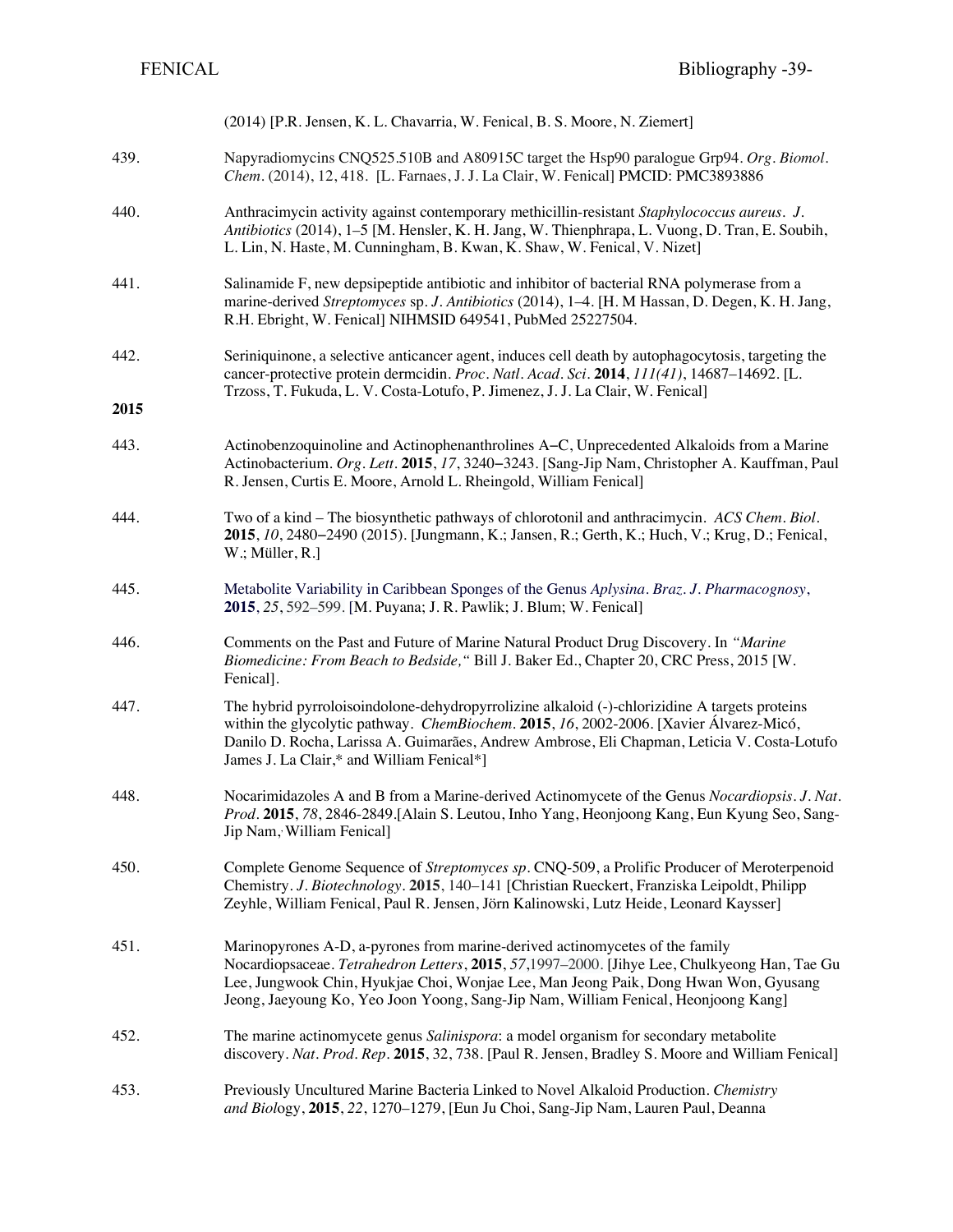|      | Beatty, Christopher A. Kauffman, Paul R. Jensen, William Fenical]                                                                                                                                                                                                                                                               |
|------|---------------------------------------------------------------------------------------------------------------------------------------------------------------------------------------------------------------------------------------------------------------------------------------------------------------------------------|
| 454. | Elucidating the Mode of Action of Marine Natural Products Through an Immunoaffinity<br>Fluorescent (IAF) System. J. Braz. Chem. Soc. 0, 1-9, 2016. [James J. La Clair, William Fenical,<br>Leticia V. Costa-Lotufo]                                                                                                             |
| 2016 |                                                                                                                                                                                                                                                                                                                                 |
| 455. | Actinoquinolines A and B, anti-inflammatory quinolone alkaloids from a marine-derived<br>Streptomyces sp., strain CNP975. J. Antibiotics, 2016, 511-514. [Hossam M. Hassan, Chollaratt<br>Boonlarppradab and William Fenical].                                                                                                  |
| 456. | Ansalactams B-D Illustrate Further Biosynthetic Plasticity within the Ansamycin Pathway.<br>Organic Letters, 2016, 18, 2256-2259. [Tu Cam Le, Inho Yang, Yeo Joon Yoon, Sang-Jip Nam,<br>and William Fenical]                                                                                                                   |
| 457. | The Unique Chemistry and Biology of the Piericidins. J. Antibiotics, 2016. doi:<br>10.1038/ja.2016.71. [Xuefeng Zhou and William Fenical].                                                                                                                                                                                      |
| 458. | Single dish gradient screening of small molecule localization. Organic & Biomolecular<br>Chemistry, 2016, 21;14(35):8241-5. doi: 10.1039/c6ob01418f. Epub 2016 Aug 17.<br>[Paolo Beuzer, Joshua Axelrod, Lynnie Trzoss, Willam Fenical, Ramesh Dasari, Antonio Evidente,<br>Alexander Kornienko, Hu Cang and James J. La Clair] |
| 459. | Ozone-Activated Halogenation of Mono- and Dimethylbipyrrole in Seawater. Environ. Sci. Technol.<br>2017, 51, 589–595. [Abdhesh Kumar, Miles Borgen, Lihini Aluwihare, William Fenical*]                                                                                                                                         |
| 460. | Salinipyrone and pacificanone are biosynthetic byproducts of the rosamicin polyketide synthase.<br>ChemBioChem. 2015, 16,1443-1447 [B. S. Moore, T. Awakawa, M. Cruesemann, J. Munguia, N.<br>Ziemert, V. Nizet W. Fenical.]                                                                                                    |
| 2017 |                                                                                                                                                                                                                                                                                                                                 |
| 461. | Calcium enhances bile salt-dependent virulence activation in Vibrio cholera. Immunity and<br>Infection, 2017, 85, 1 e00707-16 [Amanda J. Hay, Menghua Yang, Zhi Lui, Justin Hammons,<br>William Fenical, Jun Zhu]                                                                                                               |
| 462. | Potent Inhibition of Monoamine Oxidase B by a piloquinone from a marine derived Streptomyces<br>sp. CNQ-027, J. Microbiol. Biotech. (\2017, 27, 785-790.<br>[Hyun Woo Lee, Hansol Choi, Sang-Jip Nam, William Fenical, Hoon Kim]                                                                                                |
| 463. | Global Transcriptome Analyses Provide Insight into Natural Product Discovery. Proc. Natl. Acad.<br>Sci., 2017, /doi/10.1073/pnas.1714381115 [Gregory C A Amos, Anne-Catrin Letzel, Min Kim,<br>William Fenical, Robert N Tuttle, Paul R Jensen]                                                                                 |
| 464. | 4Z- and 4E-12-deoxydihydrokromycins, two naturally occurring kromycin aglycons of pikromycin<br>from Streptomyces sp. Tetrahedron Lett. 2017, 58, 2322-2324. [Inho Yang, Jisoo Yoon, Dayoung<br>Kim, Sang-Jip Nam and William Fenical].                                                                                         |
| 465. | Lodopyridones B and C from a Marine Sediment-Derived Bacterium Saccharomonospora sp.,<br>Bioorg. Med. Chem Lett. 2017, 17, 3123-3127. [Le, Tu; Yim, Chae-Yoon; Park, Songhee; Katila,<br>Nikita; Yang, Inho; Song, Myoung Chong; Yoon, Yeo Joon; Choi, Dong-Young; Choi, Hyukjae;<br>Nam, Sang-Jip; Fenical, William].          |
| 466. | Accessing Marine Microbial Diversity for Drug Discovery, In: Microbial Resources- From<br>Functional Existence in Nature to Applications, Ipek Kurtboke Ed., Elsevier Press 2017. [Lynette<br>Bueno Pérez and William Fenical]                                                                                                  |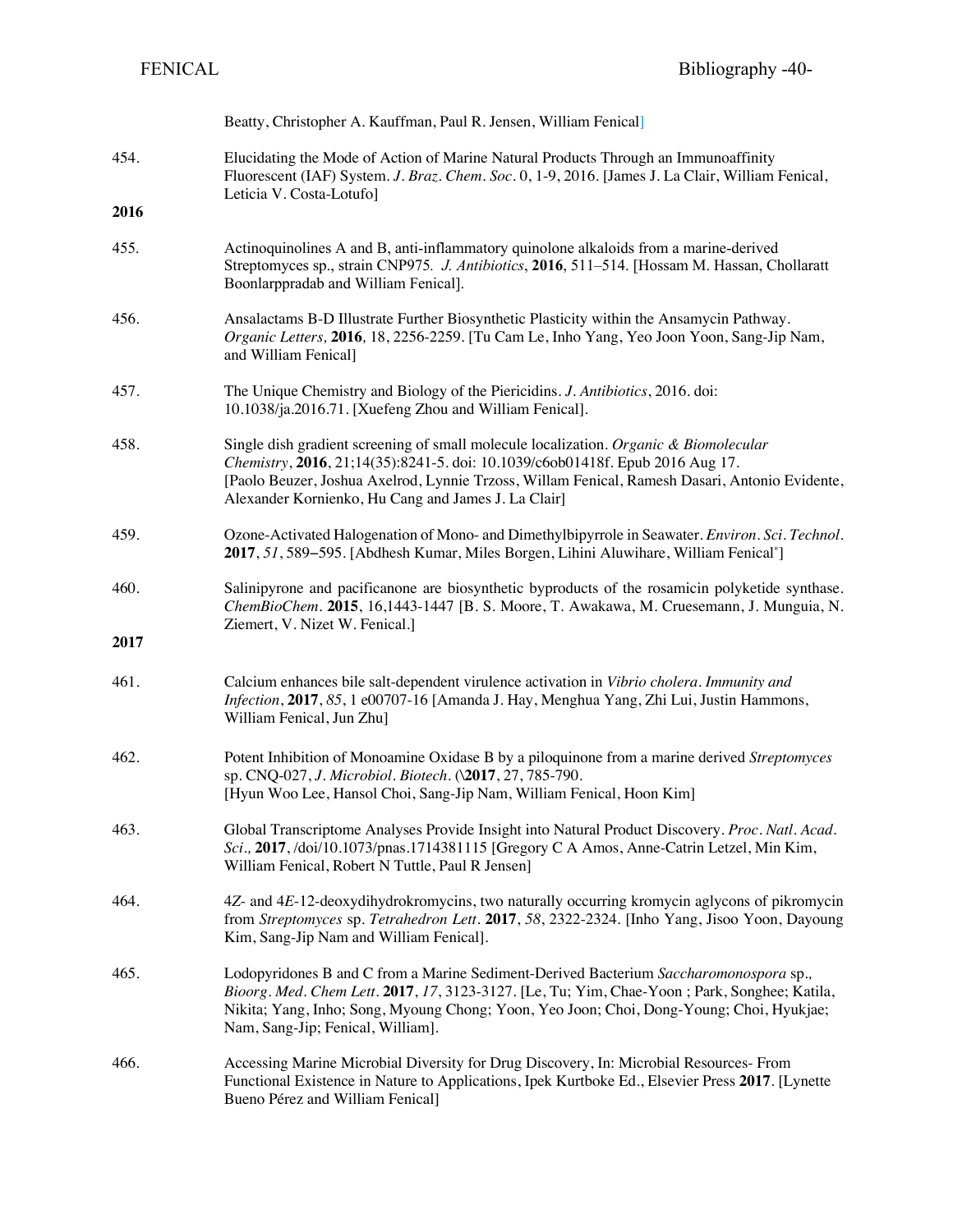| 467. | Single Dish Gradient Screening of Small Molecule Localization. Org. Biomol. Chem., 2016, 14,<br>8241-8245. [Paolo Beuzer, Joshua Axelrod, Lynnie Trzoss, William Fenical, Ramesh Dasari,<br>Antonio Evidente, Alexander Kornienko, Hu Cang* and James J. La Clair]                                                                                                                                 |
|------|----------------------------------------------------------------------------------------------------------------------------------------------------------------------------------------------------------------------------------------------------------------------------------------------------------------------------------------------------------------------------------------------------|
| 2018 |                                                                                                                                                                                                                                                                                                                                                                                                    |
| 468. | Fluvirucin B6, a New Macrolactam Isolated from the Marine-derived Actinomycete, Nocardiopsis<br>sp. J. Antibiotics 2018, 71, 609. [Alain S. Leutou, Inho Yang, Tu Cam Le, Kyung-Min Lim, Sang-<br>Jip Nam, William Fenical]                                                                                                                                                                        |
| 469. | A Commensal Microbe that Protects the Skin from UV-induced Neoplasia. Science Advances,<br>2018, 4: 4502. [Teruaki Nakatsuji, Tiffany C. Chen, Lynnie L. Trzoss, Sang-Jip Nam, Karina T.<br>Shirakawa, Wei Zhou, Julia Oh, Michel Otto, William Fenical, Richard L. Gallo]                                                                                                                         |
| 470. | Saccharomonopyrones $A - C$ , New $\alpha$ -Pyrones from a Marine Sediment-Derived Bacterium<br>Saccharomonospora sp. CNQ-490. Marine Drugs, 2017, 15, 239; [Chae-Yoon Yim, Cam Tu Le,<br>Tae Gu Lee, Inho Yang, Hansol Choi, Jusung Lee, Heonjoong Kang, Sang-Jip Nam, William<br>Fenical]                                                                                                        |
| 471. | Comparative Transcriptomics as a Guide to Natural Product Discovery and Biosynthetic Gene<br>Cluster Functionality, Proceedings National Academy Science, 2017, E11121-E11130 [Gregory<br>CA Amos, Takayoshi Awakawa, Anne-Catrin Letzel, Min Cheol Kim, Yuta Kudo, Robert N<br>Tuttle, William Fenical, Bradley S. Moore, Paul R. Jensen]                                                         |
| 472. | Mass spectrometry analysis of protonated marine natural product Seriniquinone. J. Braz. Chem.<br>Soc. 2018, 29, 1162-1166. [Rodrigo M. da Silva, Thais Guaratini, Paula. C. Jimenez, William<br>Fenical, Letícia V. Costa-Lotufo, Ricardo Vessecchi, Norberto P. Lopes]                                                                                                                            |
| 473. | Organohalogens naturally biosynthesized in marine environments and produced as disinfection by-<br>products alter sarco/endoplasmic reticulum Ca <sup>2+</sup> dynamics. <i>Envir. Sci. &amp; Tech.</i> 2018, 52, 9, 5469-<br>5478. [Jing Zheng, Shaun M. K. McKinnie, Abrahim El Gamal, Wei Feng, Yao Dong, Zhengyu<br>Cao, Abdhesh Kumar, William Fenical, Bradley S. Moore and Isaac N. Pessah] |
| 474. | Advance of Seriniquinone Analogs as Melanoma Agents, ACS Med. Chem, Lett. 2019, 10 (2),<br>186-190, Justin C. Hammons, Lynnie Trzoss, Paula C. Jimenez, Amanda S. Hirata, Leticia Costa<br>Lotufo, James J. La Clair, and William Fenical]                                                                                                                                                         |
| 475. | Accessing Marine Microbial Diversity for Drug Discovery, Chapter 8 in Microbial Resources -<br>from functional existence in nature to applications" Elsevier Press, 2018. [Lynette Bueno Pérez<br>and William Fenical]                                                                                                                                                                             |
| 476. | Integration of Genomic Data with NMR Analysis Enables Assignment of the Full Stereostructure<br>of Neaumycin B, a Potent Inhibitor of Glioblastoma from a Marine-Derived Micromonospora. J.<br>Amer. Chem. Soc. 2018, 140, 10775-10784. [Min Cheol Kim, Henrique Machado, Kyoung Hwa<br>Jang, Lynnie Trzoss, Paul R. Jensen, William Fenical]                                                      |
| 2019 |                                                                                                                                                                                                                                                                                                                                                                                                    |
| 477. | Salinipeptins: Integrated genomic and chemical approaches reveal unusual D-amino acid-containing<br>ribosomally synthesized and post-translationally modified peptides (RiPPs) from a Great Salt Lake<br>Streptomyces sp. ACS Chem Biol. 2019, 14, 415-425. Zhuo Shang, Jaclyn M. Winter, Christopher<br>A. Kauffman, Inho Yang, William Fenical]                                                  |
| 478. | Photopiperazines A-D, cytotoxic interconverting photo-sensitive diketopiperazines produced by a<br>rare, marine-derived actinomycete bacterium of the family Streptomycetaceae. J. Nat. Prod. 2019,<br>82, 2262-2267 [Min Cheol Kim, Reiko Cullum, Alexander Smith, Inho Yang, William Fenical]                                                                                                    |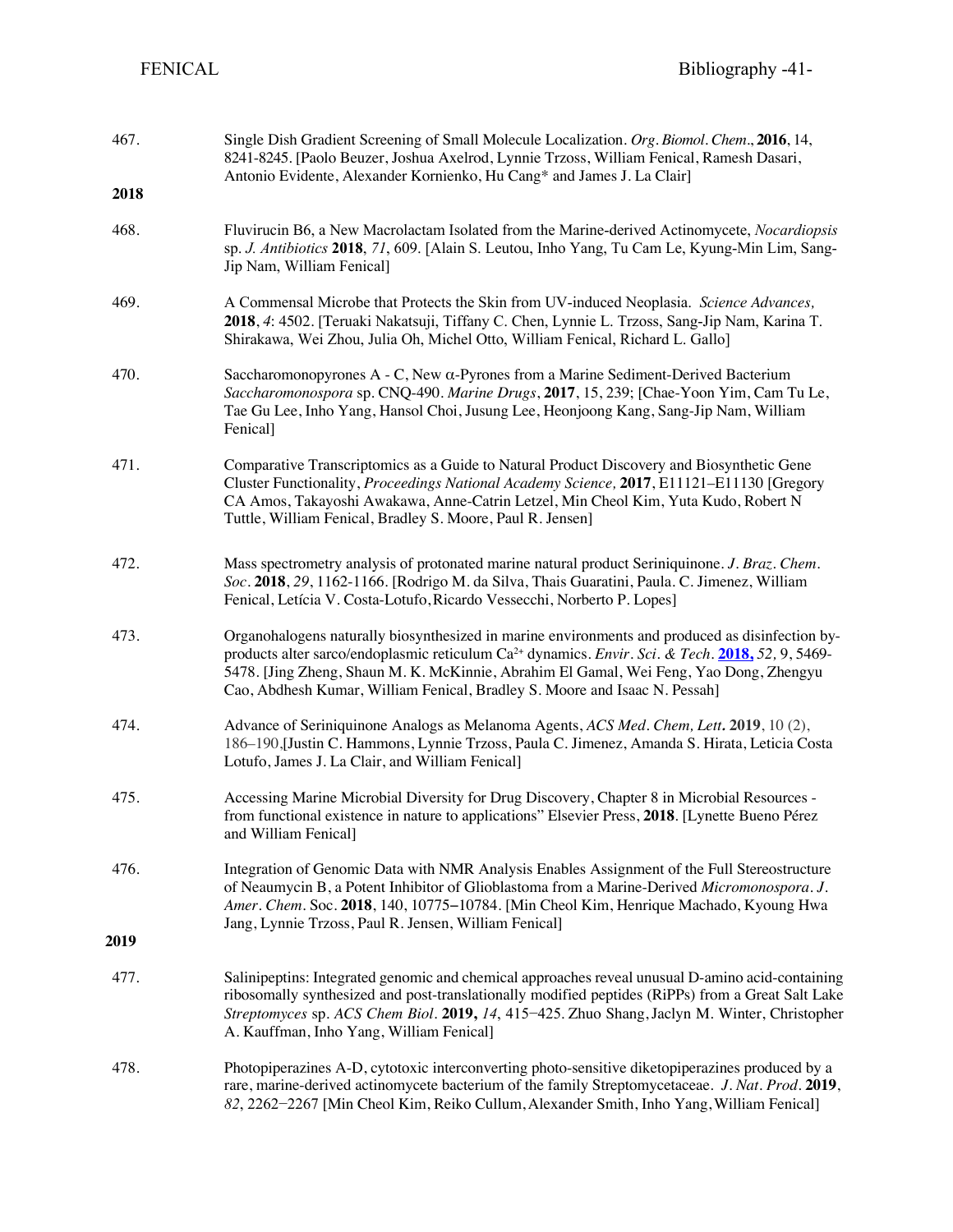| 479. | Saccharoquinoline, an Unprecedented Alkaloidal Meroterpenoid from Marine-Derived Bacterium<br>Saccharomonospora sp. Mar. Drugs 2019, 2, 98-106. [Tu Cam Le, Eun Ju Lee, Jihye Lee, Ahreum<br>Hong, Inho Yang, Hyukjae Choi, Jungwook Chin, Sung Jin Cho, Jaeyoung Ko, Hayoung<br>Hwang, Sang-Jip Nam, and William Fenical]                                                                                                 |
|------|----------------------------------------------------------------------------------------------------------------------------------------------------------------------------------------------------------------------------------------------------------------------------------------------------------------------------------------------------------------------------------------------------------------------------|
| 480. | Challenges, Benefits and Drawbacks in Forming a Natural Products Company. American Society<br>of Pharmacognosy Newsletter, (2018), 54 (4), 6-10. [W. Fenical and Guy T. Carter].                                                                                                                                                                                                                                           |
| 481. | Exploring the natural piericidins as anti-renal cell carcinoma agents targeting PRDX1. J. Med.<br>Chem. 2019, 62,15, 7058-7069 [Xuefeng Zhou, Zhi Liang, Kunlong Li, Wei Fang, Xiaowei Luo,<br>Yulian Chen, Han Liu, Zhikun Zhan, Tao Zhang, Lili Wu, Jianjiao Wang, Shengrong Liao,<br>Shuwen Liu, Yonghong Liu, William Fenical, and Lan Tang]                                                                           |
| 482. | Meroindenon and Merochlorins E and F, Antibacterial Meroterpenoids from a Marine-Derived<br>Sediment Bacterium of the Genus Streptomyces. Organic Letters 2019, 21, 15, 5779-5783. Min-Ji<br>Ryu, Sunghoon Hwang, Sojeong Kim, Inho Yang, Dong-Chan Oh, Sang-Jip Nam,* William<br>Fenical*                                                                                                                                 |
| 2020 |                                                                                                                                                                                                                                                                                                                                                                                                                            |
| 483. | Interaction of Diazonamide with Tubulin. Ruoli Bai, Zobeida Cruz-Monserrate, <sup>a</sup> William Fenical,<br>George R. Pettit, Ernest Hamel. Arch. of Biochem. and Biophys. 2020, 680, 108217.                                                                                                                                                                                                                            |
| 484. | Prediction of seriniquinone-drug interactions by in vitro inhibition of human cytochrome P450<br>enzymes. Rodrigo Moreira da Silva, Daniel Carrão, Maísa Habenchus, Paula Jimenez, Norberto<br>Lopes, William Fenical, Leticia Costa-Lotufo, Anderson de Oliveira. Toxicology In Vitro, in press,<br>2020.                                                                                                                 |
| 485. | Mersaquinone, a new tetracene derivative from the marine-derived Streptomyces sp. EG1<br>exhibiting activity against methicillin-resistant Staphylococcus aureus (MRSA). Min Cheol Kim,<br>Reiko Cullum, Ali M. S. Hebishy, Hala A. Mohamed, Ahmed H. I. Farag Nehad M. Salah<br>Mohamed S. Abdelfattah, and William Fenical. Antibiotics, 2020, 9, 252.                                                                   |
| 486. | Exploring the benefits of nanotechnology-based delivery systems for cancer drugs in different<br>stages of the drug development pipeline. Alexsandra Apolinário, Amanda S Hirata; Rodrigo A<br>Miguel; Leticia V Costa-Lotufo; Adalberto Pessoa; James J La Clair; William Fenical; Luciana B<br>Lopes. Nanomedicine (Lond.) 2020, 15(26), 2539-2542.                                                                      |
| 487. | Complementary Genomic, Bioinformatics, and Chemical Approaches Facilitate the Absolute<br>Structure Assignment of Ionostatin, a Linear Polyketide from a Rare Marine-Derived<br>Actinomycete. ACS Chem. Biol. 2020, 15, 2507-2515. [Min Cheol Kim, Jaclyn M. Winter, Reiko<br>Cullum, Zhifei Li, and William Fenical]                                                                                                      |
| 488. | Androsamide, a Cytotoxic Cyclic Tetrapeptide from a Marine Nocardiopsis sp. Suppresses<br>Motility of Colorectal Cancer Cells, J. Nat. Prod. 2020, 83, 3166-3172.<br>[Jihye Lee, Chathurika. D. B. Gamage, Geum Jin Kim, Prima F. Hillman, Hyukjae Choi, Hangun<br>Kim, Sang-Jip Nam William Fenical]                                                                                                                      |
| 489. | Targeting the Homomeric $\alpha$ 7 Nicotinic Receptor and Acetylcholine Binding Protein with<br>Lophotoxin by X-ray Crystallography and Mass Spectrometry. Gisela Andrea Camacho<br>Hernandez Franziska Schnarkowski, Michal Harel, Kwok-Yiu Ho, Anaamika Campeau,<br>Banumathi Sankaran, David Gonzalez, William Fenical, Palmer Taylor. FASEB J. 2020. 18 April<br>2020, https://doi.org/10.1096/fasebj.2020.34.s1.05138 |
| 490. | Verrucosamide, a Cytotoxic 1,4-Thiazepane-Containing Thiodepsipeptide from a Marine-Derived                                                                                                                                                                                                                                                                                                                                |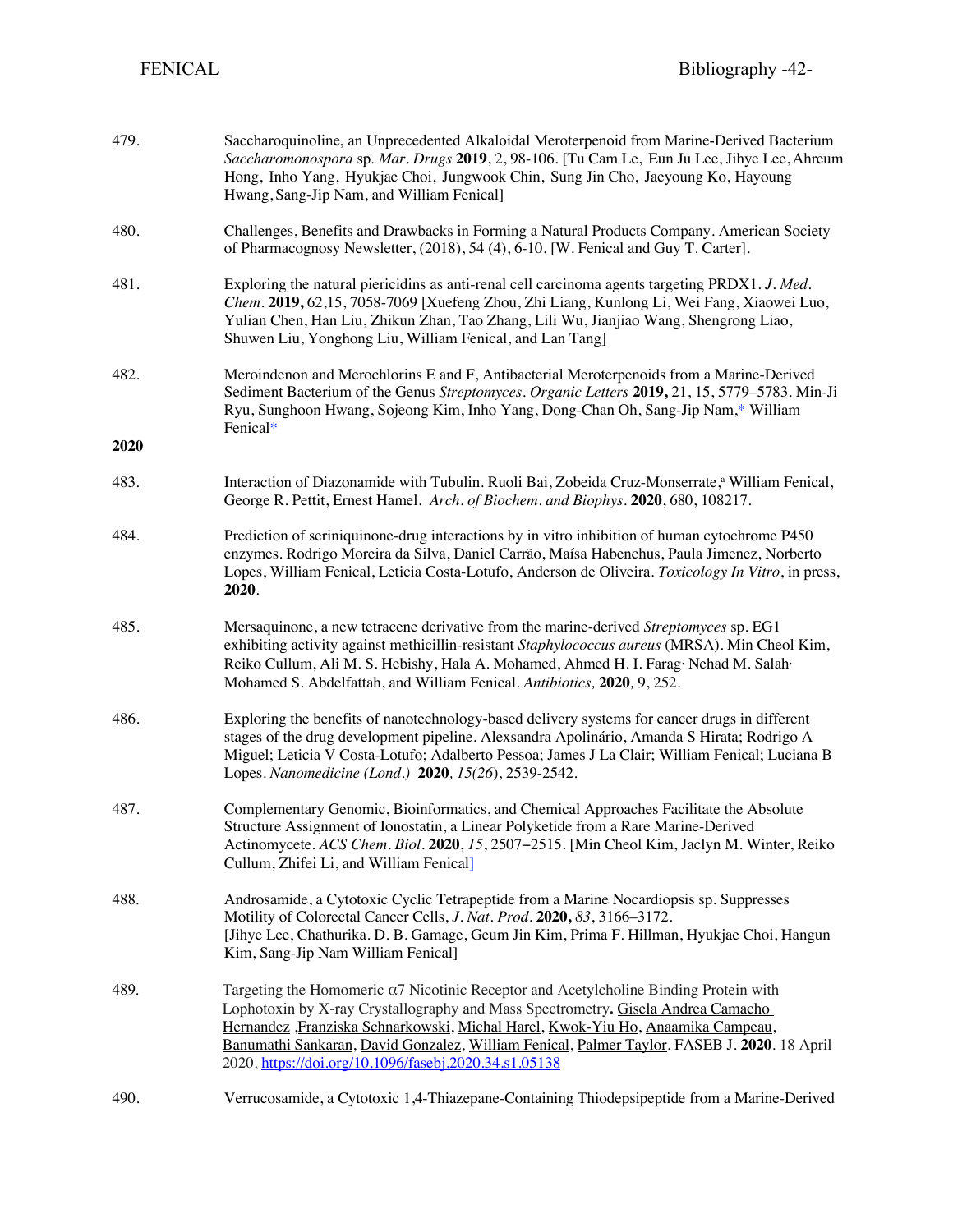|      |      | Actinomycete. Mar. Drugs 2020, 18, 549. [Vimal Nair, Min Cheol Kim, James A. Golen, Arnold<br>L. Rheingold, Gabriel A. Castro, Paul R. Jensen, William Fenical]                                                                                                                                                                                                                                                               |
|------|------|-------------------------------------------------------------------------------------------------------------------------------------------------------------------------------------------------------------------------------------------------------------------------------------------------------------------------------------------------------------------------------------------------------------------------------|
| 2021 | 491. | Marine microbial natural products: the evolution of a new field of science. J. Antibiotics 2020, 73,<br>481-487. [William Fenical                                                                                                                                                                                                                                                                                             |
|      | 492  | Discovery and biosynthesis of tetrachlorizine reveals enzymatic benzylic dehydrogenation via an<br>ortho-quinone methide. Trevor N. Purdy, Min Cheol Kim, Reiko Cullum, William Fenical,*<br>Bradley S. Moore*, J. Am. Chem. Soc. 2021, 143, 10, 3682-3686                                                                                                                                                                    |
|      | 493. | Ligand design for human acetylcholinesterase and nicotinic acetylcholine receptors,<br>extending beyond the conventional and canonical. J. Neurochemistry. 2021, [Palmer Taylor, Gisela<br>Andrea Camacho-Hernandez, Y-J Shong, Nathan Samskey, Kwok-Yiu Ho, Zoran Radic', William<br>Fenical, K. B. Sharpless, Zrinka Kovarik]                                                                                               |
|      | 494. | Marinoterpins A–C, Unprecedented Linear Merosesterterpenoids from Marine-Derived<br>Actinomycete Bacteria of the Family Streptomycetaceae [Min Cheol Kim, Jaclyn M. Winter,<br>Ratnakar N. Asolkar, Chollaratt Boonlarppradab, Reiko Cullum, and William Fenical] J. Org.<br>Chem. 2021, 86, 11140-11148.                                                                                                                     |
|      | 495. | Expanding the Utility of Genomic Bioinformatic Data for the Full Stereostructural Assignments of<br>Complex Bacterial Macrolides, the case of the Marinolides A and B. [Min-Cheol Kim, Jaclyn M.<br>Winter, Reiko Cullum, Alexander Smith, William Fenical] Nat. Chem. Biol. Submitted 2021.                                                                                                                                  |
|      | 496. | Acremonamide, a Cyclic Pentadepsipeptide with Wound-Healing Properties Isolated from a<br>Marine-Derived Fungus of the Genus Acremonium. [Sojeong Kim, Chang Wook Lee, So-Yeon<br>Park, Ratnakar N. Asolkar, Haerin Kim, Geum Jin Kim, Song Jin Oh, Youngbae Kim, Eun-Young<br>Lee, Dong-Chan Oh, Inho Yang, Man Jeong Paik, Hyukjae Choi, Hangun Kim, Sang-Jip Nam and<br>William Fenical] J. Nat. Prod. 2021, 84, 2249-2255 |
|      | 497. | Antibacterial Meroterpenoids, Merochlorins G-J from the Marine Bacterium Streptomyces sp.<br>Min-Ji Ryu, Prima F. Hillman, Jihye Lee, Sunghoon Hwang, Eun-Young Lee, Sun-Shin Cha, Inho<br>Yang, Dong-Chan Oh, Sang-Jip Nam, William Fenical. Mar. Drugs. 2021, 19, 618.                                                                                                                                                      |
|      | 498. | Seriniquinones as therapeutic leads for treatment of BRAF and NRAS mutant melanoma. Amanda<br>Soares Hirata, Paula Rezende-Teixeira, João Agostinho Machado-Neto, Paula Christine Jimenez <sup>,</sup><br>James J. La Clair, William Fenical, Leticia Veras Costa-Lotufo Molecules, submitted 2021.                                                                                                                           |
|      | 499. | The structure and candidate biosynthetic gene cluster of a manumycin-type metabolite from<br>Salinispora pacifica. [Gabriel Castro-Falcón, Kaitlin E. Creamer, Alexander B. Chase, Min Cheol<br>Kim, Douglas Sweeney, Evgenia Glukhov, William Fenical and Paul R. Jensen] J. Nat. Prod.<br>submitted 2021.                                                                                                                   |
|      | 500. | Chlororesistoflavins A and B, Two New Chlorinated Benzopyrene Antibiotics Produced by the<br>Marine-Derived Actinomycete, Streptomyces sp., strain EG32. [Min Cheol Kim, Zhifei Li, Reiko<br>Cullum, Tadeusz F. Molinski, Mennat Allah G Eid, Ali M. S. Hebishy, Ahmed H. I. Faraag, Ahmed<br>E. Abdel Moneim, Mohamed S. Abdelfattah, William Fenical] J. Nat. Prod. In press<br>DOI: 10.1021/acs.jnatprod.1c01084, 2021     |
| 2022 |      |                                                                                                                                                                                                                                                                                                                                                                                                                               |
|      | 501. | Development of a Machine Learning-based Cysticidal Assay and Identification of an Amebicidal<br>and Cysticidal Marine Microbial Metabolite against Acanthamoeba. [Brian Shing, Mina Balen,                                                                                                                                                                                                                                    |

William Fenical, Anjan Debnath] *Microbiology Spectrum* in press 2022.